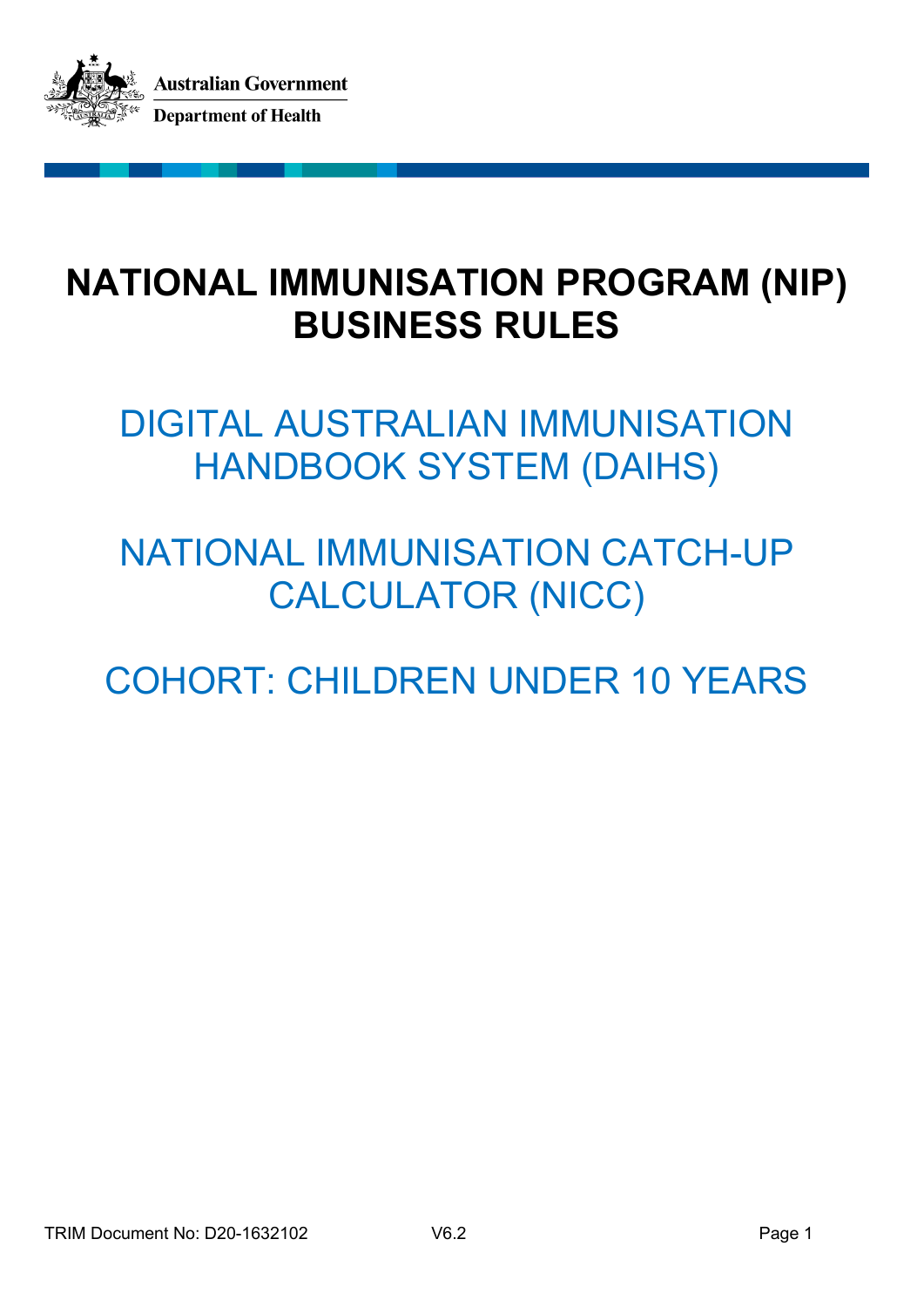\_\_\_\_\_

Contents

| 1            |  |
|--------------|--|
| $\mathbf{2}$ |  |
| 3            |  |
| 3.1          |  |
| 3.2          |  |
| 3.3          |  |
|              |  |
| 4.1          |  |
| 4.2          |  |
| 4.1          |  |
|              |  |
| 6            |  |
| 6.1          |  |
| 6.1.1        |  |
| 6.1.3        |  |
| 6.2          |  |
| 6.2.1        |  |
| 6.2.2        |  |
| 6.3          |  |
|              |  |
| 7.1          |  |
| 7.1.3        |  |
| 7.2          |  |
|              |  |
|              |  |
| 7.3          |  |
|              |  |
| 8.1          |  |
| 8.1.3        |  |
| 8.2          |  |
| 8.2.1        |  |
| 8.2.2        |  |
| 8.3          |  |
|              |  |
| 9.1          |  |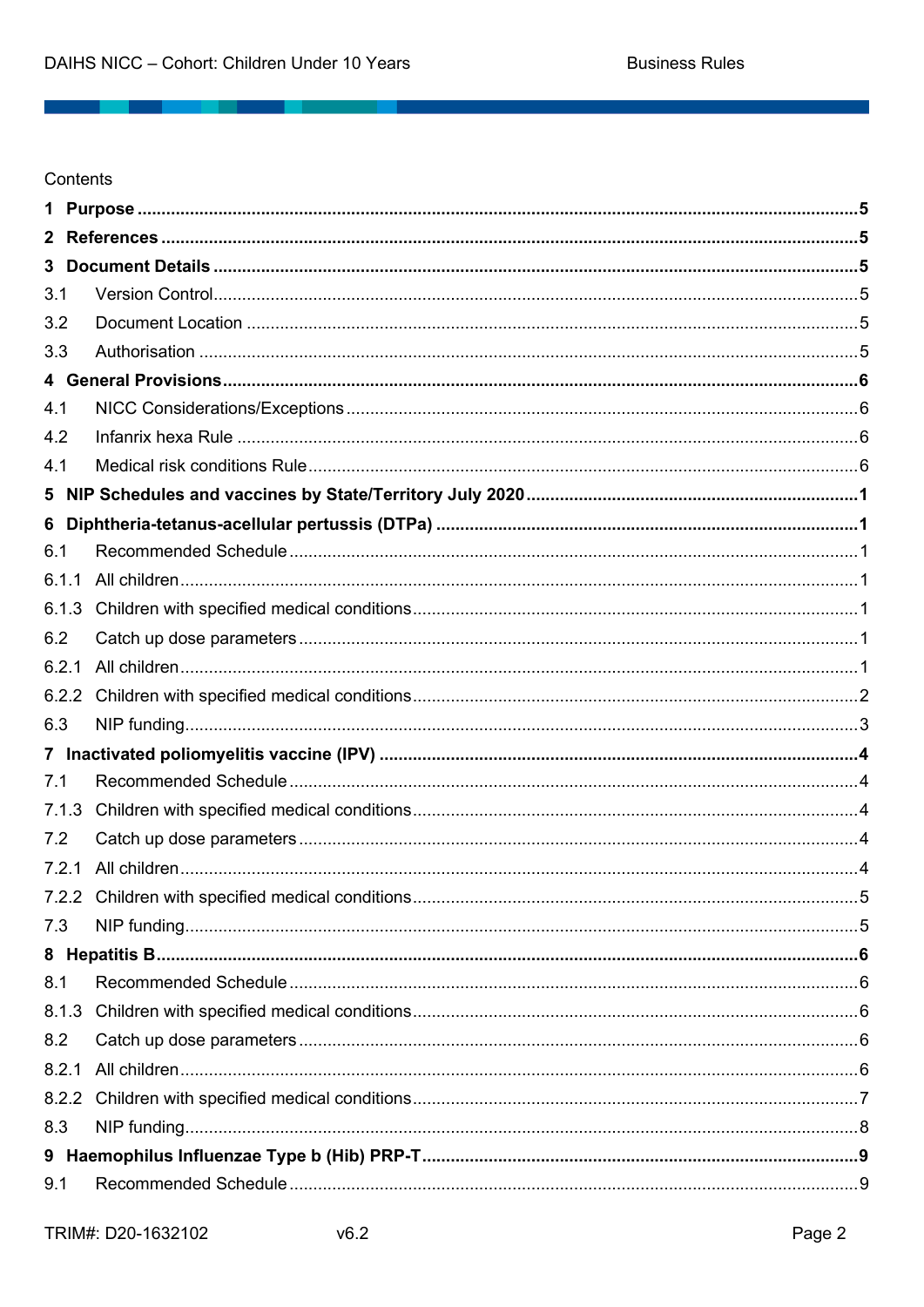\_\_\_\_\_\_\_\_\_

| 9.2             |                                                                                                          |  |
|-----------------|----------------------------------------------------------------------------------------------------------|--|
| 9.2.1           |                                                                                                          |  |
| 9.2.2           |                                                                                                          |  |
| 9.2.3           |                                                                                                          |  |
| 9.3             |                                                                                                          |  |
|                 |                                                                                                          |  |
| 10 <sub>1</sub> |                                                                                                          |  |
|                 | 10.1.1 Non-Aboriginal and Torres Strait Islander children in all states and Aboriginal and Torres Strait |  |
|                 |                                                                                                          |  |
|                 |                                                                                                          |  |
|                 |                                                                                                          |  |
|                 | 10.2.1 Non-Aboriginal and Torres Strait Islander children in all states and Aboriginal and Torres Strait |  |
|                 |                                                                                                          |  |
|                 |                                                                                                          |  |
| 10.3            |                                                                                                          |  |
|                 |                                                                                                          |  |
| 11.1            |                                                                                                          |  |
|                 |                                                                                                          |  |
| 11.2            |                                                                                                          |  |
|                 |                                                                                                          |  |
|                 |                                                                                                          |  |
| 11.3            |                                                                                                          |  |
|                 |                                                                                                          |  |
| 12.1            |                                                                                                          |  |
|                 |                                                                                                          |  |
|                 |                                                                                                          |  |
|                 |                                                                                                          |  |
| 13.1            |                                                                                                          |  |
|                 |                                                                                                          |  |
|                 |                                                                                                          |  |
|                 |                                                                                                          |  |
|                 |                                                                                                          |  |
|                 |                                                                                                          |  |
| 13.3            |                                                                                                          |  |
|                 |                                                                                                          |  |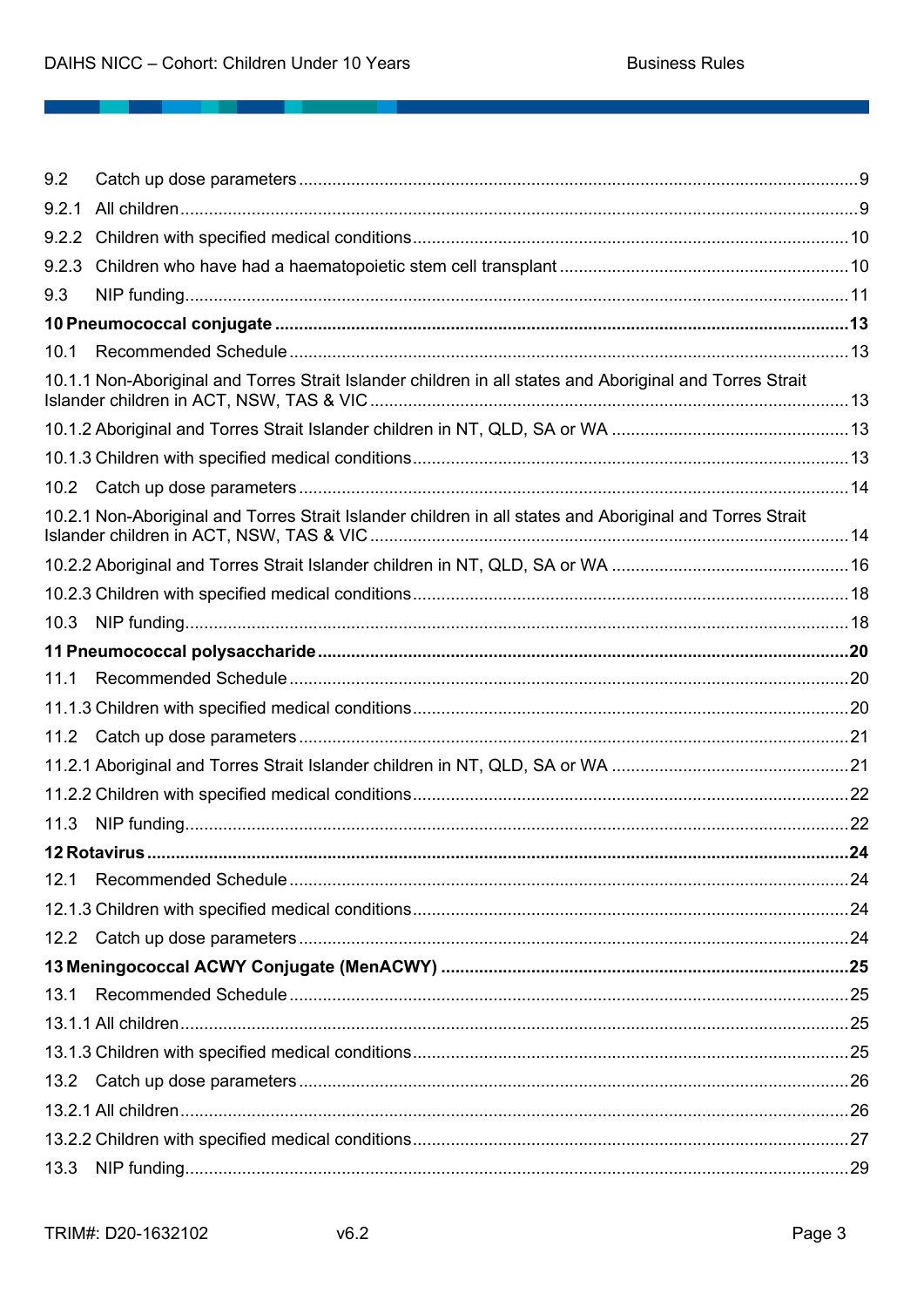<u> 1989 - De Britannia de Carlos III e a contrador de Carlos II e a contrador de Carlos II e a contrador de Carl</u>

| 14.1 |  |
|------|--|
|      |  |
|      |  |
|      |  |
|      |  |
|      |  |
| 14.3 |  |
|      |  |
| 15.1 |  |
|      |  |
| 15.2 |  |
|      |  |
| 15.3 |  |
|      |  |
| 16.1 |  |
|      |  |
|      |  |
|      |  |
|      |  |
| 16.3 |  |
|      |  |
| 17.1 |  |
|      |  |
|      |  |
|      |  |
|      |  |
|      |  |
| 18.1 |  |
|      |  |
|      |  |
|      |  |
|      |  |
| 18.3 |  |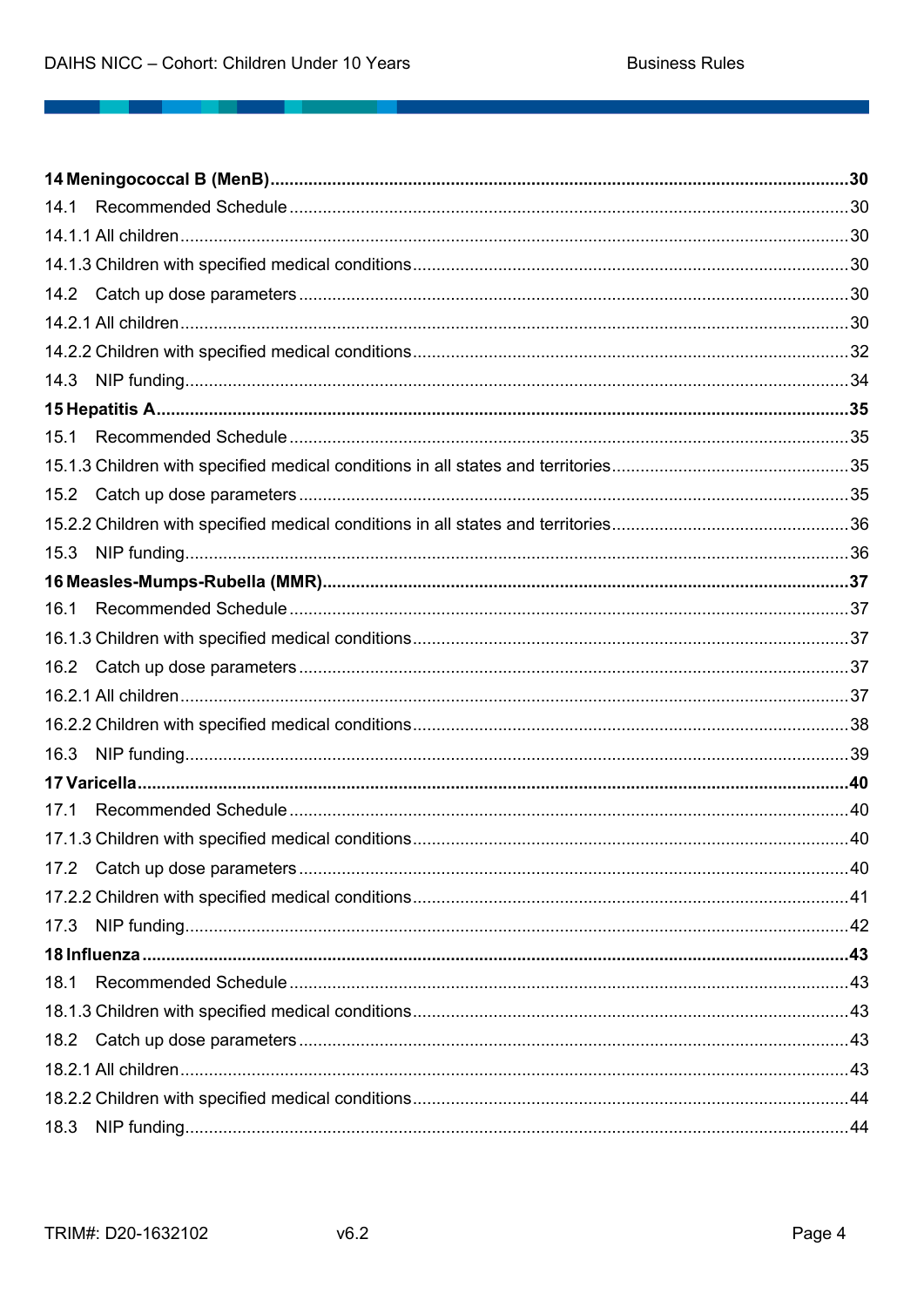# **1 Purpose**

This document describes the agreed business rules stipulated for the Australian Immunisation Handbook (AIH) National Immunisation Catch-up Calculator for the '*Children Under 10 Years of Age*' cohort.

These rules are the basis for the software code development for the online calculator available on the official Australian Immunisation Handbook (AIH) website.

# **2 References**

The NICC Cohort rules for each antigen listed in this document have been developed using the following reference sources:

- Online Australian Immunisation Handbook (AIH)
- National Immunisation Program (NIP) Schedule for each state and territory.
- Compromised Vaccine Guidelines for Jurisdictional Immunisation Coordinators, Australian Technical Advisory Group on Immunisation (ATAGI), November 2012
- The Australian Childhood Immunisation Register (ACIR) National Due and Overdue Rules ACIR Due & Overdue Rules Jan 2016 ACIR Rules May 2020
- National Centre for Immunisation Research and Surveillance (NCIRS)

# **3 Document Details**

# **3.1 Version Control**

| <b>Version</b> | Date         | <b>Details</b>                                  |
|----------------|--------------|-------------------------------------------------|
| -1.0           | 1 March 2020 | Initial rules extracted from SA Health document |
| -11            | 30 June 2020 | ATAGI July 2020 Updates                         |

# **3.2 Document Location**

| <b>TRIM Location</b> | D20-1632102                                                                                            |
|----------------------|--------------------------------------------------------------------------------------------------------|
| <b>File Name</b>     | DAIHS - Business Rules - National Immunisation Catch-up Schedule<br>- Cohort - Children Under 10 Years |

# **3.3 Authorisation**

This Project Board approved this document, as detailed below.

| <b>Version</b>  | <b>Board Members</b> | Date                      | <b>Executive Signature / TRIM</b> |
|-----------------|----------------------|---------------------------|-----------------------------------|
| $\leq$ n.nn $>$ | Mames>               | $\langle$ DD MMM YYYY $>$ |                                   |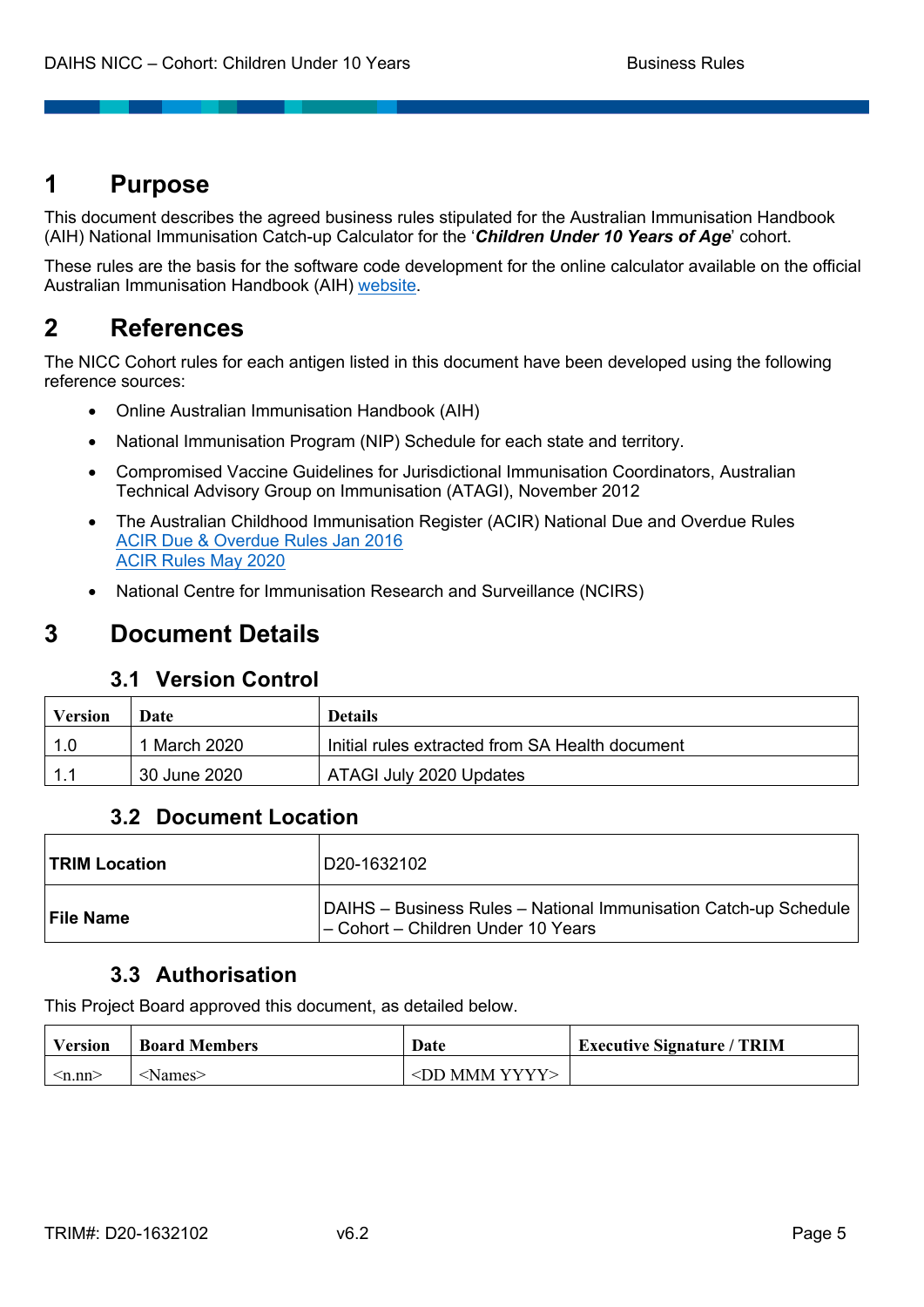# **4 General Provisions**

- All non-overdue antigens are due at the schedule points of 2,4,6,12 and18 months and 4 years of age provided minimum intervals from previous doses have been met.
- Overdue antigen calculations are based on an interval of 28 days except when the interval between doses is 6 months then calendar months apply.
- Day of birth is counted as Day 0
- Rules apply to all children living in Australia unless otherwise specified
- The NICC provides catch-up advice for vaccines both recommended as per the Australian Immunisation Handbook as well as those funded under the NIP. Those incurring a cost to the patient (not funded under the NIP) with be indicated with a \$ sign.
- Some vaccines may not be funded under the NIP, but may be funded by an individual state or territory. These details will not be indicated in the NICC.
- This guidance does not take into account situations where post-exposure prophylaxis is needed (e.g. tetanus). For these details please refer to the Australian Immunisation Handbook.
- The NICC does not support the scheduling of vaccines while a person is undergoing cancer therapy. It can provided a catch-up schedule once the person is in remission and/or completed treatment.

# **4.1 NICC Considerations/Exceptions**

The NICC:

- will not accept history or provide recommendations for children from their 10th birthday onwards.
- will accept history for children vaccinated overseas but recommends catch up based on the Australian schedule
- requires the user to flag whether a child has received vaccinations overseas to alert the user to be diligent in checking doses given and recommendations provided and provide additional information regarding overseas vaccines.
- requires the user to flag that a child has medical at risk (MAR) factors to prompt the user to consider MAR factors
- will only be as accurate as the data entered by operators/user

# **4.2 Infanrix hexa Rule**

When DTPa / IPV / Hib / Hep B are due and recommended within 4 weeks of each other, the antigens may be grouped together and administered on the latest date that any of the 6 antigens are recommended.

The rule is not to be tied to an individual antigen or applied unless at least one dose of all Infanrix hexa antigens has already been given (ie DTPa, IPV, Hib and Hep B).

# **4.1 Medical risk conditions Rule**

If a person who has a medical risk condition completes the recommended vaccine schedule and then develops another medical risk condition with the same vaccine recommendations, they do not need to repeat the vaccine schedule. However, if the second medical risk condition has different vaccine recommendations, these should be given.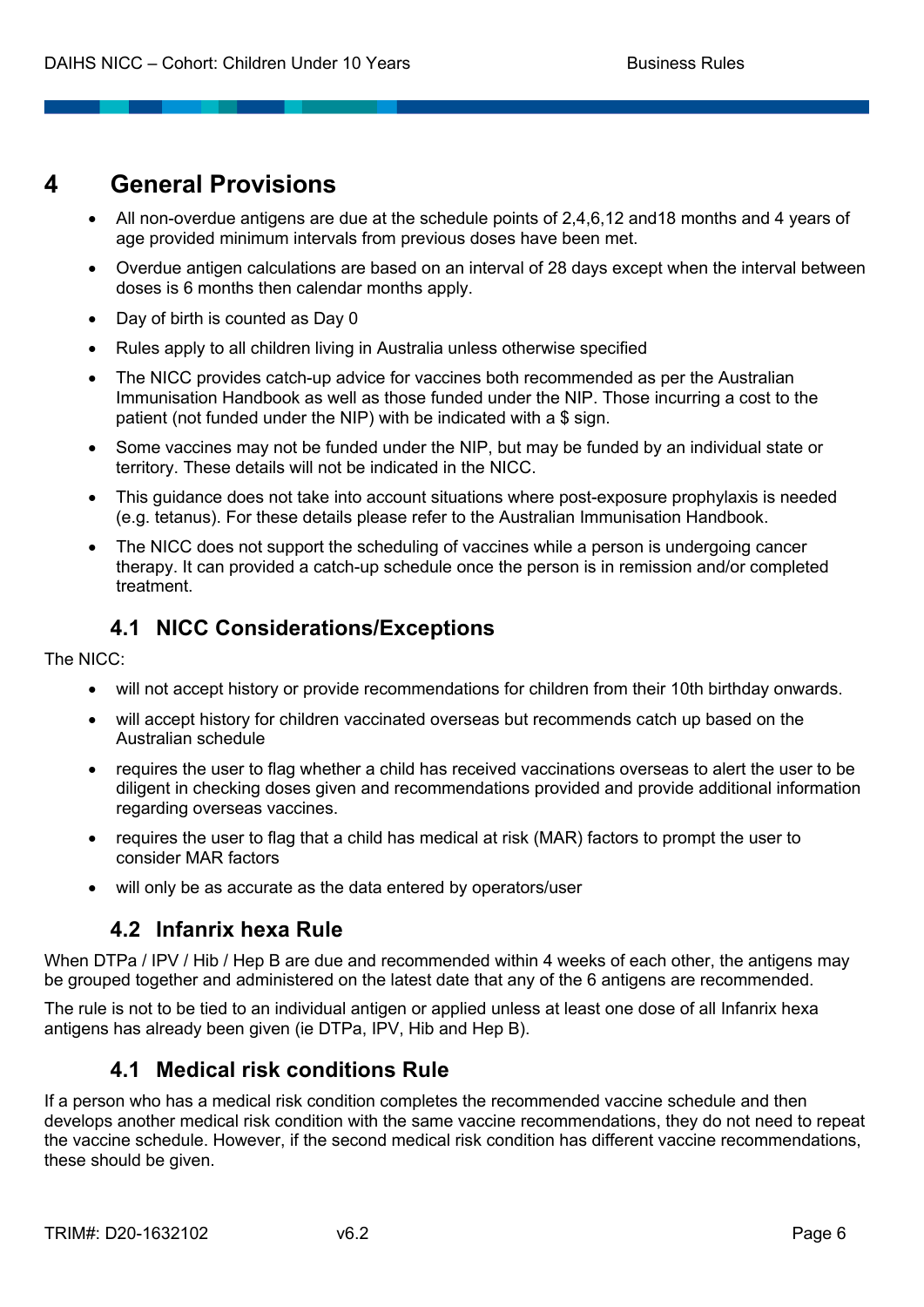The only exception to this is for people receiving a haematopoietic stem cell transplant (HSCT). If a person who has a medical risk condition completes the recommended vaccine schedule and then receives a HSCT, they may need to repeat vaccination with vaccines already given for the original medical risk condition. This will be indicated in the individual vaccine guidance below.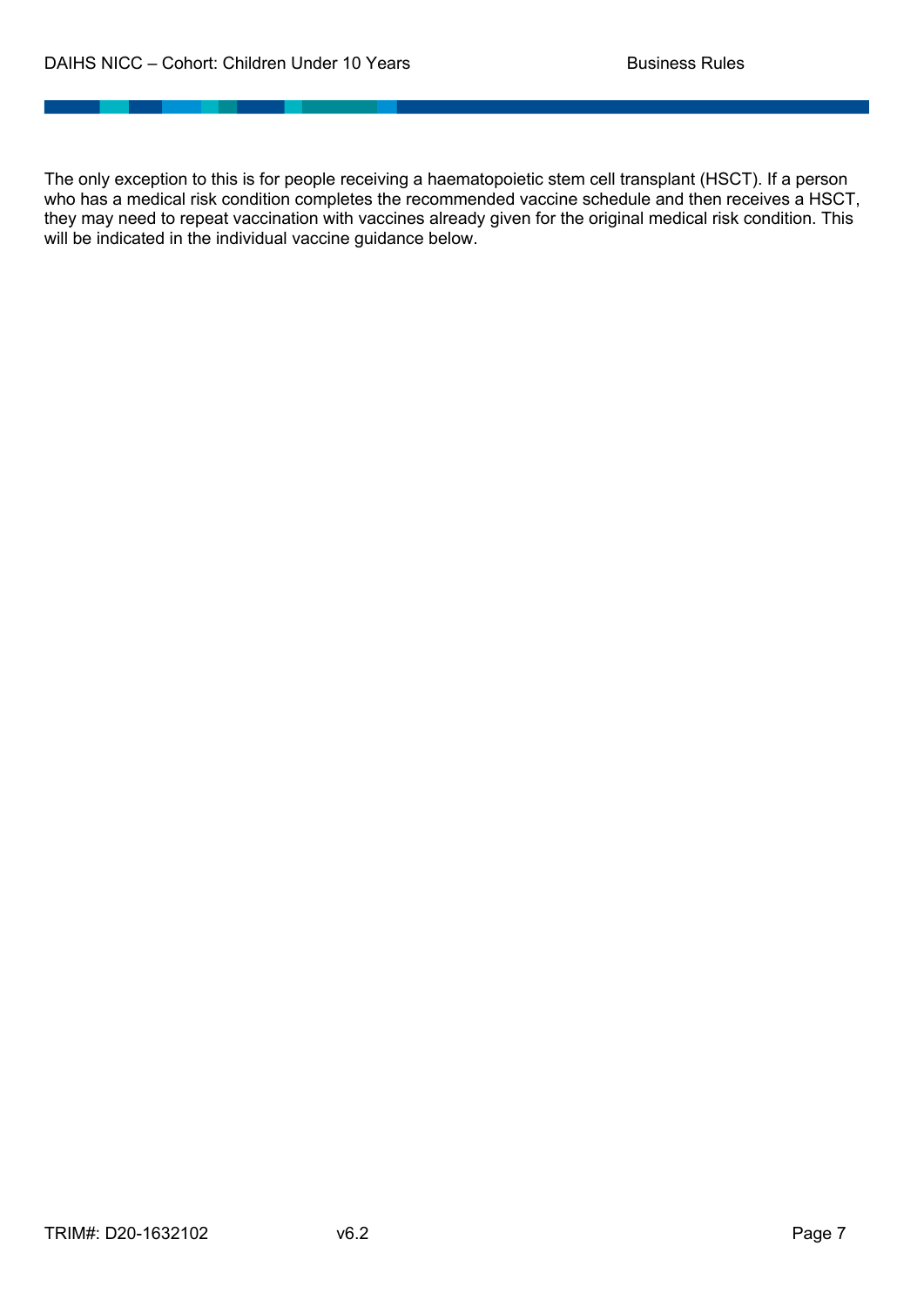

# **5 NIP Schedules and vaccines by State/Territory July 2020**

| NIP SCHEDULES and VACCINES by STATE / TERRITORY                                                                     |                                                                                                    |                                     |                                     |                                     |                                            |                                            |                                            |                                     |  |
|---------------------------------------------------------------------------------------------------------------------|----------------------------------------------------------------------------------------------------|-------------------------------------|-------------------------------------|-------------------------------------|--------------------------------------------|--------------------------------------------|--------------------------------------------|-------------------------------------|--|
|                                                                                                                     | <b>July 2020</b>                                                                                   |                                     |                                     |                                     |                                            |                                            |                                            |                                     |  |
|                                                                                                                     | <b>SA</b><br><b>VIC</b><br><b>QLD</b><br><b>WA</b><br><b>NSW</b><br><b>ACT</b><br><b>NT</b><br>TAS |                                     |                                     |                                     |                                            |                                            |                                            |                                     |  |
| <b>Birth</b>                                                                                                        | HBVaxII/<br>Engerix B<br>Paediatric                                                                | HBVaxII/<br>Engerix B<br>Paediatric | HBVaxII/<br>Engerix B<br>Paediatric | HBVaxII/<br>Engerix B<br>Paediatric | HBVaxII/<br><b>Engerix B</b><br>Paediatric | HBVaxII/<br><b>Engerix B</b><br>Paediatric | HBVaxII/<br><b>Engerix B</b><br>Paediatric | HBVaxII/<br>Engerix B<br>Paediatric |  |
| Infanrix hexa<br>Infanrix hexa<br>Infanrix hexa<br>Infanrix hexa<br>Infanrix hexa<br>Infanrix hexa<br>Infanrix hexa |                                                                                                    |                                     |                                     |                                     |                                            |                                            | Infanrix hexa                              |                                     |  |
| 2 months                                                                                                            | Prevenar 13 ®                                                                                      | Prevenar 13 <sup>®</sup>            | Prevenar 13 ®                       | Prevenar 13 <sup>®</sup>            | Prevenar 13 <sup>®</sup>                   | Prevenar 13 ®                              | Prevenar 13 ®                              | Prevenar 13 <sup>®</sup>            |  |
|                                                                                                                     | Rotarix                                                                                            | Rotarix                             | Rotarix                             | Rotarix                             | Rotarix                                    | Rotarix                                    | Rotarix                                    | Rotarix                             |  |
| Aboriginal<br>and Torres<br><b>Strait Islander</b><br>children at 2<br>months                                       | Bexsero                                                                                            | <b>Bexsero</b>                      | <b>Bexsero</b>                      | Bexsero                             | <b>Bexsero</b>                             | <b>Bexsero</b>                             | <b>Bexsero</b>                             | <b>Bexsero</b>                      |  |
| Infanrix hexa<br>Infanrix hexa<br>Infanrix hexa                                                                     |                                                                                                    |                                     |                                     | Infanrix hexa                       | Infanrix hexa                              | Infanrixhexa                               | Infanrix hexa                              | Infanrix hexa                       |  |
| 4 months                                                                                                            | Prevenar 13 ®                                                                                      | Prevenar 13 ®                       | Prevenar 13 ®                       | Prevenar 13 ®                       | Prevenar 13 <sup>®</sup>                   | Prevenar 13 <sup>®</sup>                   | Prevenar 13 ®                              | Prevenar 13 <sup>®</sup>            |  |
|                                                                                                                     | Rotarix                                                                                            | Rotarix                             | Rotarix                             | Rotarix                             | Rotarix                                    | <b>Rotarix</b>                             | Rotarix                                    | Rotarix                             |  |
| <b>Aboriginal</b><br>and Torres<br><b>Strait Islander</b><br>children at 4<br>months                                | <b>Bexsero</b>                                                                                     | <b>Bexsero</b>                      | <b>Bexsero</b>                      | <b>Bexsero</b>                      | <b>Bexsero</b>                             | <b>Bexsero</b>                             | <b>Bexsero</b>                             | <b>Bexsero</b>                      |  |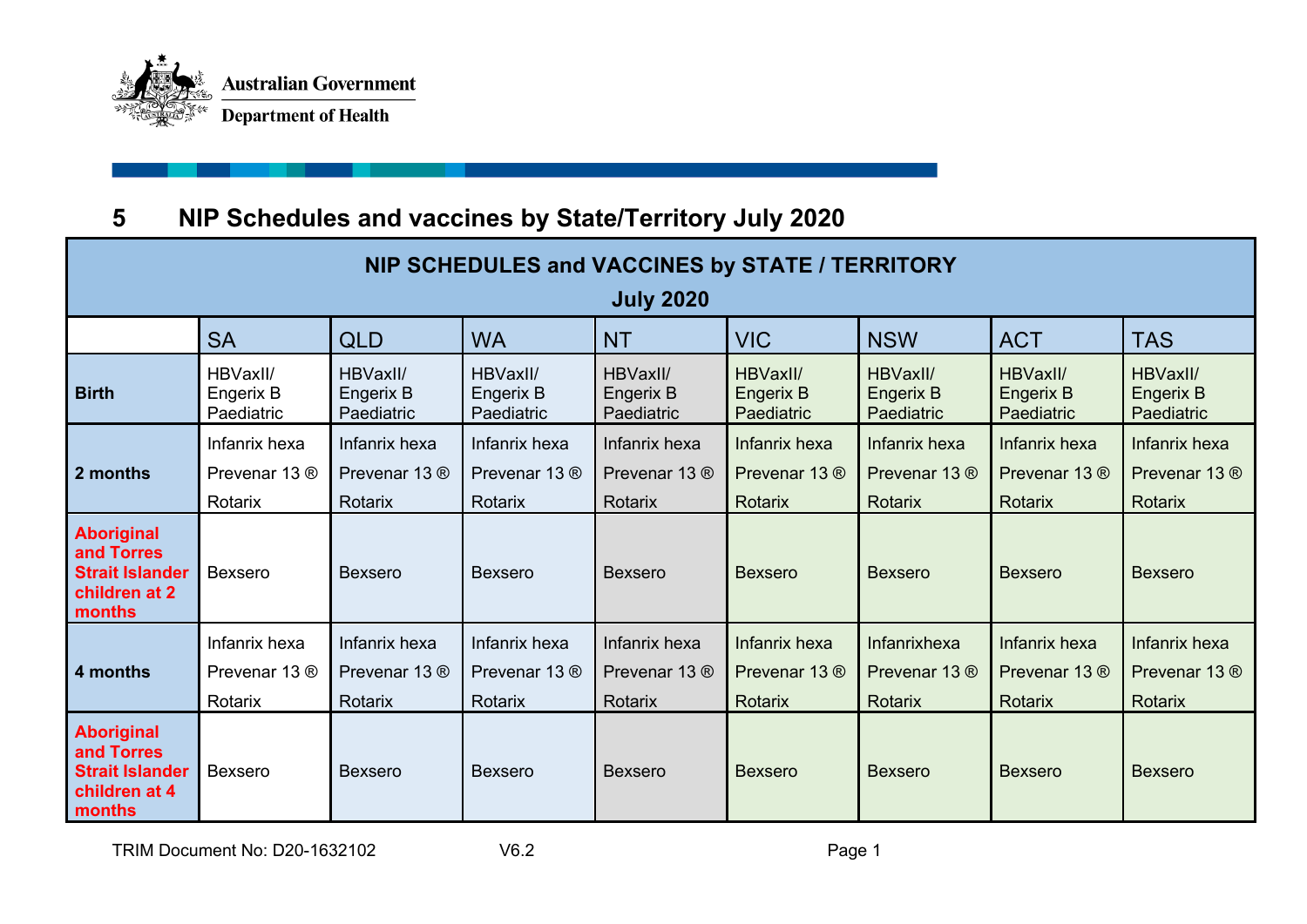\_\_\_\_\_\_\_\_\_

| NIP SCHEDULES and VACCINES by STATE / TERRITORY<br><b>July 2020</b>                        |                                                                                                           |                                                                |                                                                |                                                                |                                                                  |                                                                |                                                                |                                                                             |
|--------------------------------------------------------------------------------------------|-----------------------------------------------------------------------------------------------------------|----------------------------------------------------------------|----------------------------------------------------------------|----------------------------------------------------------------|------------------------------------------------------------------|----------------------------------------------------------------|----------------------------------------------------------------|-----------------------------------------------------------------------------|
|                                                                                            | <b>SA</b><br><b>VIC</b><br><b>ACT</b><br><b>QLD</b><br><b>WA</b><br><b>NT</b><br><b>NSW</b><br><b>TAS</b> |                                                                |                                                                |                                                                |                                                                  |                                                                |                                                                |                                                                             |
| 6 months                                                                                   | Infanrix hexa                                                                                             | Infanrix hexa                                                  | Infanrix hexa                                                  | Infanrix hexa                                                  | Infanrix hexa                                                    | Infanrix hexa                                                  | Infanrix hexa                                                  | Infanrix hexa                                                               |
| <b>Aboriginal</b><br>and Torres<br><b>Strait Islander</b><br>children at 6<br>months       | Prevenar 13 ®                                                                                             | Prevenar 13 ®                                                  | Prevenar 13 ®                                                  | Prevenar 13 <sup>®</sup>                                       | <b>Nil additional</b><br>vaccines                                | <b>Nil additional</b><br>vaccines                              | <b>Nil additional</b><br>vaccines                              | <b>Nil additional</b><br>vaccines                                           |
| 12 months                                                                                  | $M-M-R$<br><b>II/Priorix</b><br>Nimenrix<br>Prevenar 13 ®                                                 | $M-M-R$<br><b>II/Priorix</b><br>Nimenrix<br>Prevenar 13 ®      | $M-M-R$<br><b>II/Priorix</b><br>Nimenrix<br>Prevenar 13 ®      | $M-M-R$<br><b>II/Priorix</b><br>Nimenrix<br>Prevenar 13 ®      | $M-M-R$<br><b>II/Priorix</b><br><b>Nimenrix</b><br>Prevenar 13 ® | $M-M-R$<br><b>II/Priorix</b><br>Nimenrix<br>Prevenar 13 ®      | $M-M-R$<br><b>II/Priorix</b><br>Nimenrix<br>Prevenar 13 ®      | $M-M-R$<br><b>II/Priorix</b><br><b>Nimenrix</b><br>Prevenar 13 <sup>®</sup> |
| <b>Aboriginal</b><br>and Torres<br><b>Strait Islander</b><br>children only<br>at 12 months | Bexsero                                                                                                   | <b>Bexsero</b>                                                 | <b>Bexsero</b>                                                 | <b>Bexsero</b>                                                 | <b>Bexsero</b>                                                   | <b>Bexsero</b>                                                 | <b>Bexsero</b>                                                 | <b>Bexsero</b>                                                              |
| 18 months                                                                                  | Priorix-Tetra /<br>ProQuad<br>Infanrix<br>/Tripacel<br>Act-HIB                                            | Priorix-Tetra /<br>ProQuad<br>Infanrix<br>/Tripacel<br>Act-HIB | Priorix-Tetra /<br>ProQuad<br>Infanrix<br>/Tripacel<br>Act-HIB | Priorix-Tetra /<br>ProQuad<br>Infanrix<br>/Tripacel<br>Act-HIB | Priorix-Tetra /<br>ProQuad<br>Infanrix<br>/Tripacel<br>Act-HIB   | Priorix-Tetra /<br>ProQuad<br>Infanrix<br>/Tripacel<br>Act-HIB | Priorix-Tetra /<br>ProQuad<br>Infanrix<br>/Tripacel<br>Act-HIB | Priorix-Tetra /<br>ProQuad<br>Infanrix<br>/Tripacel<br>Act-HIB              |
| <b>Aboriginal</b><br>and Torres<br><b>Strait Islander</b>                                  | Vaqta                                                                                                     | Vaqta                                                          | Vaqta                                                          | Vaqta                                                          | <b>Nil additional</b><br>vaccines                                | <b>Nil additional</b><br>vaccines                              | <b>Nil additional</b><br>vaccines                              | <b>Nil additional</b><br>vaccines                                           |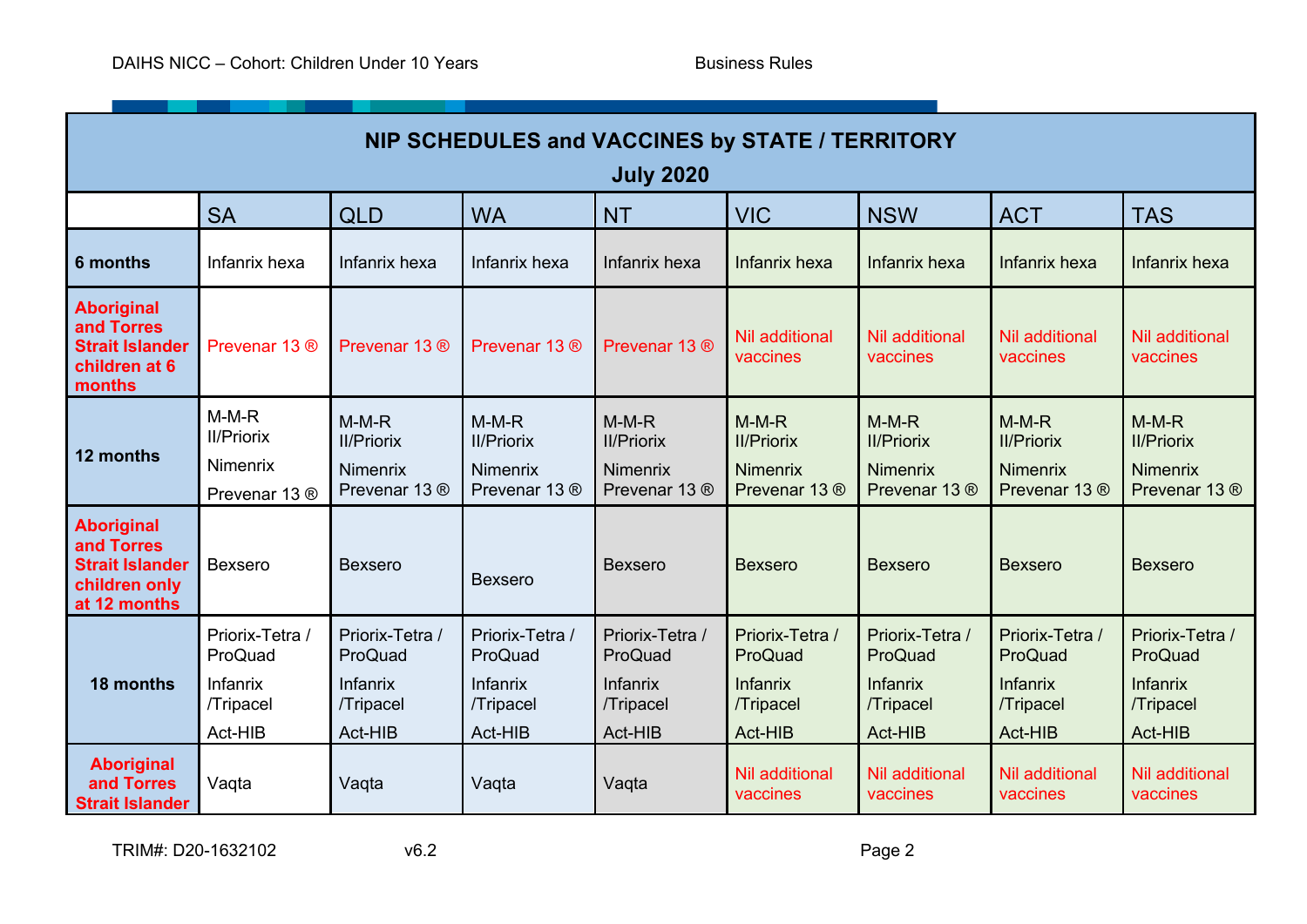\_\_\_\_\_\_\_\_\_

| NIP SCHEDULES and VACCINES by STATE / TERRITORY                                                                                                                                                                                                                                                           |                                                                                                           |                             |                             |                             |                             |                             |                             |                             |
|-----------------------------------------------------------------------------------------------------------------------------------------------------------------------------------------------------------------------------------------------------------------------------------------------------------|-----------------------------------------------------------------------------------------------------------|-----------------------------|-----------------------------|-----------------------------|-----------------------------|-----------------------------|-----------------------------|-----------------------------|
|                                                                                                                                                                                                                                                                                                           |                                                                                                           |                             |                             | <b>July 2020</b>            |                             |                             |                             |                             |
|                                                                                                                                                                                                                                                                                                           | <b>VIC</b><br><b>TAS</b><br><b>SA</b><br><b>WA</b><br><b>NT</b><br><b>NSW</b><br><b>ACT</b><br><b>QLD</b> |                             |                             |                             |                             |                             |                             |                             |
| children only<br>at 18 months                                                                                                                                                                                                                                                                             |                                                                                                           |                             |                             |                             |                             |                             |                             |                             |
| 4 years                                                                                                                                                                                                                                                                                                   | Quadracel /<br>Infanrix IPV                                                                               | Quadracel /<br>Infanrix IPV | Quadracel /<br>Infanrix IPV | Quadracel /<br>Infanrix IPV | Quadracel /<br>Infanrix IPV | Quadracel /<br>Infanrix IPV | Quadracel /<br>Infanrix IPV | Quadracel /<br>Infanrix IPV |
| <b>Aboriginal</b><br>and Torres<br>Nil additional<br><b>Nil additional</b><br>Nil additional<br>Vaqta<br>Vagta<br>Vaqta<br>Vagta<br><b>Strait Islander</b><br>Pneumovax 23<br>Pneumovax 23<br>Pneumovax 23<br>Pneumovax 23<br>vaccines<br>vaccines<br>vaccines<br>vaccines<br>children only<br>at 4 years |                                                                                                           |                             |                             |                             |                             | Nil additional              |                             |                             |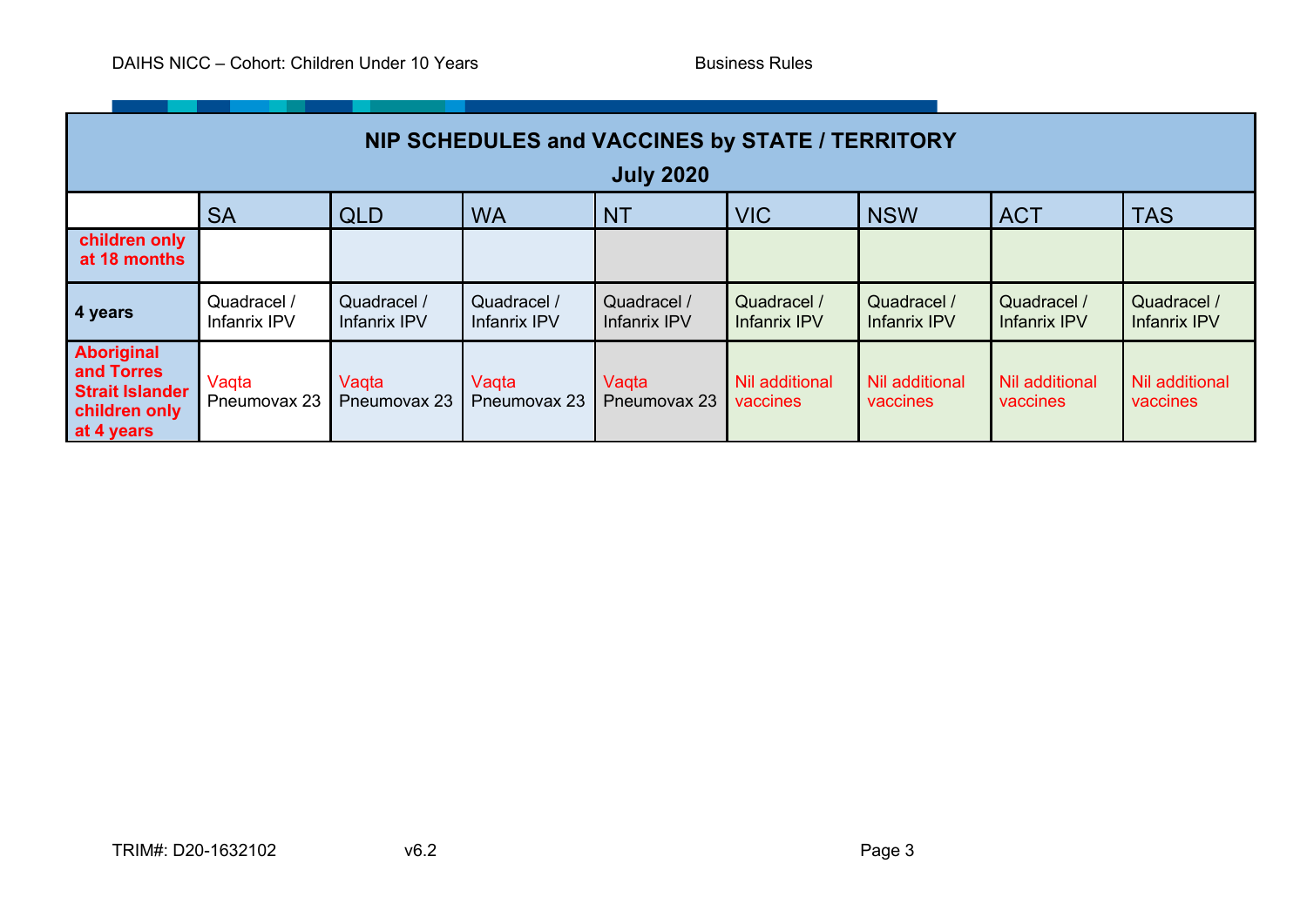**Australian Government Department of Health** 



# **6 Diphtheria-tetanus-acellular pertussis (DTPa)**

# **6.1 Recommended Schedule**

# **6.1.1 All children**

- 3 primary doses of DTPa at 2, 4 and 6 months of age.
- Booster dose of DTPa at 18 months and 4 years of age

# **6.1.2 Aboriginal and Torres Strait Islander children**

No additional recommendations

# **6.1.3 Children with specified medical conditions**

#### **Children who have completed cancer therapy**

- An additional booster dose of DTPa after 6 months in remission or the completion of treatment (whichever is more recent), if previously fully vaccinated before commencing cancer therapy
- If not fully vaccinated prior to cancer therapy, commence catch-up as for healthy children (instead of the booster dose), after 6 months in remission or the completion of treatment (whichever is more recent)

#### **Children who have had a haematopoietic stem cell transplant**

- 3 doses of DTPa at 6, 8, 12 months post-transplant, and age dependent booster dose/s
- If any doses from the primary schedule were not received prior to transplant, these do not need to be given. However, booster doses should be given, as per the routine schedule and catch-up for all children

# **6.2 Catch up dose parameters**

# **6.2.1 All children**

#### *Valid doses*

#### Minimum Age

- Minimum age dose 1 is 29 days
- If dose 4 is administered at ≥3 years 6 months of age dose 5 is not required.
- If dose 5 is administered prior to 3 years 6 months of age it should not be repeated provided minimum intervals have been met.

#### Maximum Age

• Maximum age is 9 years 11 months 29 days (immediately prior to the 10th birthday)

#### Minimum Intervals

• Minimum interval dose 1 - dose 2 is 4 weeks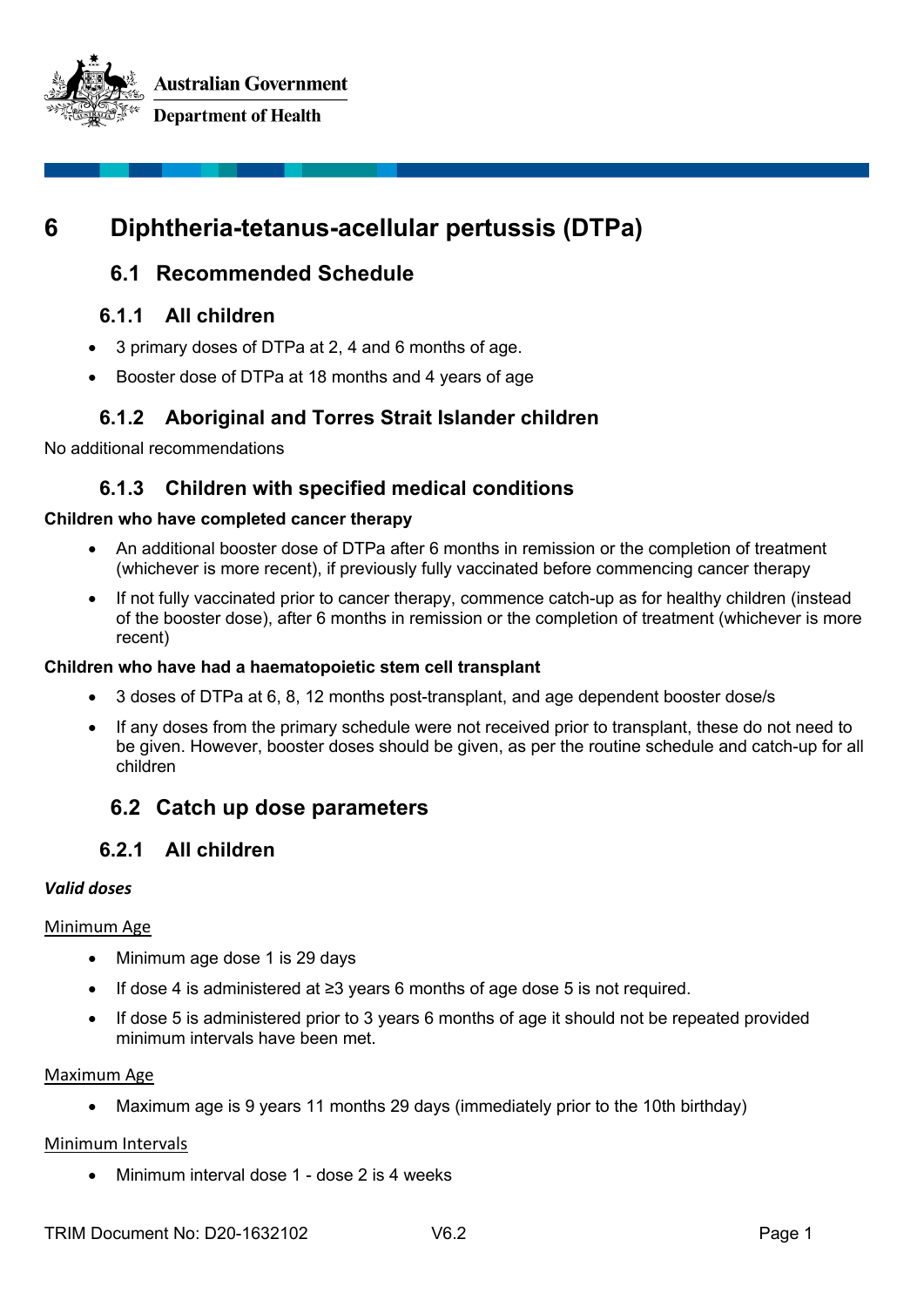- Minimum interval dose 2 dose 3 is 4 weeks
- Minimum interval dose 3 dose 4 for future recommendations is 6 calendar months.
- Minimum accepted interval dose 3 dose 4 for doses already given is 181 days.
- Minimum interval dose 4 dose 5 for future recommendations is 6 calendar months.
- Minimum accepted interval dose 4 dose 5 for doses already given is 181 days.

**NB:** Apply the Infanrix hexa rule when appropriate provided that at least one dose of all Infanrix hexa antigens has already been given (i.e. DTPa, IPV, Hib and Hep B).

#### *Invalid doses*

1st dose administered at ≤28 days of age

Message - Dose given at < minimum age

Minimum interval between any 2 doses not met

Message - Dose given at < minimum interval from previous dose

**NB**: An invalid dose is to be repeated at the correct schedule point or minimum interval from the previous valid dose if already overdue.

### **6.2.2 Children with specified medical conditions**

#### **Children who have completed cancer therapy**

• If the routine childhood schedule has not been completed, refer to the catch-up parameters for all children, commencing vaccination from 6 months after remission/end of treatment

#### *Valid doses*

#### Minimum Intervals

• If the routine childhood schedule has been completed, minimum interval from remission/end of treatment - booster dose is 6 months

#### *Invalid doses*

Booster dose administered at <6 months from remission or end of treatment

Message - Dose given at < minimum interval from remission or end of treatment

**NB**: An invalid dose is to be repeated at the correct schedule point or minimum interval from the previous valid dose if already overdue.

#### **Children who have had a haematopoietic stem cell transplant**

•

#### *Valid doses*

#### Minimum Intervals

- Minimum interval from transplant dose 1 is 6 months
- Minimum interval dose 1 dose 2 is 2 months
- Minimum interval dose 2 dose 3 is 4 months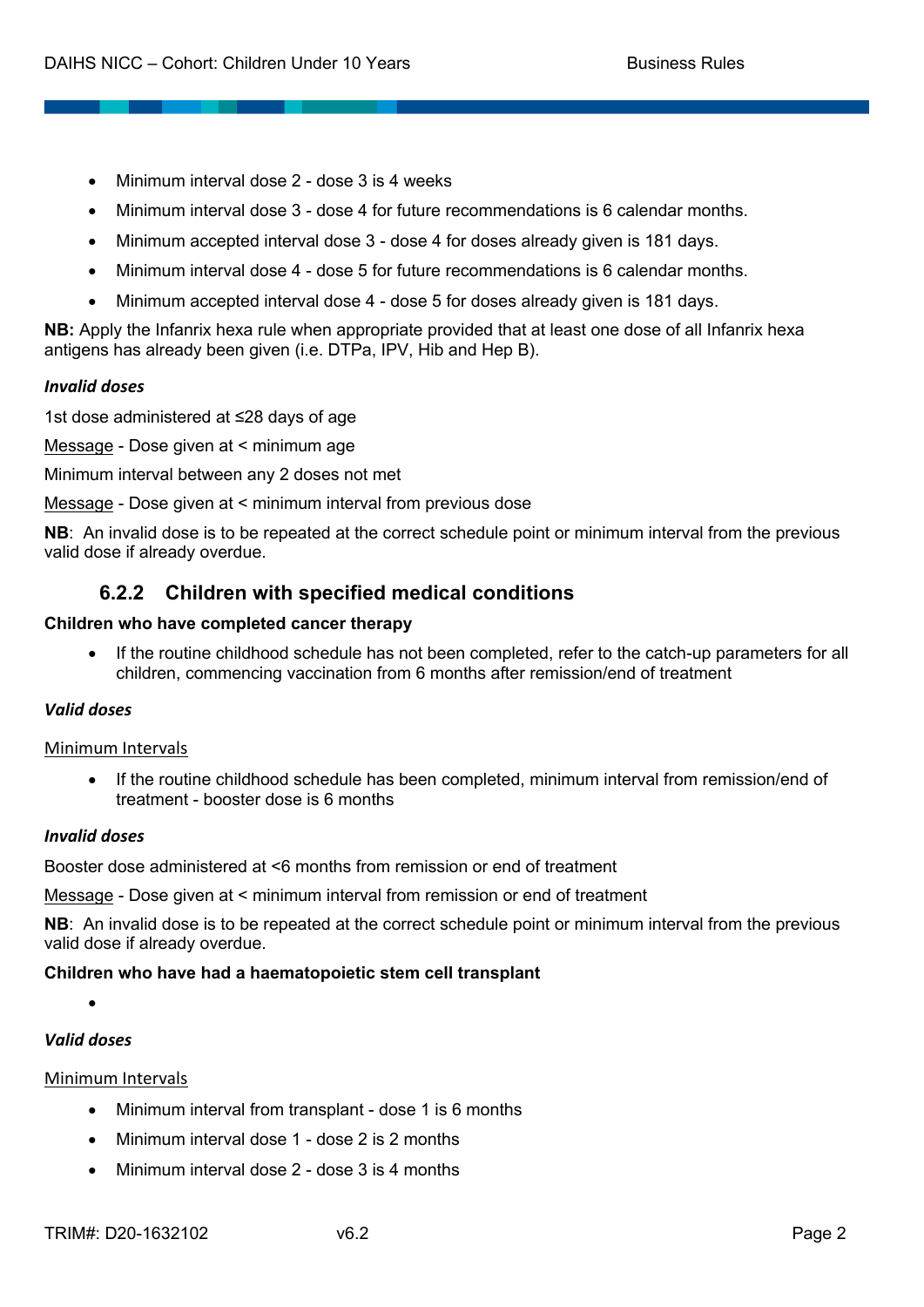- Minimum interval dose 3 dose 4 is 6 months
- Minimum interval dose 4 dose 5 is 6 months (

**NB**: Dose 5 not required if dose 4 given at ≥3.5 year of age

#### *Invalid doses*

Booster dose administered at <6 months from transplant

Message - Dose given at < minimum interval from transplant

Minimum interval between any 2 doses not met

Message - Dose given at < minimum interval from previous dose

**NB**: An invalid dose is to be repeated at the correct schedule point or minimum interval from the previous valid dose if already overdue.

# **6.3 NIP funding**

Five childhood doses are funded for all children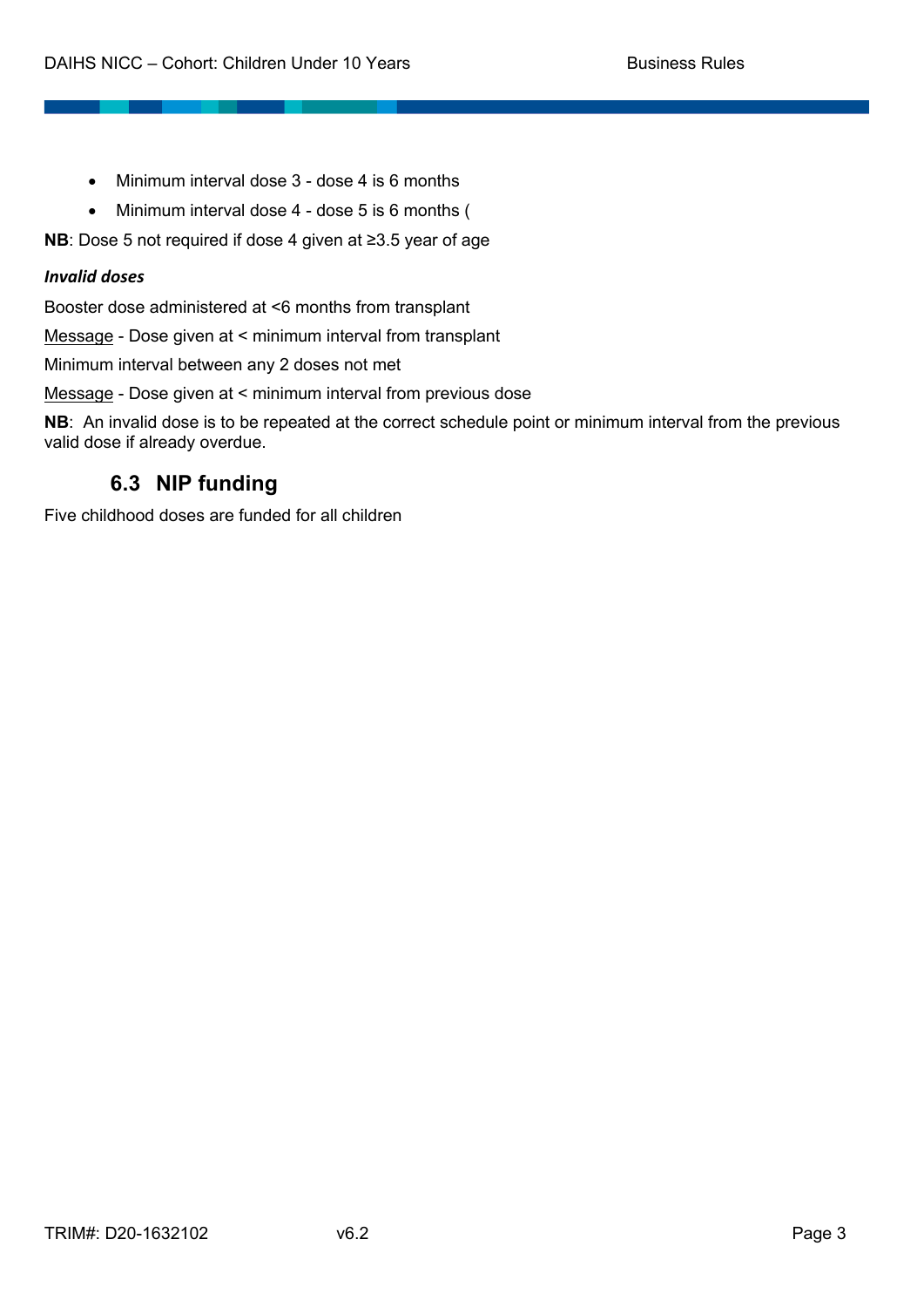# **7 Inactivated poliomyelitis vaccine (IPV)**

# **7.1 Recommended Schedule**

# **7.1.1 All children**

- 3 primary doses of IPV at 2, 4 and 6 months of age.
- Booster dose of IPV at 4 years of age

# **7.1.2 Aboriginal and Torres Strait Islander children**

No additional recommendations

# **7.1.3 Children with specified medical conditions**

#### **Children who have had a haematopoietic stem cell transplant**

- 3 doses of IPV at 6, 8, 12 months post-transplant
- If any doses from the primary schedule have not been received prior to transplant, these do not need to be given

# **7.2 Catch up dose parameters**

# **7.2.1 All children**

#### *Valid doses*

#### Minimum Age

- Minimum age dose 1 is 29 days
- Minimum age dose 4 is 3 years 6 months for doses already received
- If dose 3 is administered at ≥4 years of age dose 4 is not required.

#### Minimum Intervals

- Minimum interval dose 1 dose 2 is 4 weeks
- Minimum interval dose 2 dose 3 is 4 weeks
- Minimum interval dose 3 dose 4 is 4 weeks

**NB:** Apply the Infanrix hexa rule when appropriate provided that at least one dose of all Infanrix hexa antigens has already been given (ie DTPa, IPV, Hib and Hep B).

#### *Invalid doses*

1st dose administered at ≤28 days of age 4th dose administered at <3.5 years of age Message - Dose given at < minimum age Minimum interval between any 2 doses not met Message - Dose given at < minimum interval from previous dose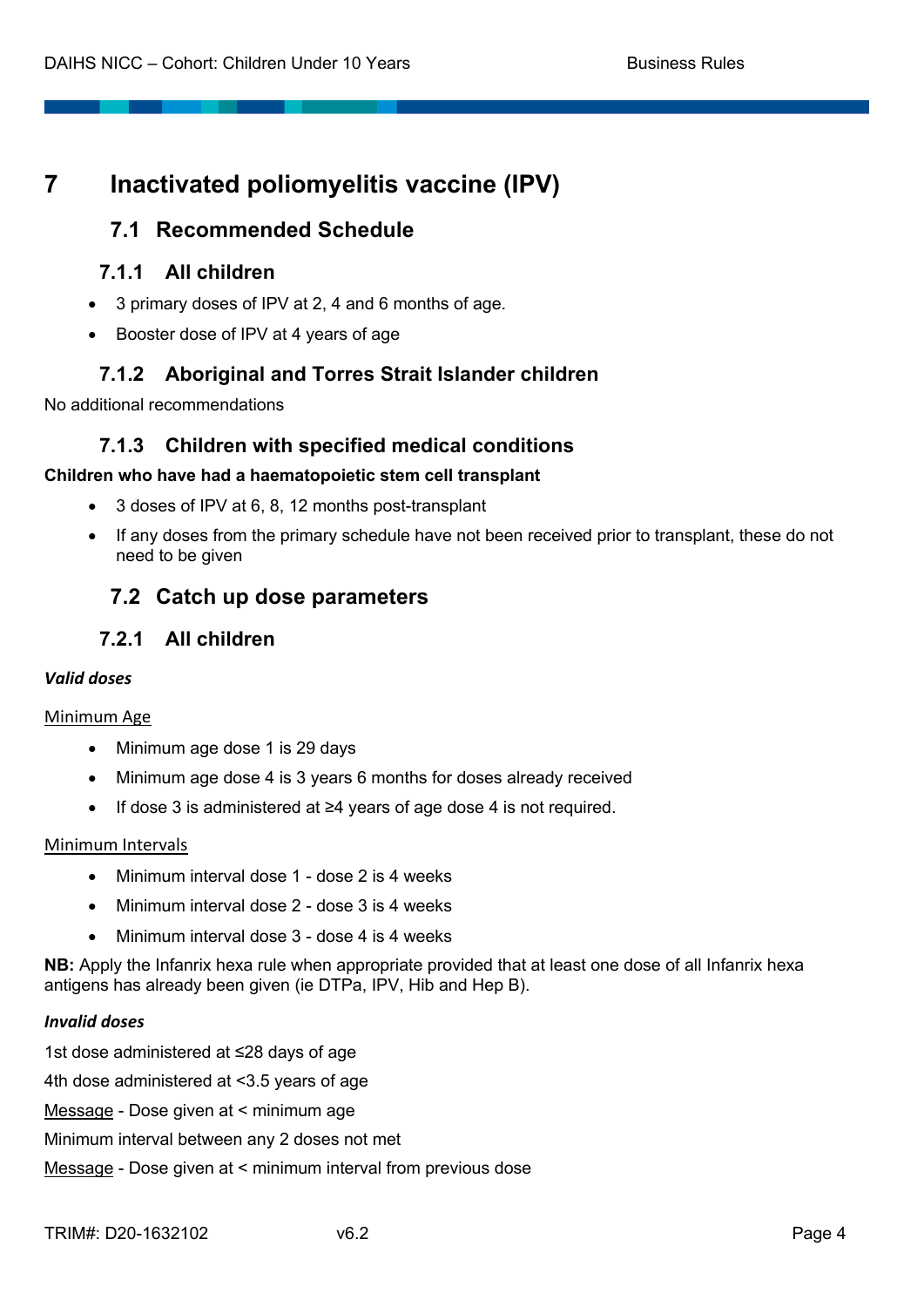**NB:** An invalid dose is to be repeated at the correct schedule point or minimum interval from the previous valid dose if already overdue.

# **7.2.2 Children with specified medical conditions**

**Children who have had a haematopoietic stem cell transplant**

#### *Valid doses*

Minimum Intervals

- Minimum interval from transplant dose 1 is 6 months
- Minimum interval dose 1 dose 2 is 2 months
- Minimum interval dose 2 dose 3 is 4 months

#### *Invalid doses*

Booster dose administered at <6 months from transplant

Message - Dose given at < minimum interval from transplant

Minimum interval between any 2 doses not met

Message - Dose given at < minimum interval from previous dose

**NB**: An invalid dose is to be repeated at the correct schedule point or minimum interval from the previous valid dose if already overdue.

# **7.3 NIP funding**

Four childhood doses are funded for all children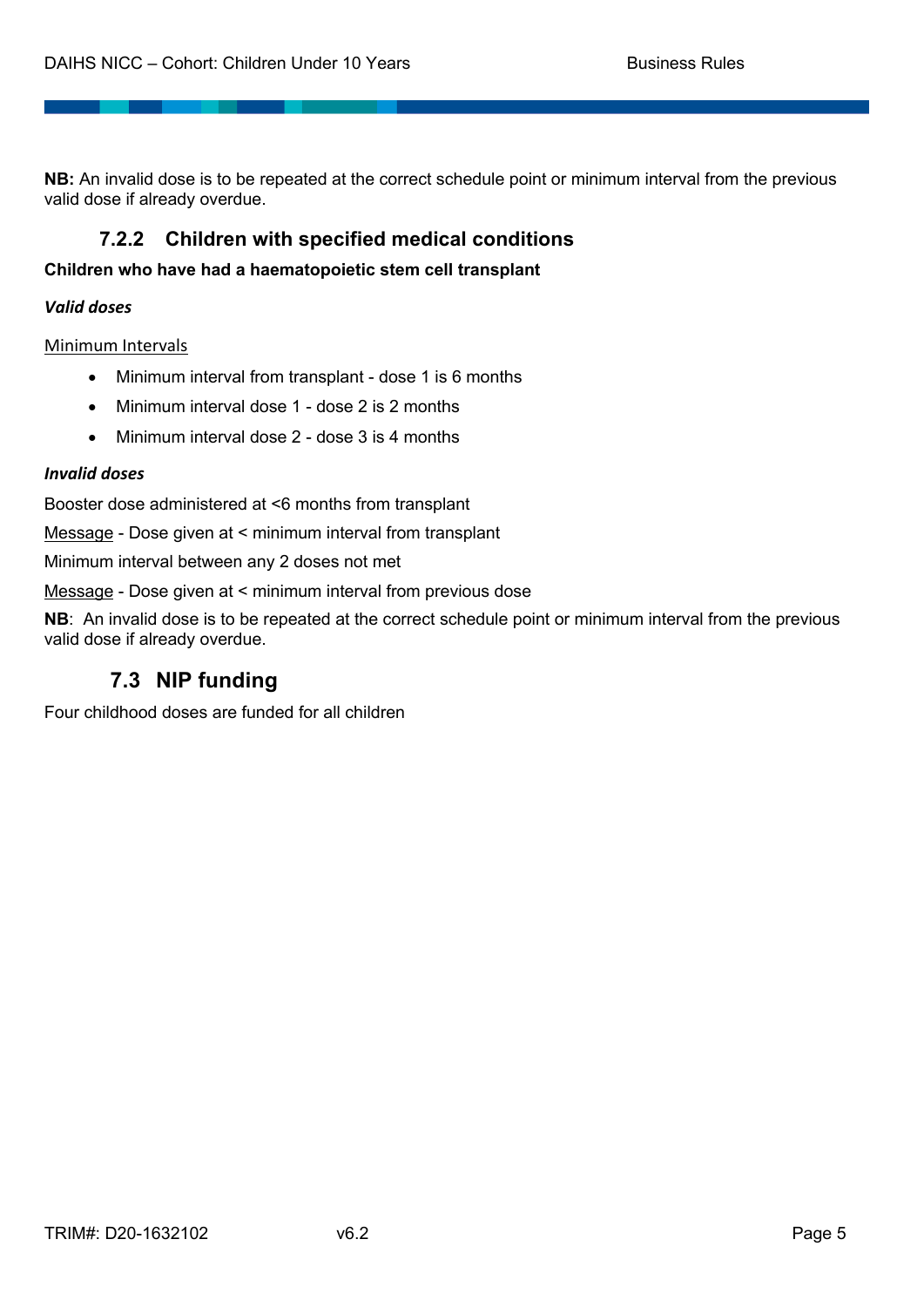# **8 Hepatitis B**

# **8.1 Recommended Schedule**

# **8.1.1 All children**

- Birth dose of paediatric formulation Hep B vaccine between 0 and 7 days
- 3 Primary doses of paediatric formulation Hep B vaccine at 2, 4 and 6 months of age.

# **8.1.2 Aboriginal and Torres Strait Islander children**

No additional recommendations

# **8.1.3 Children with specified medical conditions**

#### **Children who have completed cancer therapy**

- An additional booster dose of paediatric formulation Hep B vaccine after 6 months in remission or the completion of treatment (whichever is more recent), if previously fully vaccinated before commencing cancer therapy
- If not fully vaccinated prior to cancer therapy, commence catch-up as for healthy children (instead of the booster dose), after 6 months in remission or the completion of treatment (whichever is most recent)

#### **Children who have had a haematopoietic stem cell transplant**

- 3 doses of adult formulation Hep B vaccine at 6, 8, 12 months post-transplant
- If any doses from the primary schedule have not been received prior to transplant, these do not need to be given

#### **Children who have a HIV infection**

- Follow the recommended schedule for all children
- Any doses given after diagnosis should be using the adult formulation Hep B vaccine

#### **Children who were premature (<32 weeks gestation)/low birth weight infants (<2000g)**

• An additional booster dose of paediatric formulation Hep B vaccine at 12 months of age

# **8.2 Catch up dose parameters**

# **8.2.1 All children**

#### *Valid doses*

Birth Dose

- Catch-up of the birth dose is not required, however this dose (if given) may be assessed as the first dose (often for children vaccinated overseas) and a child can be considered fully vaccinated with doses given at birth, 1-2 months of age and ≥6 months of age
- Minimum age birth dose is 0 days
- Maximum age birth dose is 7 days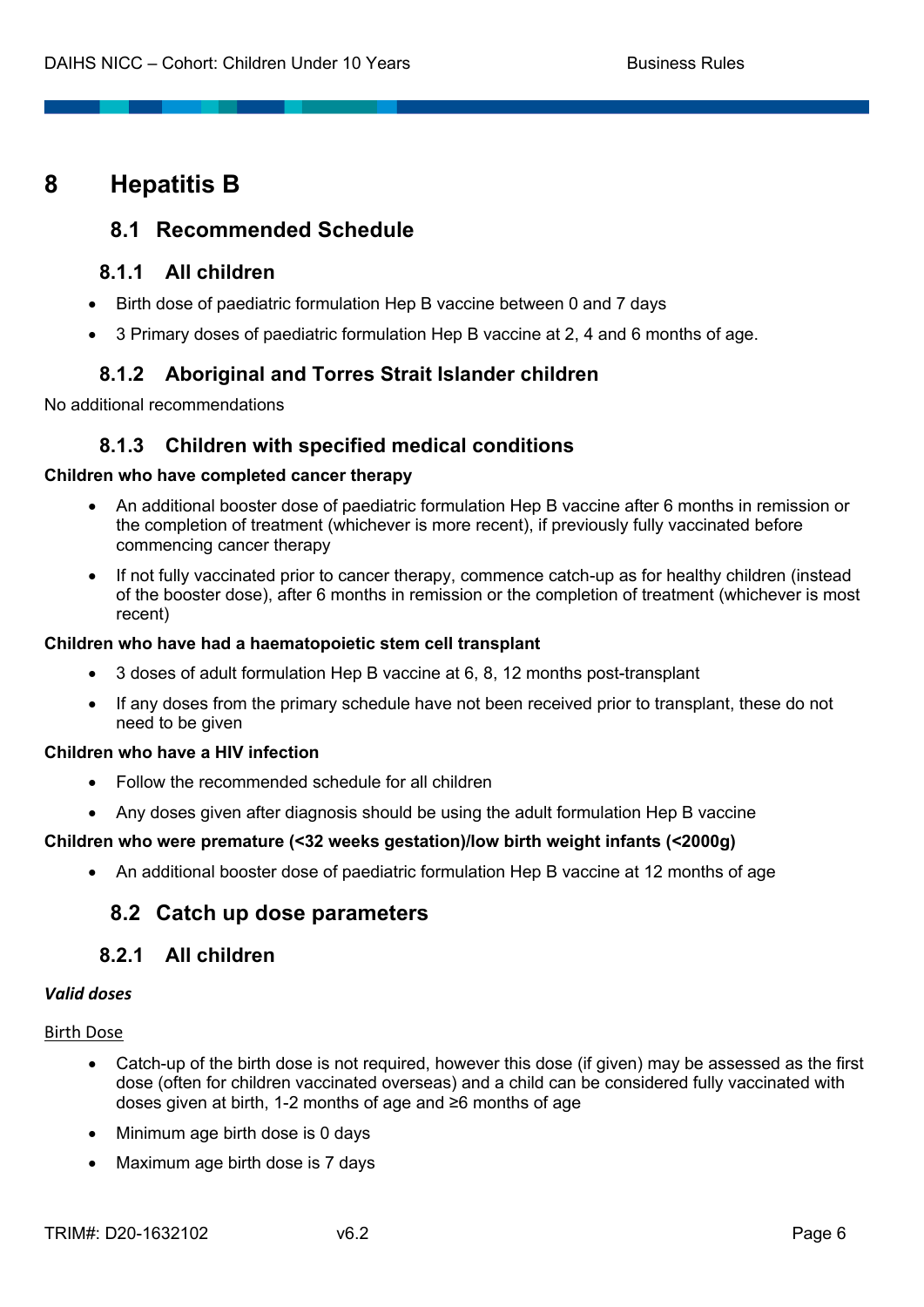#### Minimum Age

- Minimum age dose 1 is 29 days
- Minimum accepted age dose 3 for doses already given is 16 weeks

#### Minimum Intervals

- Minimum interval dose 1 dose 2 is 1 month
- Minimum interval dose 2 dose 3 is 2 months
- Minimum interval dose 1 dose 3 is 4 months
- Catch-up of the birth dose is not required

**NB:** Apply the Infanrix hexa rule when appropriate provided that at least one dose of all Infanrix hexa antigens has already been given (ie DTPa, IPV, Hib and Hep B).

#### *Invalid doses*

Birth dose administered at >7 days and ≤28 days of age OR

1st dose administered at ≤28 days of age

Message - Dose given at < minimum age

Minimum interval between any 2 doses not met

Message - Dose given at < minimum interval from previous dose

**NB:** An invalid dose is to be repeated at the correct schedule point or minimum interval from the previous valid dose if already overdue.

# **8.2.2 Children with specified medical conditions**

#### **Children who have completed cancer therapy**

• If the routine childhood schedule has not been completed, refer to the catch-up parameters for all children

#### *Valid doses*

#### Minimum Intervals

• If the routine childhood schedule has been completed, minimum interval from remission/end of treatment - booster dose is 6 months

#### *Invalid doses*

Booster dose administered at <6 months from remission or end of treatment

Message - Dose given at < minimum interval from remission or end of treatment

**NB:** An invalid dose is to be repeated at the correct schedule point or minimum interval from the previous valid dose if already overdue.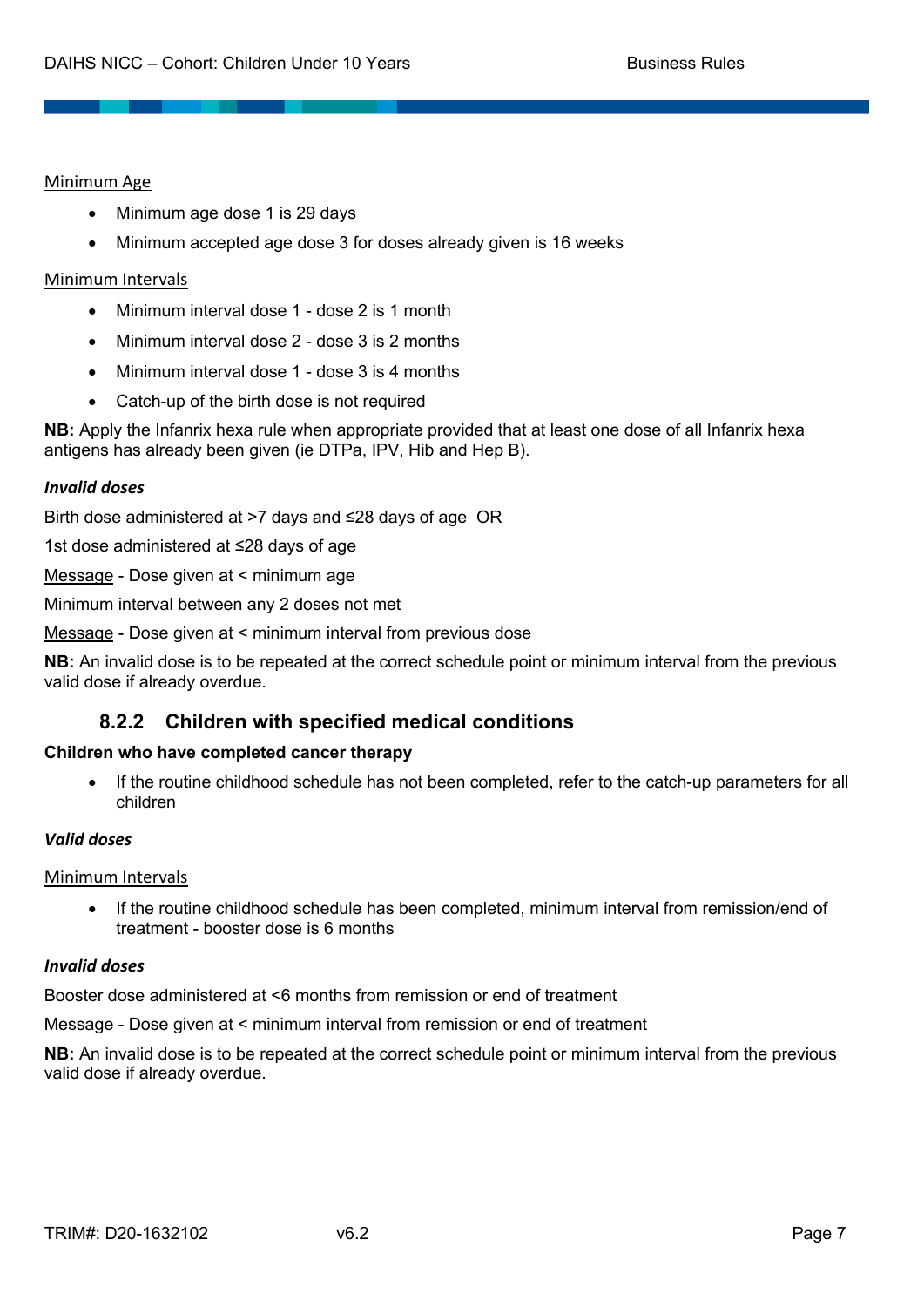#### **Children who have had a haematopoietic stem cell transplant**

#### *Valid doses*

#### Minimum Intervals

- Minimum interval from transplant dose 1 is 6 months
- Minimum interval dose 1 dose 2 is 2 months
- Minimum interval dose 2 dose 3 is 4 months

#### *Invalid doses*

Booster dose administered at <6 months from transplant

Message - Dose given at < minimum interval from transplant

Minimum interval between any 2 doses not met

Message - Dose given at < minimum interval from previous dose

**NB:** An invalid dose is to be repeated at the correct schedule point or minimum interval from the previous valid dose if already overdue.

#### **Children who have a HIV infection**

Refer to the catch-up parameters for all children

#### **Children who were premature (<32 weeks gestation)/low birth weight infants (<2000g)**

#### *Valid doses*

#### Minimum Intervals

• If the routine childhood schedule has been completed, the minimum interval from dose 3 to the booster dose is 6 months

#### *Invalid doses*

Minimal interval between dose 3 and booster dose not met

Message - Dose given at < minimum interval from previous dose

**NB:** An invalid dose is to be repeated at the correct schedule point or minimum interval from the previous valid dose if already overdue.

# **8.3 NIP funding**

The birth dose and 3 childhood doses are funded for all children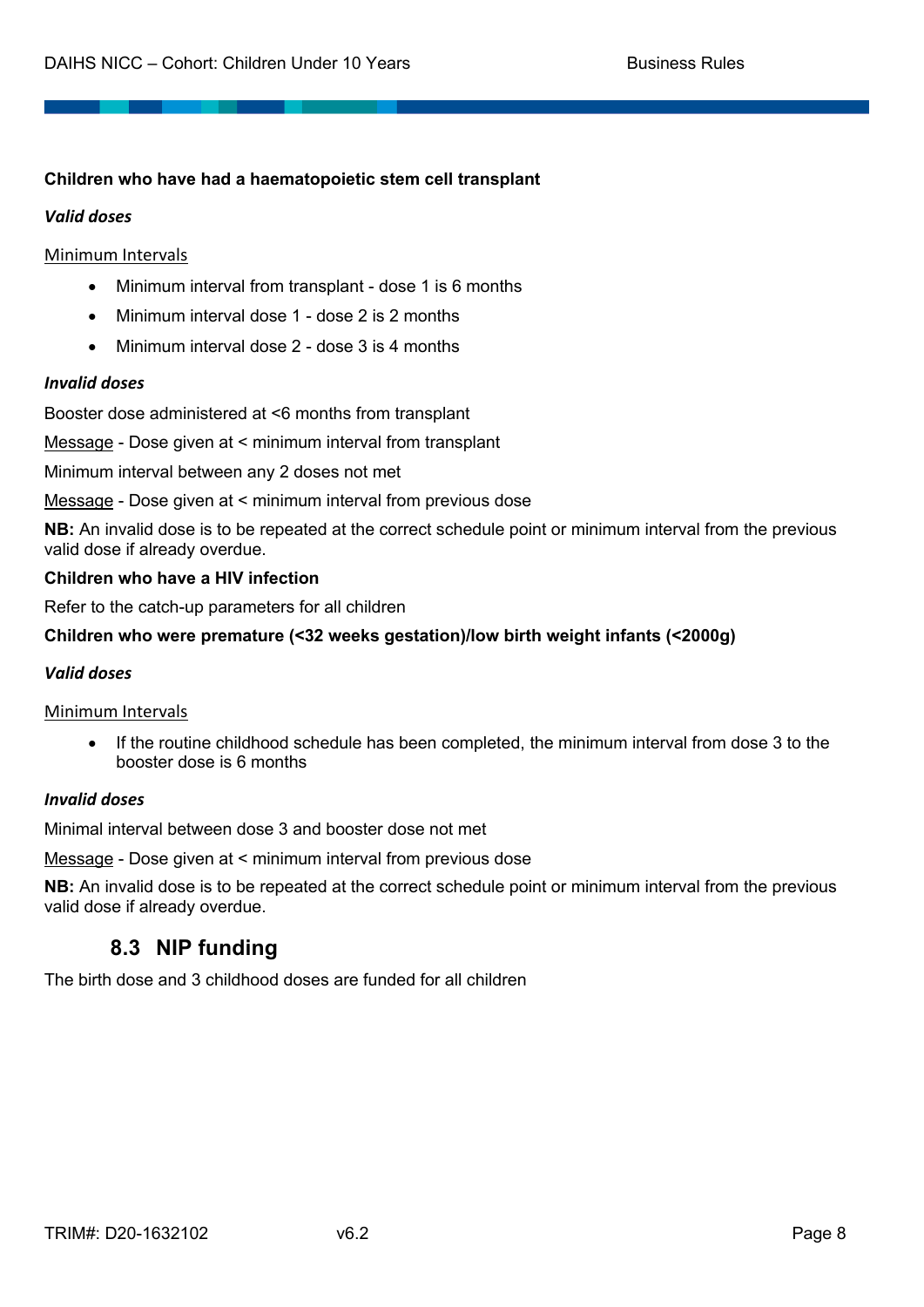# **9 Haemophilus Influenzae Type b (Hib) PRP-T**

# **9.1 Recommended Schedule**

# **9.1.1 All children**

- 3 primary doses of Hib vaccine at 2, 4 and 6 months of age.
- Booster dose of Hib vaccine at 18 months of age

# **9.1.2 Aboriginal and Torres Strait Islander children**

No additional recommendations

# **9.1.3 Children with specified medical conditions**

#### **Children who have functional or anatomical asplenia (including sickle cell disease or other haemoglobinopathies)**

• 1 dose of Hib vaccine at ≥5 years of age only if unvaccinated (have not had HIB vaccine before)

#### **Children who have had a haematopoietic stem cell transplant**

- 3 doses of Hib vaccine at 6, 8, 12 months post-transplant
- If any doses from the primary schedule have not been received prior to transplant, these do not need to be given

# **9.2 Catch up dose parameters**

# **9.2.1 All children**

#### *Valid doses*

#### Minimum Age

- Minimum age dose 1 is 29 days
- Minimum accepted age dose 4 for a dose already given is 11 months
- Minimum age dose 4 for future recommendations is 18 months

#### Maximum Age

• Maximum age is 4 years (immediately prior to the 5th birthday)

#### Minimum Intervals

- Minimum interval between primary doses at age <12 months is 4 weeks
- Minimum interval between last primary dose and booster dose is 2 months

**NB:** Apply the Infanrix hexa rule when appropriate provided that at least one dose of all Infanrix hexa antigens has already been given (ie DTPa, IPV, Hib and Hep B).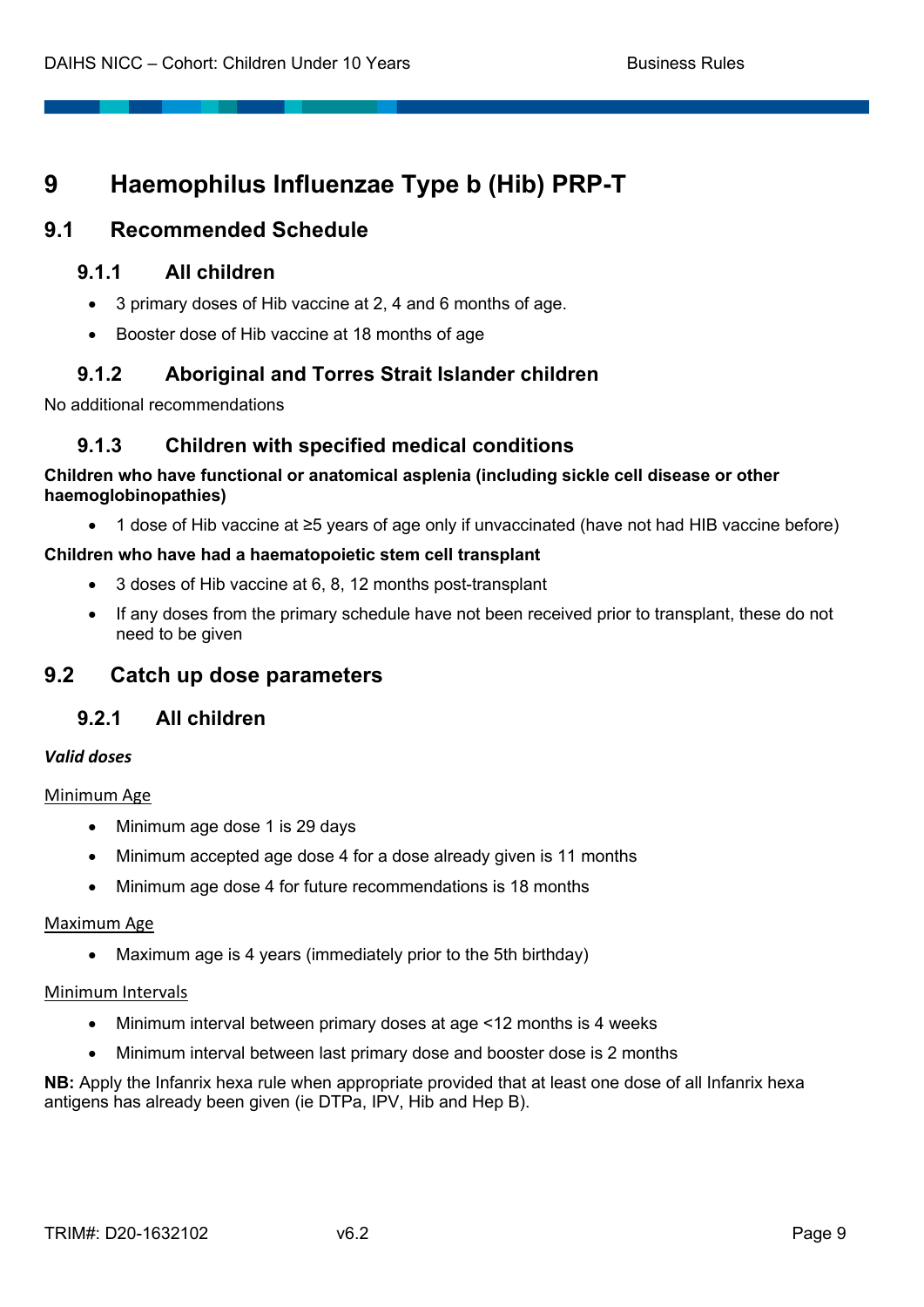#### Number of doses

The number of doses required depends on current age and previous doses received, see *Catch-up schedule for Haemophilus influenzae type b (Hib) vaccination for children <5 years of age* below

#### *Invalid doses*

1st dose administered at ≤28 days of age OR

4th dose administered at <11 months of age

Message - Dose given at < minimum age

Minimum interval between any 2 doses not met

Message - Dose given at < minimum interval from previous dose

**NB**: An invalid dose is to be repeated at the correct schedule point or minimum interval from the previous valid dose if already overdue.

# **9.2.2 Children with specified medical conditions**

**Children who have functional or anatomical asplenia (including sickle cell disease or other haemoglobinopathies)**

#### *Valid doses*

#### Minimum Age

• Minimum age dose 1 is 5 years if unvaccinated (not had any doses of this antigen)

#### Maximum Age

• No maximum age limit

# **9.2.3 Children who have had a haematopoietic stem cell transplant**

#### *Valid doses*

#### Maximum Age

• No maximum age limit

#### Minimum Intervals

- Minimum interval from transplant dose 1 is 6 months
- Minimum interval dose 1 dose 2 is 2 months
- Minimum interval dose 2 dose 3 is 4 months

#### *Invalid doses*

Booster dose administered at <6 months from transplant

Message - Dose given at < minimum interval from transplant

Minimum interval between any 2 doses not met

Message - Dose given at < minimum interval from previous dose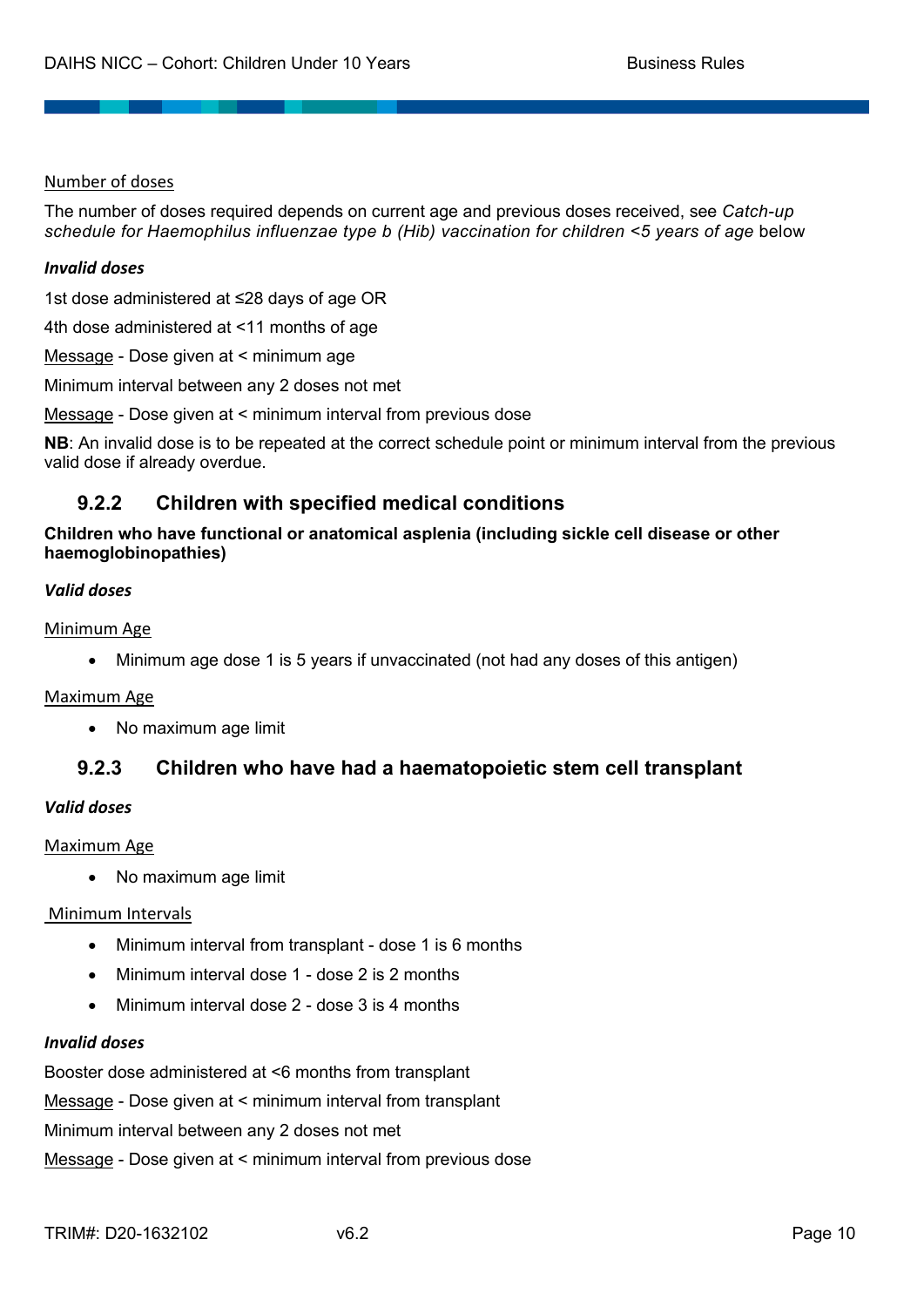**NB**: An invalid dose is to be repeated at the correct schedule point or minimum interval from the previous valid dose if already overdue.

# **9.3 NIP funding**

The 4 childhood doses are funded for all children.

The single dose of Hib vaccine for unvaccinated children who have functional or anatomical asplenia (including sickle cell disease or other haemoglobinopathies) aged ≥5 years of age is funded.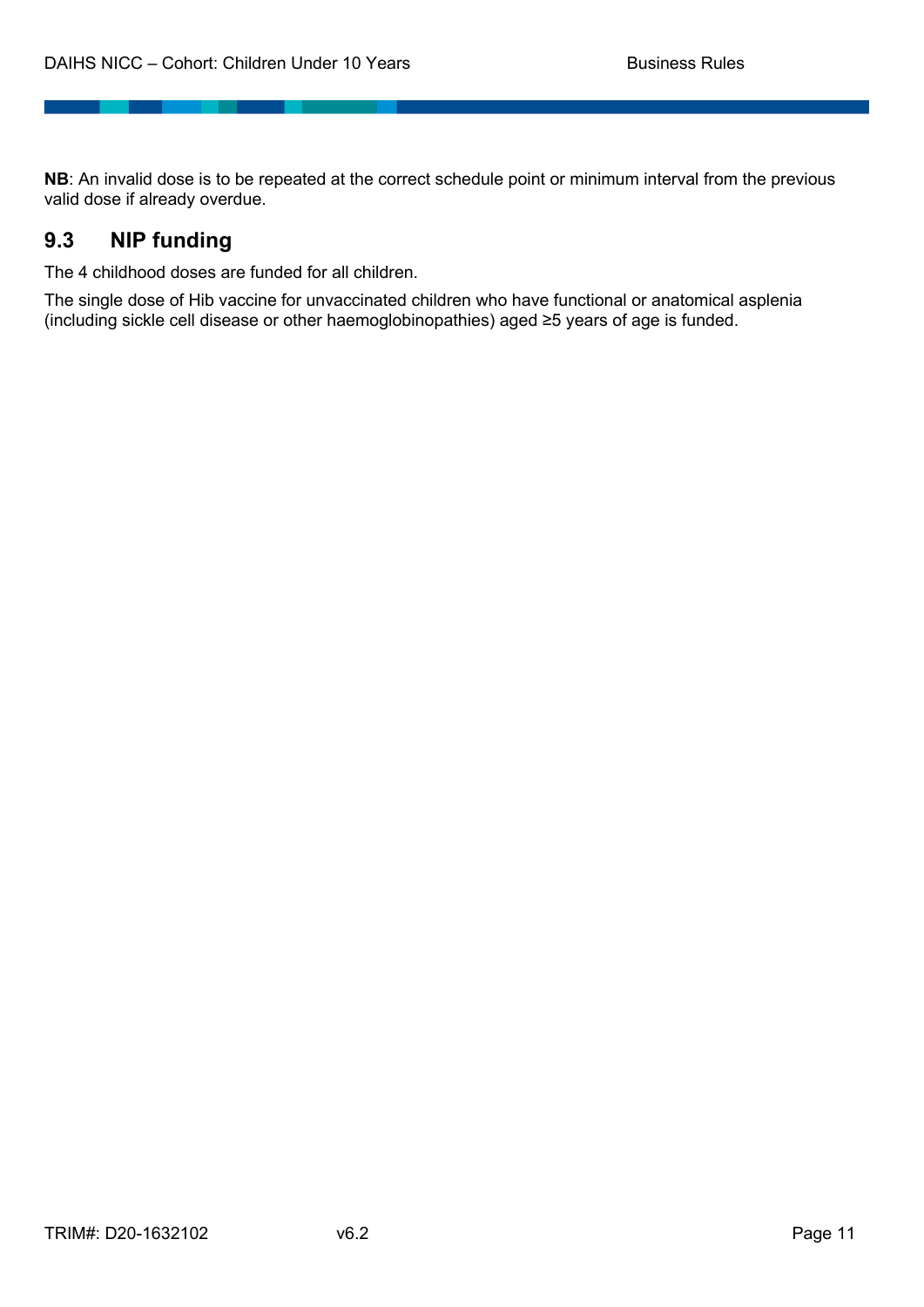| <b>Number of</b><br><b>Hib doses</b><br>received<br>previously | <b>Current age</b> | Age at<br>1st dose of Hib<br>vaccine                                | Age at<br>2nd dose of<br><b>Hib vaccine</b>                           | Age at<br>3rd dose of<br><b>Hib vaccine</b>                         | <b>Number of further</b><br>primary dose(s)<br>needed | <b>Number of booster doses</b><br>needed at age ≥18 months,<br>or 2 months after the last<br>dose (whichever is later) |
|----------------------------------------------------------------|--------------------|---------------------------------------------------------------------|-----------------------------------------------------------------------|---------------------------------------------------------------------|-------------------------------------------------------|------------------------------------------------------------------------------------------------------------------------|
| None                                                           | <7 months          | N/A                                                                 | N/A                                                                   | N/A                                                                 | $\overline{3}$                                        | $\mathbf{1}$                                                                                                           |
|                                                                | 7-11 months        | N/A                                                                 | N/A                                                                   | N/A                                                                 | $\overline{2}$                                        | 1                                                                                                                      |
|                                                                | 12-17 months       | N/A                                                                 | N/A                                                                   | N/A                                                                 | $\mathbf{1}$                                          | $\mathbf{1}$                                                                                                           |
|                                                                | 18-59 months       | N/A                                                                 | N/A                                                                   | N/A                                                                 | $\mathbf{1}$                                          | N/A                                                                                                                    |
| $\mathbf{1}$                                                   | <12 months         | <7 Months                                                           | N/A                                                                   | N/A                                                                 | $\overline{2}$                                        | $\mathbf{1}$                                                                                                           |
|                                                                | <12 months         | 7-11 months                                                         | N/A                                                                   | N/A                                                                 | $\mathbf{1}$                                          | $\mathbf{1}$                                                                                                           |
|                                                                | 12-17 months       | <12 months                                                          | N/A                                                                   | N/A                                                                 | $\mathbf 1$                                           | 1                                                                                                                      |
|                                                                | 12-17 months       | ≥12 months                                                          | N/A                                                                   | N/A                                                                 | N/A                                                   | 1                                                                                                                      |
|                                                                | 18-59 months       | <12 months                                                          | N/A                                                                   | N/A                                                                 | N/A                                                   | 1                                                                                                                      |
|                                                                | 18-59 months       | ≥12 months-<br><18 months                                           | N/A                                                                   | N/A                                                                 | N/A                                                   | $\mathbf{1}$                                                                                                           |
|                                                                | 18-59 months       | ≥18 months                                                          | N/A                                                                   | N/A                                                                 | N/A                                                   | N/A                                                                                                                    |
| $\overline{2}$                                                 | <12 months         | <7 months                                                           | <12 months                                                            | N/A                                                                 | $\mathbf{1}$                                          | 1                                                                                                                      |
|                                                                | <12 months         | 7-11 months                                                         | 7-11 months                                                           | N/A                                                                 | N/A                                                   | 1                                                                                                                      |
|                                                                | 12-17 months       | <12 months                                                          | Any age                                                               | N/A                                                                 | N/A                                                   | $\mathbf{1}$                                                                                                           |
|                                                                | 12-17 months       | ≥12 months                                                          | ≥12 months                                                            | N/A                                                                 | N/A                                                   | N/A                                                                                                                    |
|                                                                | 18-59 months       | <12 months                                                          | <12 months                                                            | N/A                                                                 | N/A                                                   | $\mathbf{1}$                                                                                                           |
|                                                                | 18-59 months       | <12 months                                                          | ≥12 months                                                            | N/A                                                                 | N/A                                                   | 1                                                                                                                      |
|                                                                | 18-59 months       | ≥12 months                                                          | $\geq$ 12 months                                                      | N/A                                                                 | N/A                                                   | N/A                                                                                                                    |
| $\overline{3}$                                                 | <17 months         | <12 months                                                          | <12 months                                                            | <12 months                                                          | Na                                                    | $\mathbf{1}$                                                                                                           |
|                                                                | 12-17 months       | At least 1<br>dose (most<br>likely 3rd<br>dose) at 12-<br>17 months | At least 1<br>dose (most<br>likely 3rd<br>dose) at $12-$<br>17 months | At least 1<br>dose (most<br>likely 3rd<br>dose) at 12-<br>17 months | N/A                                                   | N/A                                                                                                                    |
|                                                                | 18-59 months       | <12 months                                                          | <12 months                                                            | <12 months                                                          | N/A                                                   | $\mathbf{1}$                                                                                                           |
|                                                                | 18-59 months       | At least 1<br>dose at<br>≥12 months                                 | At least 1<br>dose at<br>≥12 months                                   | At least 1<br>dose at<br>≥12 months                                 | N/A                                                   | N/A                                                                                                                    |

*Catch-up schedule for Haemophilus influenzae type b (Hib) vaccination for children <5 years of age*

N/A = Not Applicable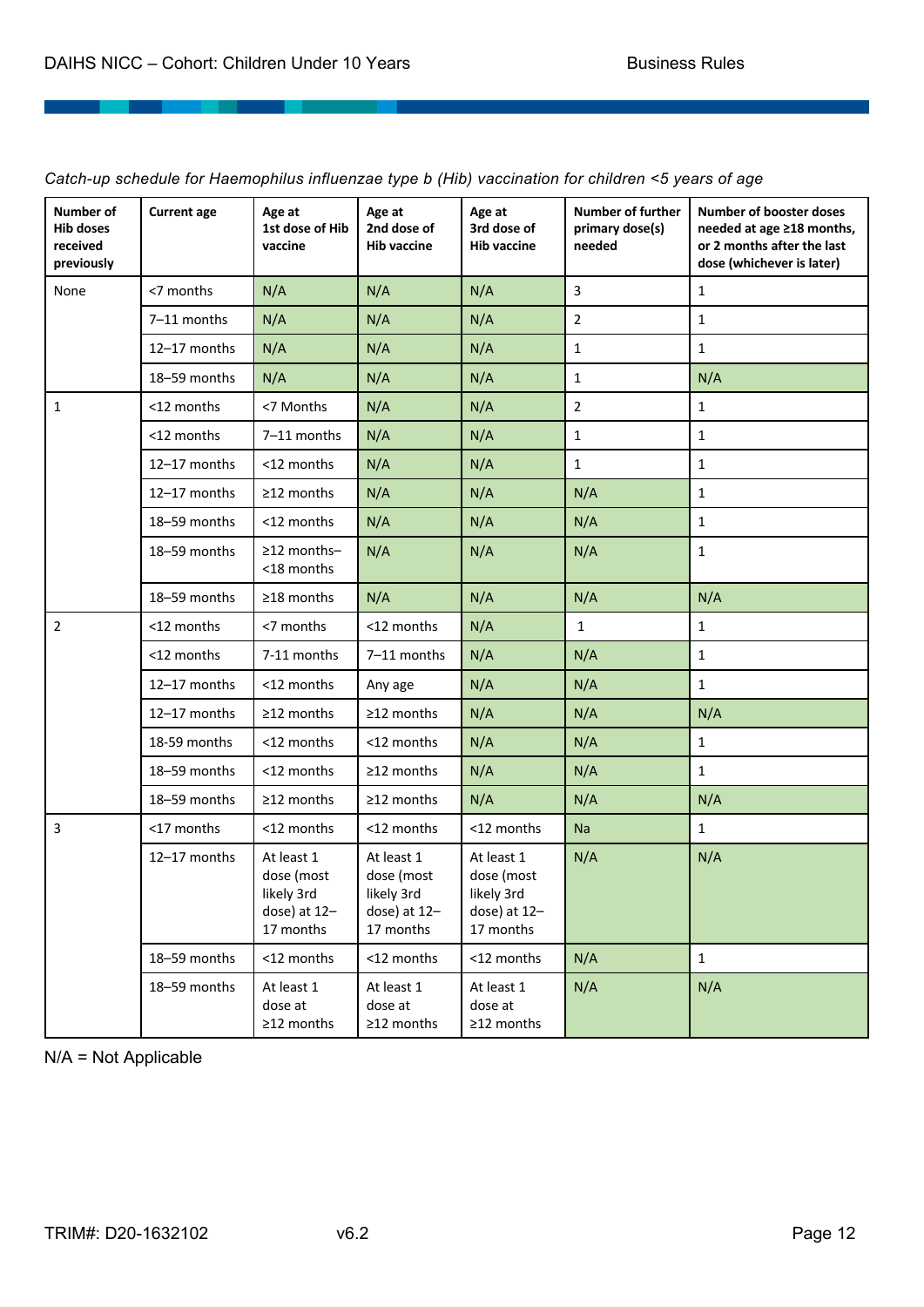# **10 Pneumococcal conjugate**

# **10.1 Recommended Schedule**

# **10.1.1 Non-Aboriginal and Torres Strait Islander children in all states and Aboriginal and Torres Strait Islander children in ACT, NSW, TAS & VIC**

- 2 primary doses of 13vPCV (pneumococcal conjugate vaccine) at 2 and 4 months of age.
- Booster dose of 13vPCV (pneumococcal conjugate vaccine) at 12 months of age

# **10.1.2 Aboriginal and Torres Strait Islander children in NT, QLD, SA or WA**

- 3 primary doses of 13vPCV (pneumococcal conjugate vaccine) at 2, 4 and 6 months of age.
- Booster dose of 13vPCV (pneumococcal conjugate vaccine) at 12 months of age

# **10.1.3 Children with specified medical conditions**

#### **Children who have specified medical conditions listed in the table below**

- 1 additional dose of 13vPCV (pneumococcal conjugate vaccine) at diagnosis if >6 months OR
- 1 additional dose of 13vPCV (pneumococcal conjugate vaccine) at 6 months of age if diagnosed at <6 months of age
- If a person is diagnosed with a second specified medical condition and they have received all recommended vaccines, they do not repeat these

#### **Children who have had a haematopoietic stem cell transplant**

- 3 doses of 13vPCV (pneumococcal conjugate vaccine) at 6, 8, 12 months post-transplant
- If any doses from the primary and booster schedule have not been received prior to transplant, these do not need to be given

| pecified medical conditions for which an additional dose of 13vPCV is scheduled.                    |                                                                                                              |
|-----------------------------------------------------------------------------------------------------|--------------------------------------------------------------------------------------------------------------|
| Previous episode of invasive pneumococcal<br>disease                                                |                                                                                                              |
| Functional or anatomical asplenia, including<br>sickle cell disease or other<br>haemoglobinopathies |                                                                                                              |
|                                                                                                     | congenital or acquired immune deficiency                                                                     |
|                                                                                                     | haematological malignancies                                                                                  |
|                                                                                                     | solid organ transplant                                                                                       |
|                                                                                                     | HIV infection                                                                                                |
| <b>Immunocompromising conditions</b>                                                                | immunosuppressive therapy (current or anticipated)                                                           |
|                                                                                                     | non-haematological malignancies receiving chemotherapy or<br>radiotherapy (currently or anticipated)         |
|                                                                                                     | Defects in, or deficiency of, complement components, including<br>factor H, factor D or properdin deficiency |
|                                                                                                     | Current or future treatment with eculizumab                                                                  |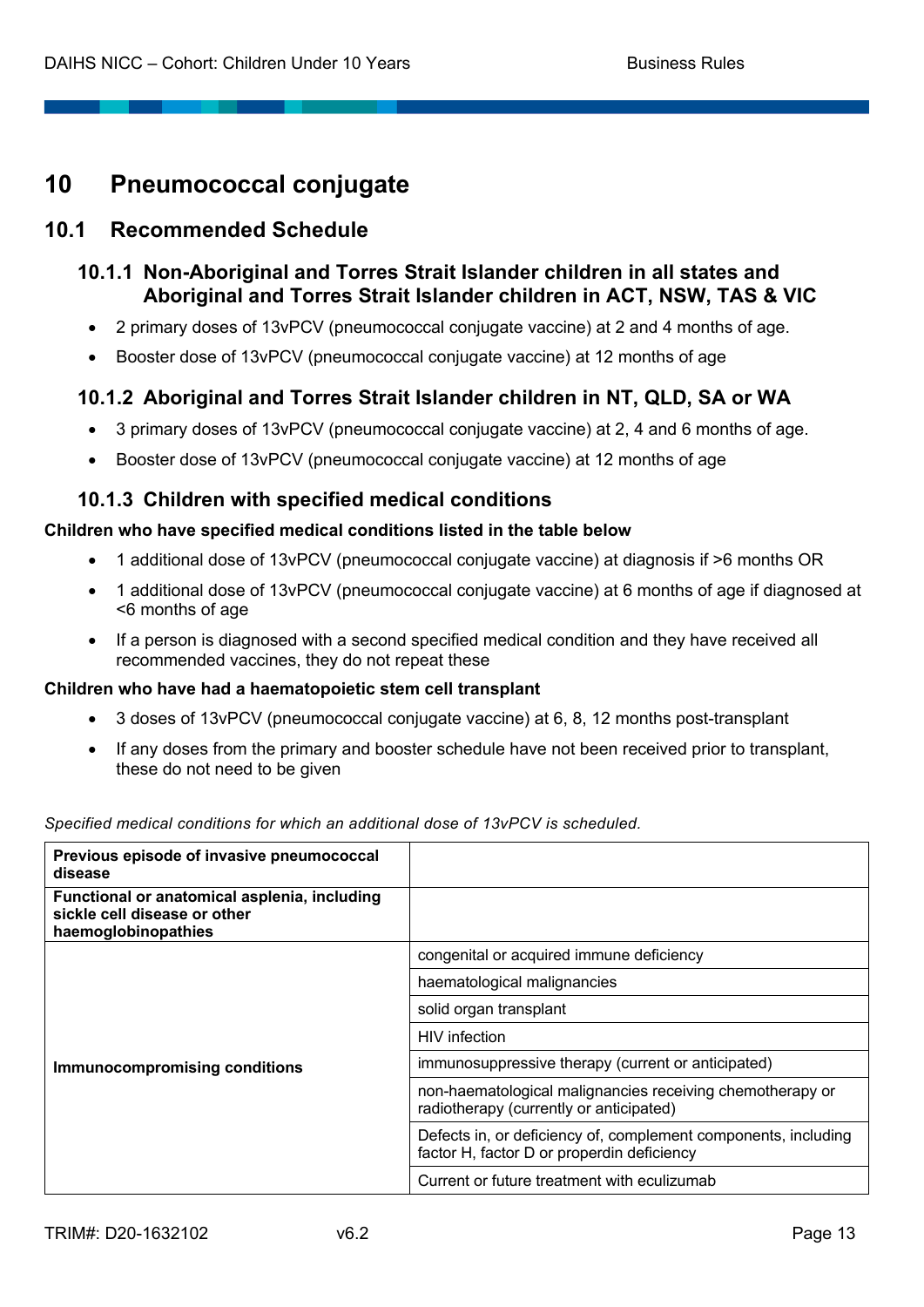|                                           | Other immunocompromising condition                                                                  |
|-------------------------------------------|-----------------------------------------------------------------------------------------------------|
| Proven or presumptive cerebrospinal fluid | cochlear implants                                                                                   |
| (CSF) leak                                | intracranial shunts                                                                                 |
|                                           | suppurative lung disease, bronchiectasis and cystic fibrosis                                        |
|                                           | chronic lung disease in preterm infants                                                             |
| <b>Chronic respiratory disease</b>        | chronic obstructive pulmonary disease (COPD) or chronic<br>emphysema                                |
|                                           | severe asthma (defined as requiring frequent hospital visits or<br>the use of multiple medications) |
|                                           | interstitial and fibrotic lung disease                                                              |
|                                           | other chronic respiratory disease                                                                   |
|                                           | relapsing or persistent nephrotic syndrome                                                          |
| <b>Chronic renal disease</b>              | Stage 4 chronic kidney disease - eGFR <30 mL/min                                                    |
|                                           | Stage 5 chronic kidney disease (kidney failure) - eGFR <15<br>mL/min                                |
|                                           | congenital heart disease                                                                            |
|                                           | coronary artery disease                                                                             |
| <b>Cardiac disease</b>                    | heart failure                                                                                       |
|                                           | long-term aspirin therapy in children aged 6 months to 10 years                                     |
|                                           | other cardiac disease                                                                               |
| Pre-term infant or low-birth weight baby  | children born less than 28 weeks gestation                                                          |
|                                           | low-birth weight baby                                                                               |
| <b>Trisomy 21</b>                         |                                                                                                     |
|                                           | chronic hepatitis                                                                                   |
| <b>Chronic liver disease</b>              | cirrhosis                                                                                           |
|                                           | biliary atresia                                                                                     |
|                                           | other chronic liver disease                                                                         |
| <b>Diabetes</b>                           |                                                                                                     |

# **10.2 Catch up dose parameters**

# **10.2.1 Non-Aboriginal and Torres Strait Islander children in all states and Aboriginal and Torres Strait Islander children in ACT, NSW, TAS & VIC**

#### *Valid doses*

#### Minimum Age

- Minimum age dose 1 is 29 days
- Minimum accepted age for dose 3 already given is 11 months for children born on or after 1/7/2017.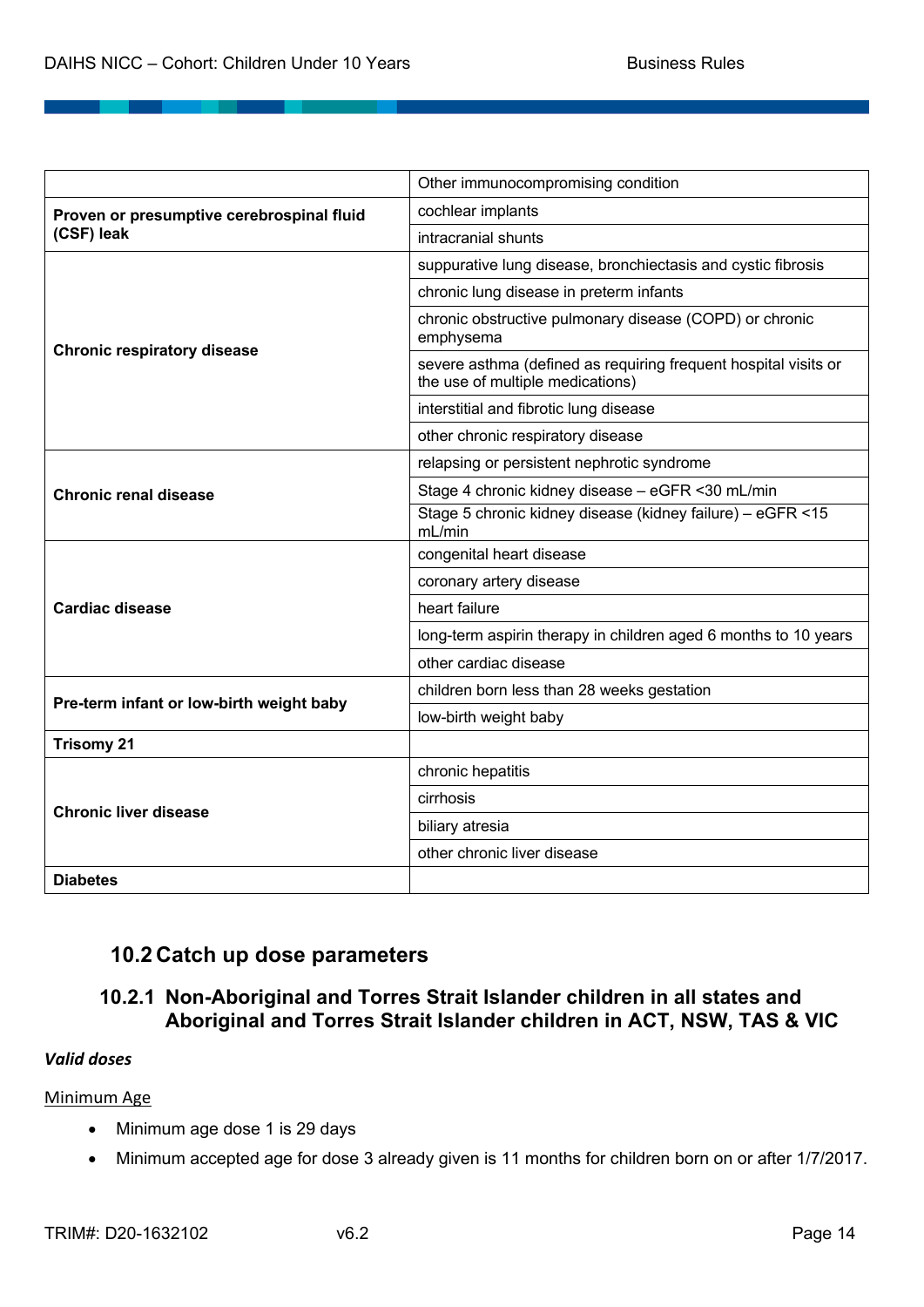- For children born on or before 30/6/2017, dose 3 already given at any age is accepted provided the minimum age for dose 1 and minimum intervals of at least 4 weeks between any doses given at <12 months and 8 weeks between any doses given at ≥12 months have been met.
- Minimum age dose 3 for future recommendations is 12 months for all children

#### Maximum Age

• Maximum age is 4 years (immediately prior to the 5th birthday)

#### Minimum Intervals

- Minimum interval between primary doses at age <12 months is 1 month (calculated from the age at which the previous dose was given – ie <12 months)
- Minimum interval between any 2 doses given at ≥12 months is 2 months (calculated from the age at which the previous dose was given – ie  $\geq 12$  months)
- Minimum interval between last primary dose and booster dose is 2 months

#### Number of doses

The number of doses required depends on current age and previous doses received, see *13vPCV catch-up*  for non-Aboriginal and Torres Strait Islander children aged < 5 years in all states and Aboriginal and *Torres Strait Islander children aged <5 years in ACT, NSW, TAS & VIC* 

#### *Invalid doses*

1st dose administered at ≤28 days of age

3rd dose administered at <11 months age for children born 1/7/2017 onwards

Message - Dose given at < minimum age

3rd dose administered at 11 - <12 months age for children born 1/7/2017 onwards

Message – No message to be displayed.

**NB:** This dose is not repeated at ≥12 months of age provided the minimum interval from the last primary dose has been met.

Minimum interval between any 2 doses not met

Message - Dose given at < minimum interval from previous dose

**NB:** An invalid dose is to be repeated at the correct schedule point or minimum interval from the previous valid dose if already overdue.

*13vPCV catch-up for non-Aboriginal and Torres Strait Islander children aged < 5 years in all states and Aboriginal and Torres Strait Islander children aged <5 years in ACT, NSW, TAS & VIC.*

| <b>Number of doses</b> | Age at<br>presentation | Age when previous dose of 13vPCV was given | <b>Recommendation</b> |          |                                              |
|------------------------|------------------------|--------------------------------------------|-----------------------|----------|----------------------------------------------|
| given previously       |                        | 1st dose                                   | 2nd dose              | 3rd dose | <b>Number of further</b><br>dose(s) required |
|                        | <12 months             |                                            |                       |          |                                              |
| No previous doses      | 12-59 months           |                                            |                       |          |                                              |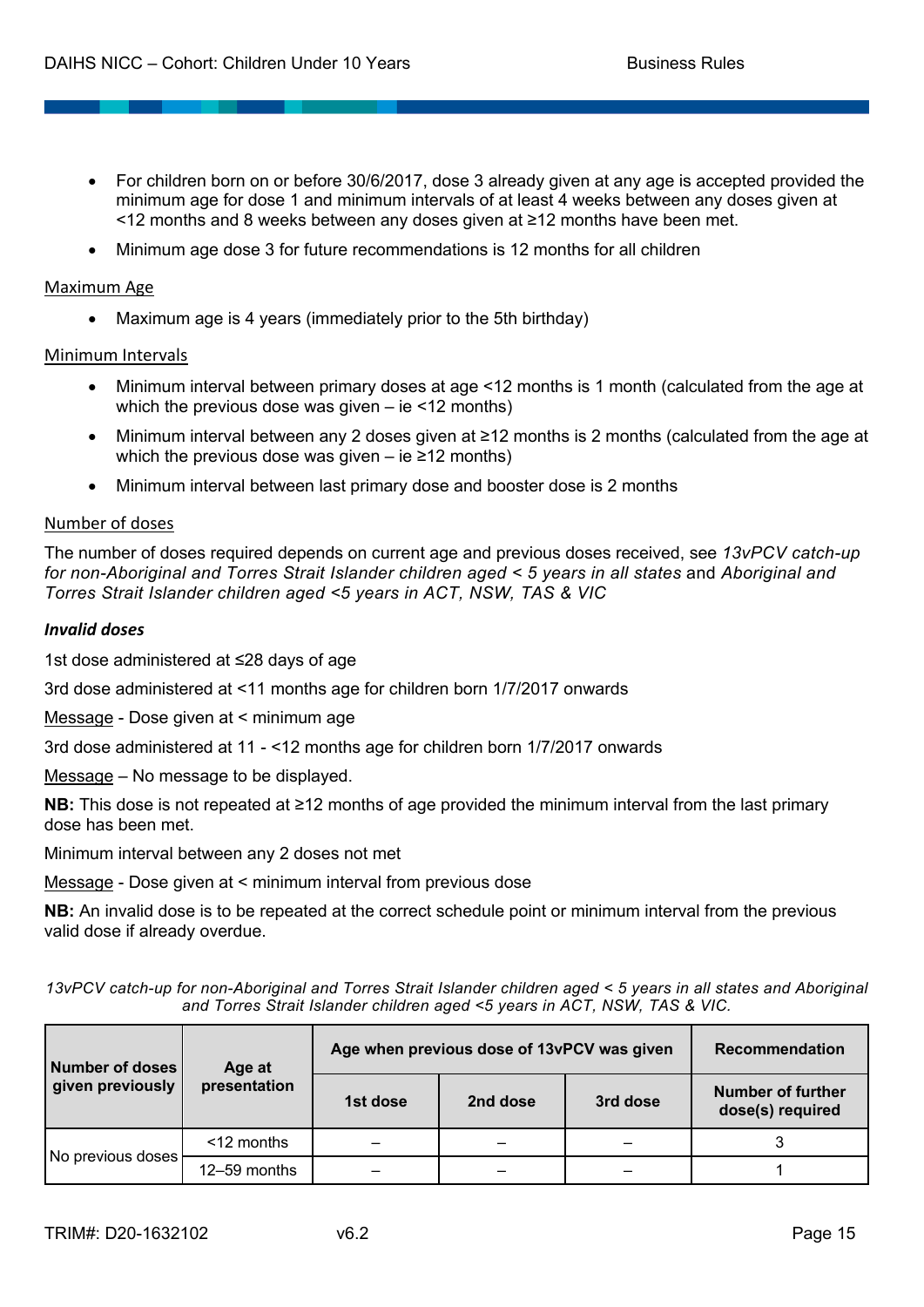|                  | $<$ 12 months | $<$ 12 months    |                  |              | 2           |
|------------------|---------------|------------------|------------------|--------------|-------------|
| 1 previous dose  | 12-59 months  | <12 months       |                  |              |             |
|                  |               | $\geq$ 12 months |                  |              | None        |
|                  | $<$ 12 months | $<$ 12 months    | $<$ 12 months    |              |             |
| 2 previous doses | 12-59 months  | $<$ 12 months    | <12 months       |              |             |
|                  |               |                  | $\geq$ 12 months |              | <b>None</b> |
|                  | <12 months    | <12 months       | <12 months       | <12 months   |             |
|                  | 12-59 months  | <12 months       | <12 months       | <12 months   | None        |
|                  | 12-59 months  | $<$ 12 months    | <12 months       | 12-59 months | None        |
| 3 previous doses | 12-59 months  | <12 months       | 12-59 months     | 12-59 months | None        |
|                  | 12-59 months  | 12-59 months     | 12-59 months     | 12-59 months | <b>None</b> |

# **10.2.2 Aboriginal and Torres Strait Islander children in NT, QLD, SA or WA**

#### *Valid doses*

#### Minimum Age

- Minimum age dose 1 is 29 days
- The dose 3 minimum age rule does not apply to this group
- Minimum accepted age dose 4 for a dose already given is 11 months
- Minimum accepted age dose 4 for future recommendations is 12 months

#### Maximum Age

• Maximum age is 4 years (immediately prior to the 5th birthday)

#### Minimum Intervals

- Minimum interval between primary doses at age <12 months is 1 month (calculated from the age at which the previous dose was given – ie <12 months)
- Minimum interval between any 2 doses given at ≥12 months is 2 months (calculated from the age at which the previous dose was given – ie  $\geq$ 12 months)
- Minimum interval between last primary dose and booster dose is 2 months
- Minimum interval between previous dose of 23vPPV and a dose of 13vPCV is 12 months

#### Number of doses

The number of doses required depends on current age and previous doses received, see *13vPCV catch-up for Aboriginal and Torres Strait Islander children living in NT, QLD, SA or WA aged <5 years and children with specified medical conditions* below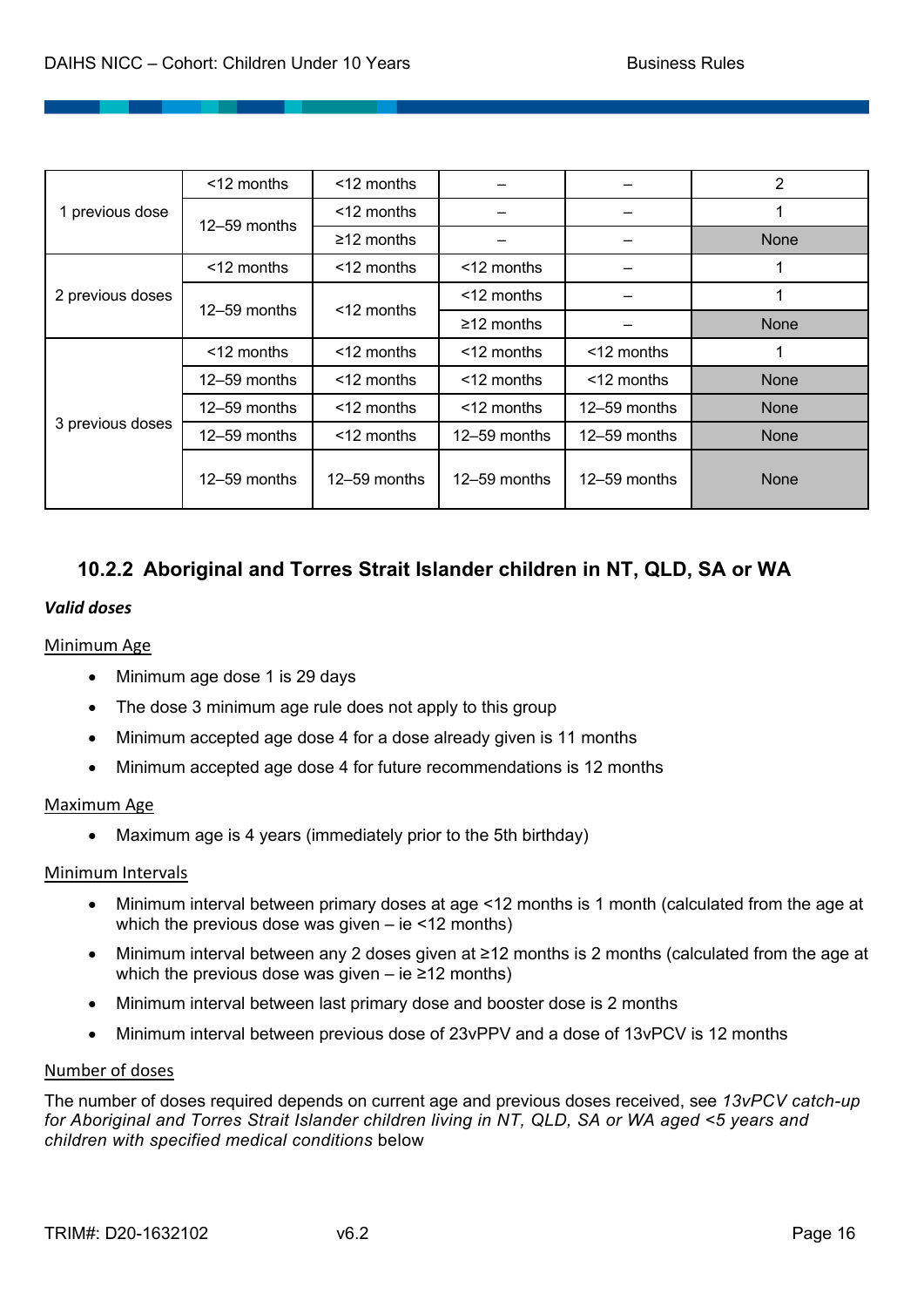#### *Invalid doses*

1st dose administered at ≤28 days age

4th dose administered at <11 months age

Message - Dose given at < minimum age

4th dose administered at 11 - <12 months age

Message – No message to be displayed.

**NB:** This dose is not repeated at ≥ 12 months of age provided the minimum interval from the last primary dose has been met.

Minimum interval between any 2 doses not met

Message - Dose given at < minimum interval from previous dose

**NB:** An invalid dose is to be repeated at the correct schedule point or minimum interval from the previous valid dose if already overdue.

*13vPCV catch-up for Aboriginal and Torres Strait Islander children living in NT, QLD, SA or WA aged <5 years and children with specified medical conditions*

| <b>Number of</b>             | Age at           | Age when previous dose of 13vPCV was given | <b>Recommendation</b> |              |                                              |
|------------------------------|------------------|--------------------------------------------|-----------------------|--------------|----------------------------------------------|
| doses<br>given<br>previously | presentation     | 1st dose                                   | 2nd dose              | 3rd dose     | <b>Number of further</b><br>dose(s) required |
| No previous                  | $<$ 12 months    |                                            |                       |              | 4                                            |
| doses                        | 12-59 months     |                                            |                       |              | 2                                            |
|                              | <12 months       | Any age                                    |                       |              | 3                                            |
| 1 previous dose              |                  | $<$ 12 months                              |                       |              | $\overline{2}$                               |
|                              | 12-59 months     | $\geq$ 12 months                           |                       |              | 1                                            |
|                              | <12 months       | Any age                                    | Any age               |              | $\overline{2}$                               |
|                              | 12-59 months     |                                            | <12 months            |              | $\overline{2}$                               |
| 2 previous doses             |                  | <12 months                                 | $\geq$ 12 months      |              | 1                                            |
|                              |                  | $\geq$ 12 months                           | $\geq$ 12 months      |              | <b>None</b>                                  |
|                              | <12 months       | Any age                                    | Any age               | Any age      | 1                                            |
|                              | 12-59 months     | <12 months                                 | $<$ 12 months         | Any age      | 1                                            |
| 3 previous doses             | 12-59 months     | <12 months                                 | <12 months            | 12-59 months | 1                                            |
|                              | 12-59 months     | <12 months                                 | 12-59 months          | 12-59 months | None                                         |
|                              | $12 - 59$ months | 12-59 months                               | 12-59 months          | 12-59 months | <b>None</b>                                  |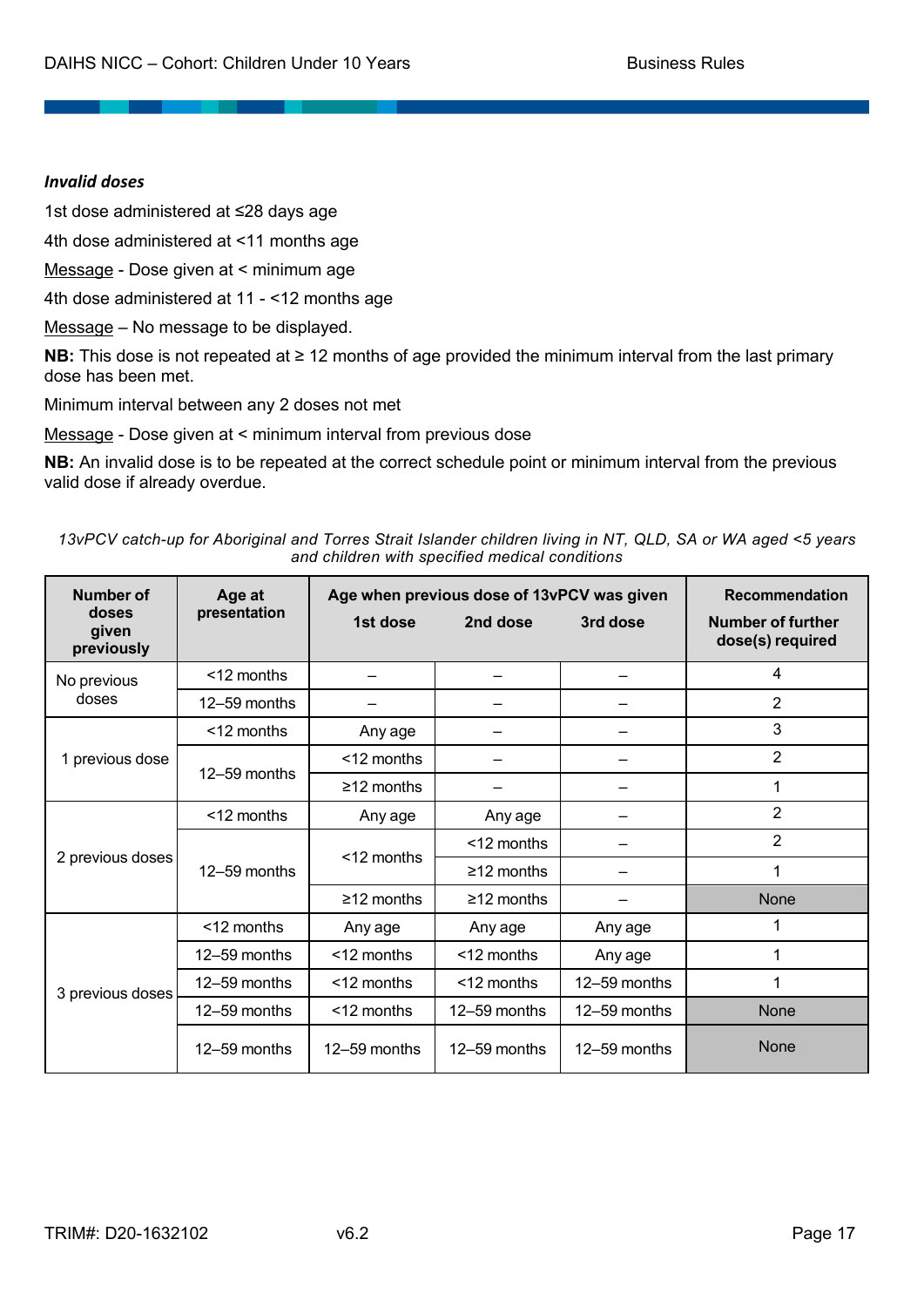# **10.2.3 Children with specified medical conditions**

#### **Children who have specified medical conditions listed above**

#### *Valid doses*

#### Minimum Intervals

- Minimum interval is 2 months after any previous doses of 13vPCV
- Minimum interval between previous dose of 23vPPV and a dose of 13vPCV is 12 months

#### Number of doses

The number of doses required depends on current age and previous doses received, see *13vPCV catch-up for Aboriginal and Torres Strait Islander children living in NT, QLD, SA or WA aged <5 years and children with specified medical conditions*

#### *Invalid doses*

Minimum interval between any 2 doses not met

Message - Dose given at < minimum interval from previous dose

**NB:** An invalid dose is to be repeated at the correct schedule point or minimum interval from the previous valid dose if already overdue.

#### **Children who have had a haematopoietic stem cell transplant**

#### *Valid doses*

Minimum Intervals

- Minimum interval from transplant dose 1 is 6 months
- Minimum interval dose 1 dose 2 is 2 months
- Minimum interval dose 2 dose 3 is 4 months

#### *Invalid doses*

Booster dose administered at <6 months from transplant

Message - Dose given at < minimum interval from transplant

Minimum interval between any 2 doses not met

Message - Dose given at < minimum interval from previous dose

**NB:** An invalid dose is to be repeated at the correct schedule point or minimum interval from the previous valid dose if already overdue.

# **10.3 NIP funding**

All scheduled childhood doses are funded for non-Aboriginal and Torres Strait Islander children and Aboriginal and Torres Strait Islander children. The following children with specified medical conditions are eligible for additional funded doses:

- Previous episode of invasive pneumococcal disease
- Functional or anatomical asplenia, including sickle cell disease or other haemoglobinopathies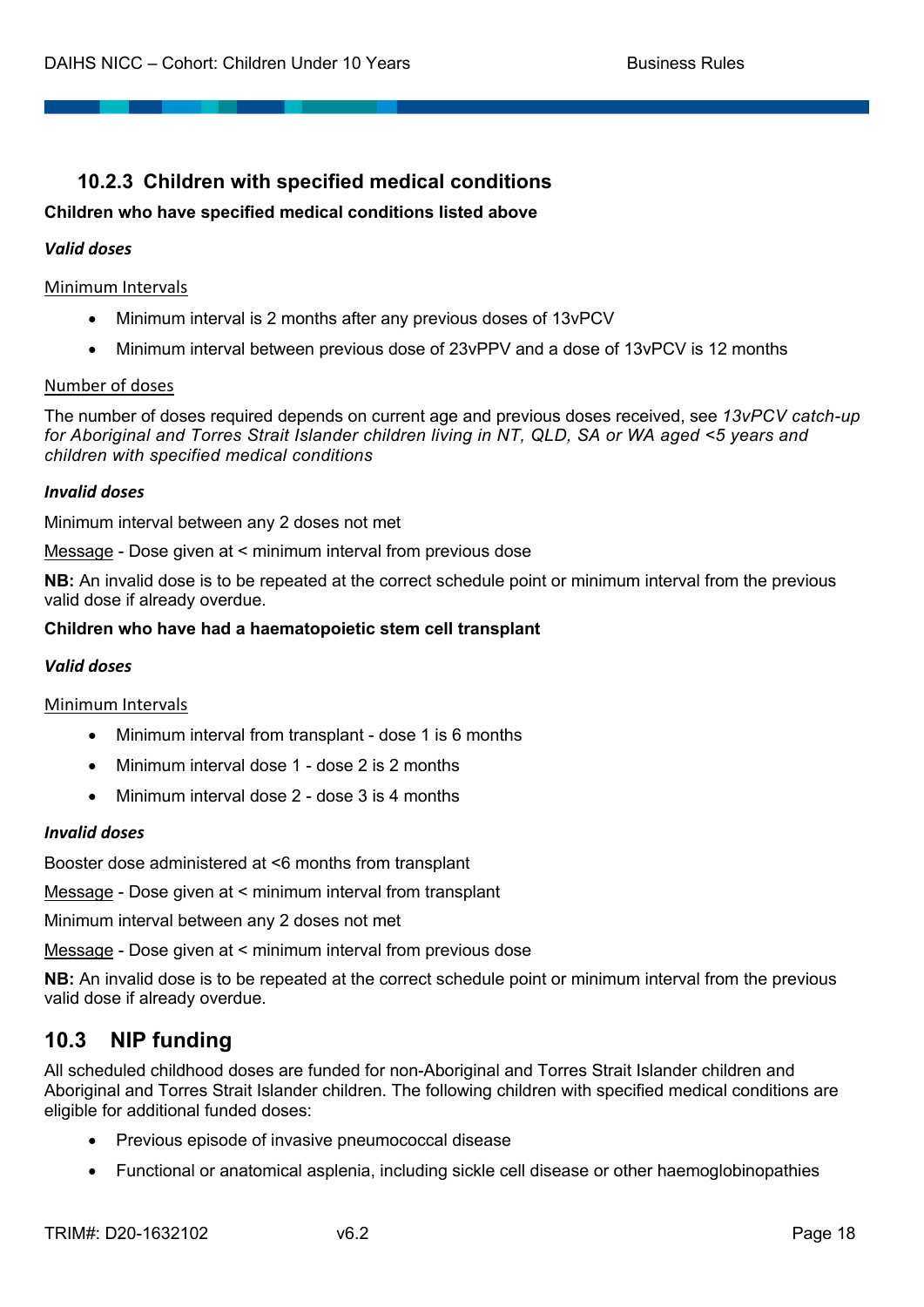- Congenital or acquired immune deficiency
- Haematological malignancies
- Solid organ transplant
- Haematopoietic stem cell transplant
- HIV infection
- Cochlear implants
- Intracranial shunts
- Suppurative lung disease, bronchiectasis and cystic fibrosis
- Chronic lung disease in preterm infants
- Relapsing or persistent nephrotic syndrome
- Stage 5 chronic kidney disease (kidney failure) eGFR <15 mL/min

The following children <5 years of age with specified medical conditions are eligible for additional funded doses:

- Congenital heart disease
- Coronary artery disease
- Heart failure
- Children born less than 28 weeks gestation
- Trisomy 21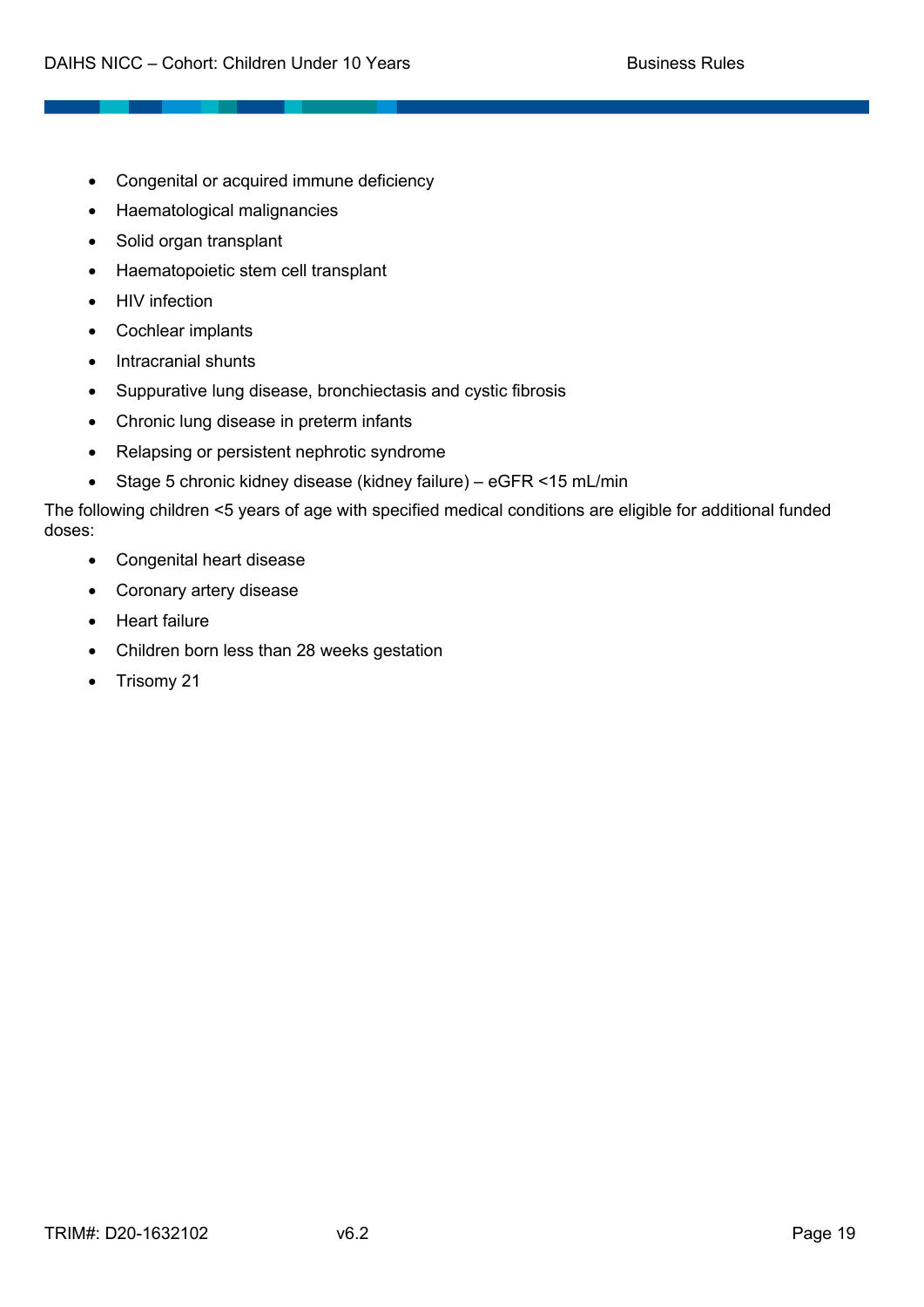# **11 Pneumococcal polysaccharide**

# **11.1 Recommended Schedule**

# **11.1.1 Non-Aboriginal and Torres Strait Islander children in all states and Aboriginal and Torres Strait Islander children in ACT, NSW, TAS & VIC**

No additional recommendations

# **11.1.2 Aboriginal and Torres Strait Islander children in NT, QLD, SA or WA**

- 1 dose of 23vPPV (pneumococcal polysaccharide vaccine) 12 months after 13vPCV (2–12 months later is acceptable) or at 4 years of age whichever is later
- a 2nd dose of 23vPPV (pneumococcal polysaccharide vaccine) at least 5 years after the first dose of 23vPPV

# **11.1.3 Children with specified medical conditions**

#### **Children who have specified medical conditions listed in the table below or who have had a haematopoietic stem cell transplant**

- 1 dose of 23vPPV (pneumococcal polysaccharide vaccine) 12 months after 13vPCV (2–12 months later is acceptable) or at 4 years of age whichever is later
- a 2nd dose of 23vPPV (pneumococcal polysaccharide vaccine) at least 5 years after the first dose of 23vPPV
- If a person is diagnosed with a second specified medical condition and they have received all recommended vaccines, they do not repeat these

| Previous episode of invasive pneumococcal<br>disease                                                |                                                                                                              |
|-----------------------------------------------------------------------------------------------------|--------------------------------------------------------------------------------------------------------------|
| Functional or anatomical asplenia, including<br>sickle cell disease or other<br>haemoglobinopathies |                                                                                                              |
|                                                                                                     | congenital or acquired immune deficiency                                                                     |
|                                                                                                     | haematological malignancies                                                                                  |
|                                                                                                     | solid organ transplant                                                                                       |
|                                                                                                     | HIV infection                                                                                                |
|                                                                                                     | immunosuppressive therapy (current or anticipated)                                                           |
| <b>Immunocompromising conditions</b>                                                                | non-haematological malignancies receiving chemotherapy or<br>radiotherapy (currently or anticipated)         |
|                                                                                                     | Defects in, or deficiency of, complement components, including<br>factor H, factor D or properdin deficiency |
|                                                                                                     | Current or future treatment with eculizumab                                                                  |
|                                                                                                     | Other immunocompromising condition                                                                           |
|                                                                                                     | cochlear implants                                                                                            |

*Specified medical conditions for which doses of 23vPPV are scheduled.*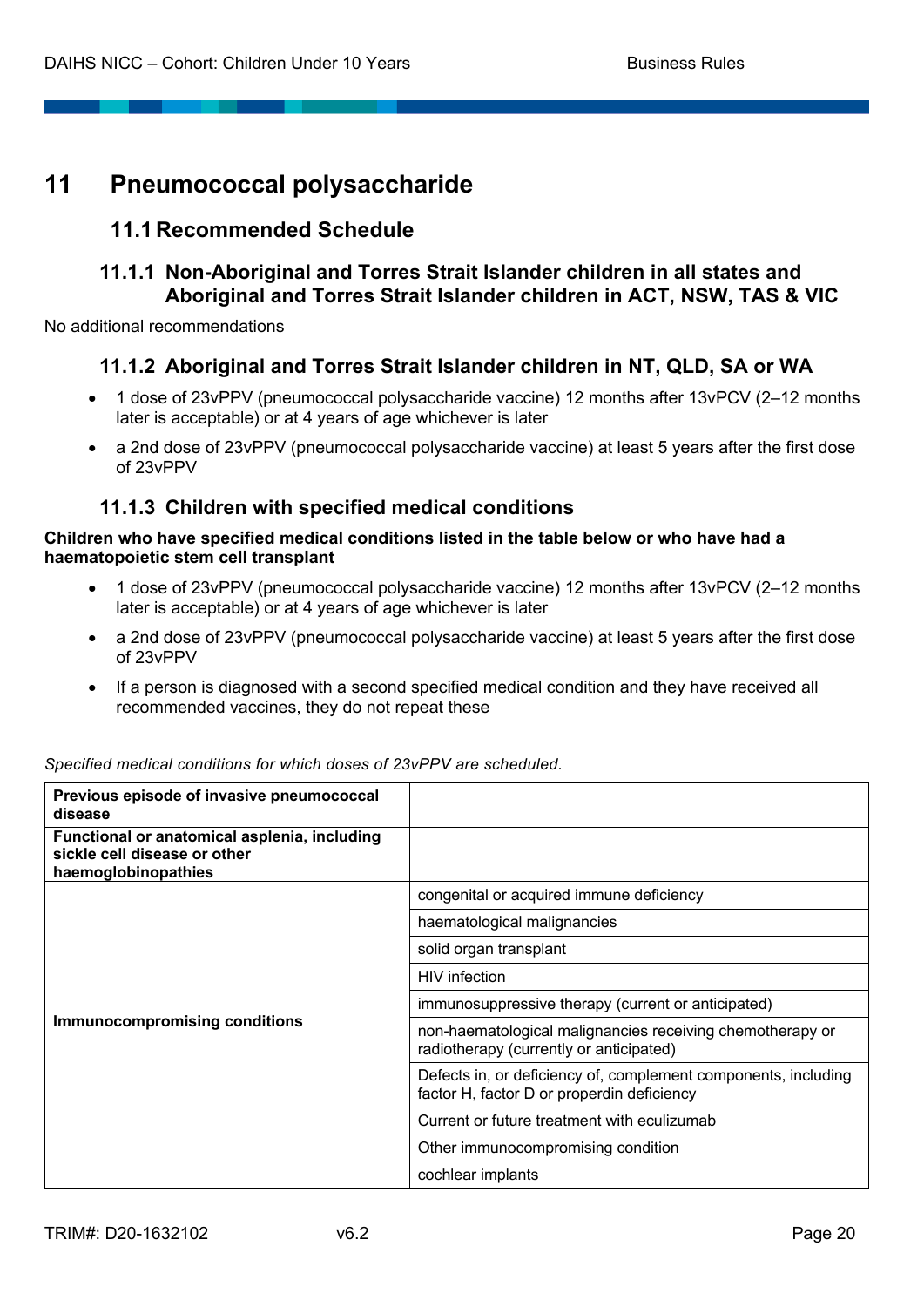| Proven or presumptive cerebrospinal fluid<br>(CSF) leak | intracranial shunts                                                                                 |  |
|---------------------------------------------------------|-----------------------------------------------------------------------------------------------------|--|
|                                                         | suppurative lung disease, bronchiectasis and cystic fibrosis                                        |  |
|                                                         | chronic lung disease in preterm infants                                                             |  |
| <b>Chronic respiratory disease</b>                      | chronic obstructive pulmonary disease (COPD) or chronic<br>emphysema                                |  |
|                                                         | severe asthma (defined as requiring frequent hospital visits or<br>the use of multiple medications) |  |
|                                                         | interstitial and fibrotic lung disease                                                              |  |
|                                                         | other chronic respiratory disease                                                                   |  |
|                                                         | relapsing or persistent nephrotic syndrome                                                          |  |
| Chronic renal disease                                   | Stage 4 chronic kidney disease - eGFR <30 mL/min                                                    |  |
|                                                         | Stage 5 chronic kidney disease (kidney failure) - eGFR <15<br>mL/min                                |  |
|                                                         | congenital heart disease                                                                            |  |
|                                                         | coronary artery disease                                                                             |  |
| <b>Cardiac disease</b>                                  | heart failure                                                                                       |  |
|                                                         | long-term aspirin therapy in children aged 6 months to 10 years                                     |  |
|                                                         | other cardiac disease                                                                               |  |
| Pre-term infant                                         | children born less than 28 weeks gestation                                                          |  |
| <b>Trisomy 21</b>                                       |                                                                                                     |  |
|                                                         | chronic hepatitis                                                                                   |  |
| <b>Chronic liver disease</b>                            | Cirrhosis                                                                                           |  |
|                                                         | biliary atresia                                                                                     |  |
|                                                         | other chronic liver disease                                                                         |  |
| <b>Diabetes</b>                                         |                                                                                                     |  |

# **11.2 Catch up dose parameters**

# **11.2.1 Aboriginal and Torres Strait Islander children in NT, QLD, SA or WA**

#### *Valid doses*

Minimum Age

• Minimum age dose 1 is 18 months

#### Minimum Intervals

- Minimum interval between dose of 13vPCV and 23vPPV where already given is 2 months
- Minimum interval for future dose 1 of 23vPPV after dose of 13vPCV is 12 months
- Minimum interval between 2 doses of 23vPPV is 5 years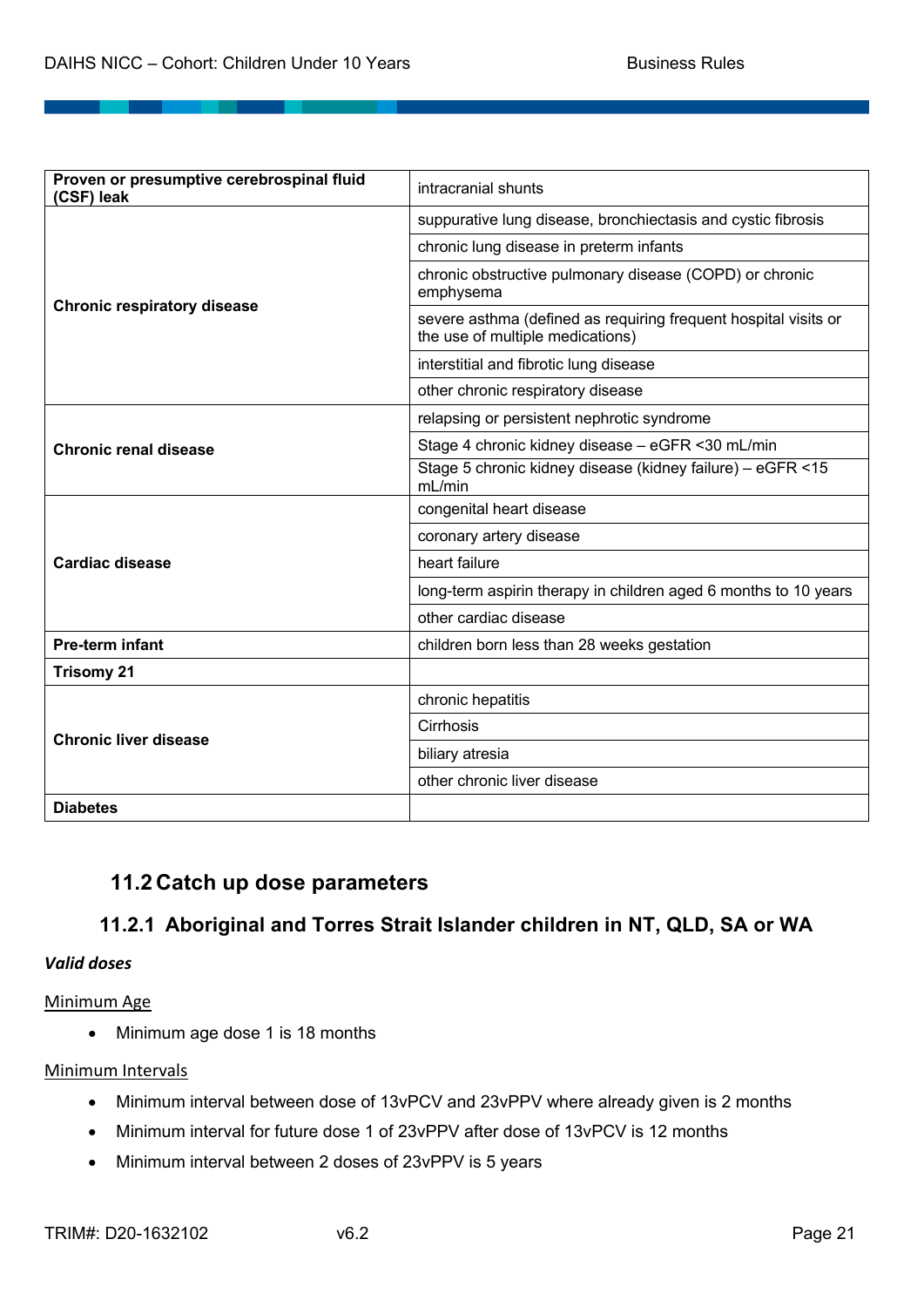#### *Invalid doses*

1st dose administered at <18 months of age

Message - Dose given at < minimum age

Minimum interval between any 2 doses not met

Message - Dose given at < minimum interval from previous dose

**NB:** An invalid dose is to be repeated at the correct schedule point or minimum interval from the previous valid dose if already overdue.

# **11.2.2 Children with specified medical conditions**

#### **Children who have specified medical conditions listed in the table above or who have had a haematopoietic stem cell transplant**

#### *Valid doses*

#### Minimum Age

• Minimum age dose 1 is 18 months

#### Minimum Intervals

- Minimum interval between dose of 13vPCV and 23vPPV where already given is 2 months
- Minimum interval for future dose 1 of 23vPPV after dose of 13vPCV is 12 months
- Minimum interval between 2 doses of 23vPPV is 5 years

#### *Invalid doses*

1st dose administered at <18 months of age

Message - Dose given at < minimum age

Minimum interval between any 2 doses not met

Message - Dose given at < minimum interval from previous dose

**NB:** An invalid dose is to be repeated at the correct schedule point or minimum interval from the previous valid dose if already overdue.

# **11.3 NIP funding**

All scheduled childhood doses are funded for non-Aboriginal and Torres Strait Islander children and Aboriginal and Torres Strait Islander children. The following children with specified medical conditions are eligible for additional funded doses:

- Previous episode of invasive pneumococcal disease
- Functional or anatomical asplenia, including sickle cell disease or other haemoglobinopathies
- Congenital or acquired immune deficiency
- Haematological malignancies
- Solid organ transplant
- Haematopoietic stem cell transplant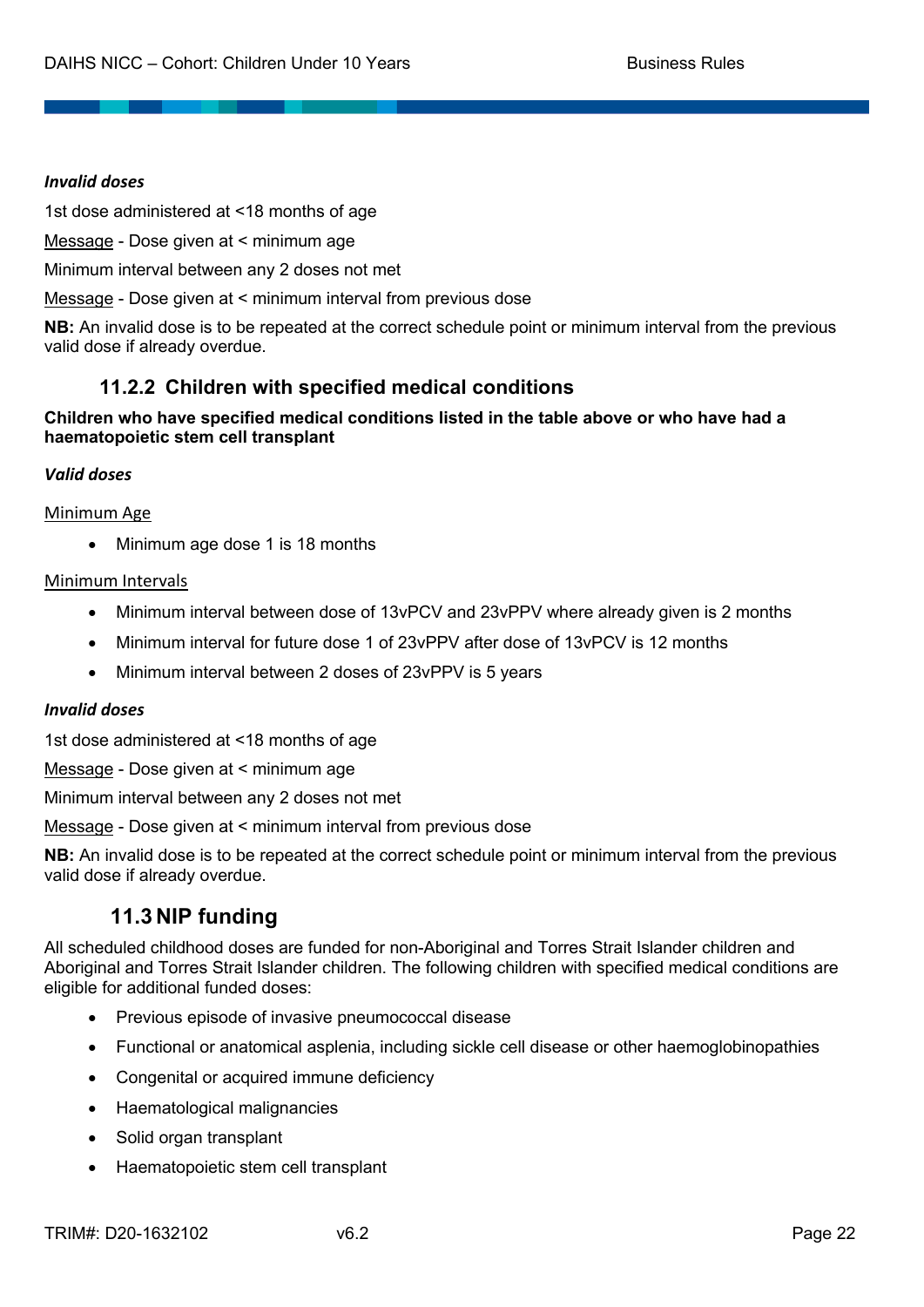- HIV infection
- Cochlear implants
- Intracranial shunts
- Suppurative lung disease, bronchiectasis and cystic fibrosis
- Chronic lung disease in preterm infants
- Relapsing or persistent nephrotic syndrome
- Stage 5 chronic kidney disease (kidney failure) eGFR <15 mL/min

The following children <5 years of age with specified medical conditions are eligible for additional funded doses:

- Congenital heart disease
- Coronary artery disease
- Heart failure
- Children born less than 28 weeks gestation
- Trisomy 21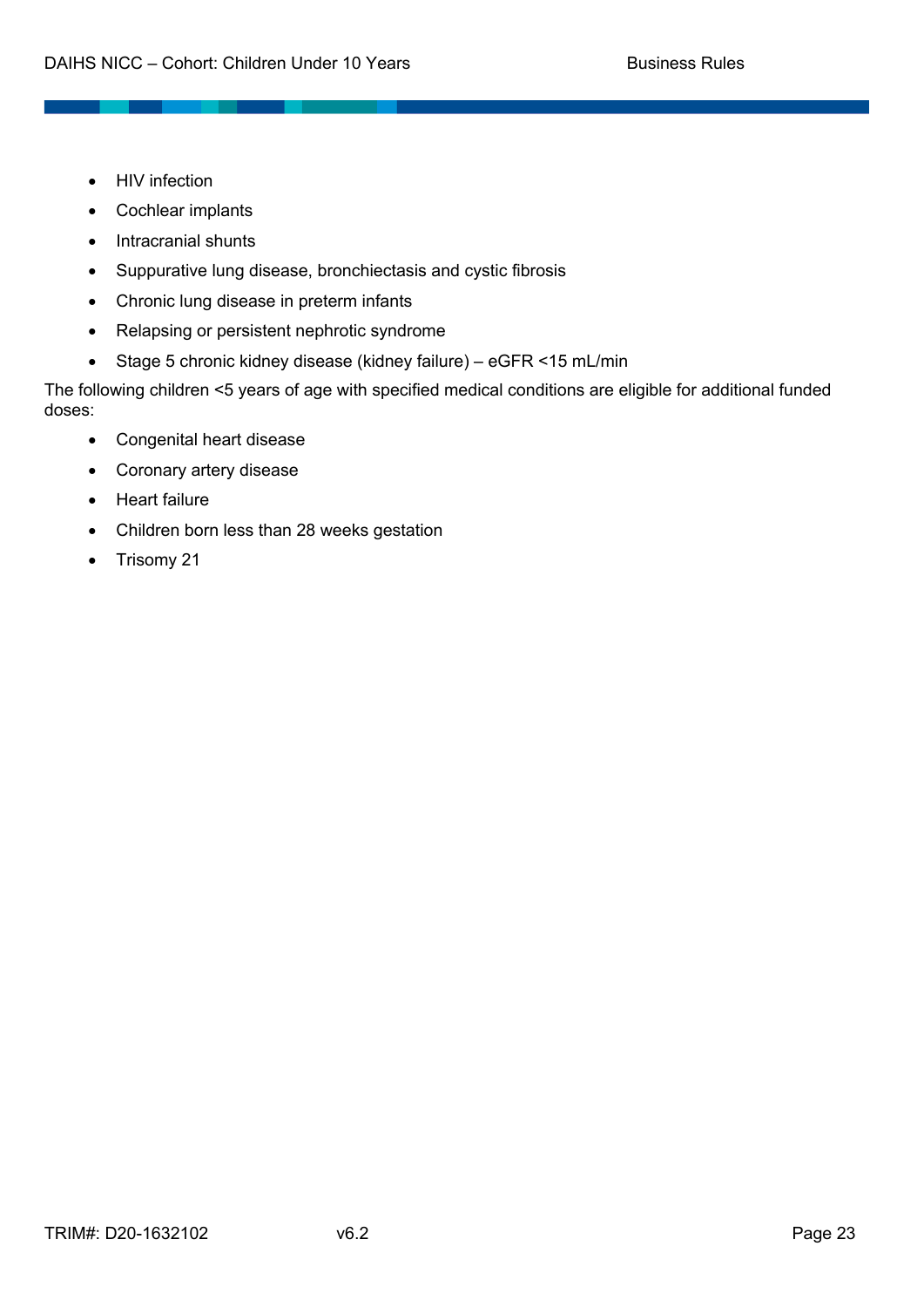# **12 Rotavirus**

# **12.1 Recommended Schedule**

# **12.1.1 All children**

• 2 primary doses of rotavirus vaccine at 2 and 4 months of age.

# **12.1.2 Aboriginal and Torres Strait Islander children**

No additional recommendations

# **12.1.3 Children with specified medical conditions**

No additional recommendations

# **12.2 Catch up dose parameters**

# *Valid doses*

#### Minimum Age

• Minimum age dose 1 is 29 days

#### Maximum Age

- Maximum age dose 1 is 14 weeks and 6 days (<15 weeks age)
- Maximum age dose 2 is 24 weeks and 6 days (<25 weeks age)
- If dose 1 is not administered by 14 weeks and 6 days of age, NO doses are to be given.
- If dose 1 has already been given at  $>$  the recommended age limit dose 2 is recommended as per the schedule provided the minimum dose intervals and upper age limits for subsequent doses can be met.

#### Minimum Intervals

• Minimum interval between dose 1 and dose 2 is 4 weeks

#### *Invalid doses*

1st dose administered at ≤28 days of age

Message - Dose given at < minimum age

Minimum interval between any 2 doses not met

Message - Dose given at < minimum interval from previous dose

**NB:** An invalid dose is to be repeated at the correct schedule point or minimum interval from the previous invalid dose if already overdue, as long as maximum age limits are not exceeded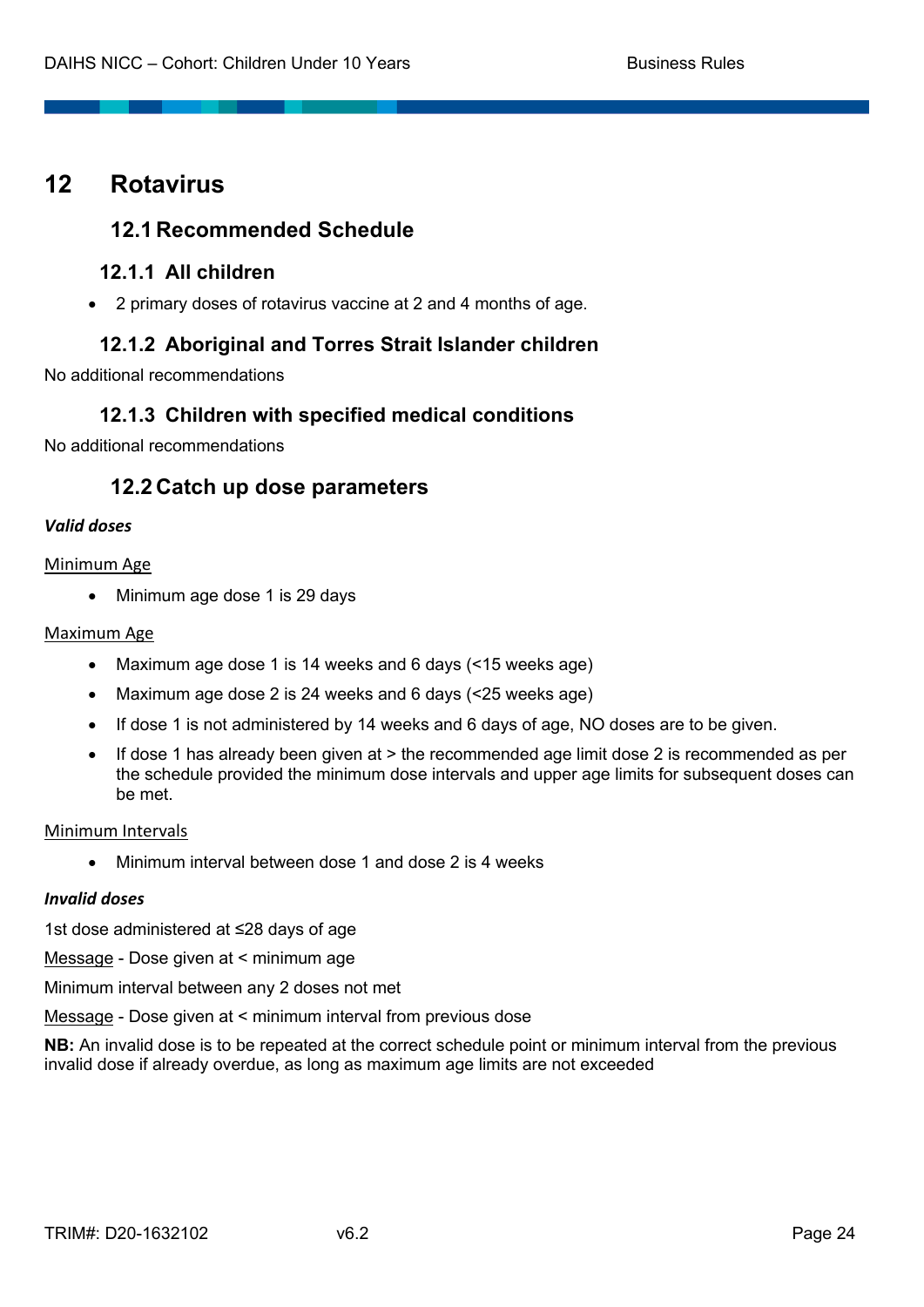# **13 Meningococcal ACWY Conjugate (MenACWY)**

# **13.1 Recommended Schedule**

# **13.1.1 All children**

• 3 doses of MenACWY vaccine at 2, 4 and 12 months of age

# **13.1.2 Aboriginal and Torres Strait Islander children**

No additional recommendations

# **13.1.3 Children with specified medical conditions**

#### **Children who have specified medical conditions listed in the table below**

- 4 doses of MenACWY vaccine at 2, 4, 6 and 12 months of age, instead of the usual 3 doses for all children
- If ≤6 years of age, a first booster dose 3 years after completing the primary schedule, and a second booster dose 5 years later
- If ≥7 years of age, a booster dose 5 years after completing the primary schedule

#### **Children who have completed cancer therapy**

- An additional booster dose of MenACWY vaccine after 6 months in remission or the completion of treatment (whichever is more recent), if previously fully vaccinated before commencing cancer therapy
- If not fully vaccinated prior to cancer therapy, commence catch-up as for healthy children (instead of the booster dose), after 6 months in remission or the completion of treatment (whichever is most recent)

#### **Children who have had a haematopoietic stem cell transplant**

- If <12 months of age, 3 primary doses of MenACWY vaccine from 6 months post-transplant, following schedule for children who have specified medical conditions and no previous doses
- If ≥12 months of age, 2 primary doses of MenACWY vaccine from 6 months post-transplant, following schedule for children who have specified medical conditions and no previous doses
- If ≤6 years of age, a first booster dose 3 years after completing the initial primary schedule, and a second booster dose 5 years after the first booster dose
- If ≥7 years of age, a booster dose 5 years after completing the primary schedule

*Specified medical conditions for which additional doses of MenACWY vaccine are scheduled.*

functional or anatomical asplenia, including sickle cell disease or other haemoglobinopathies

defects in, or deficiency of, complement components, including factor H, factor D or properdin deficiency

current or planned future treatment with eculizumab

HIV infection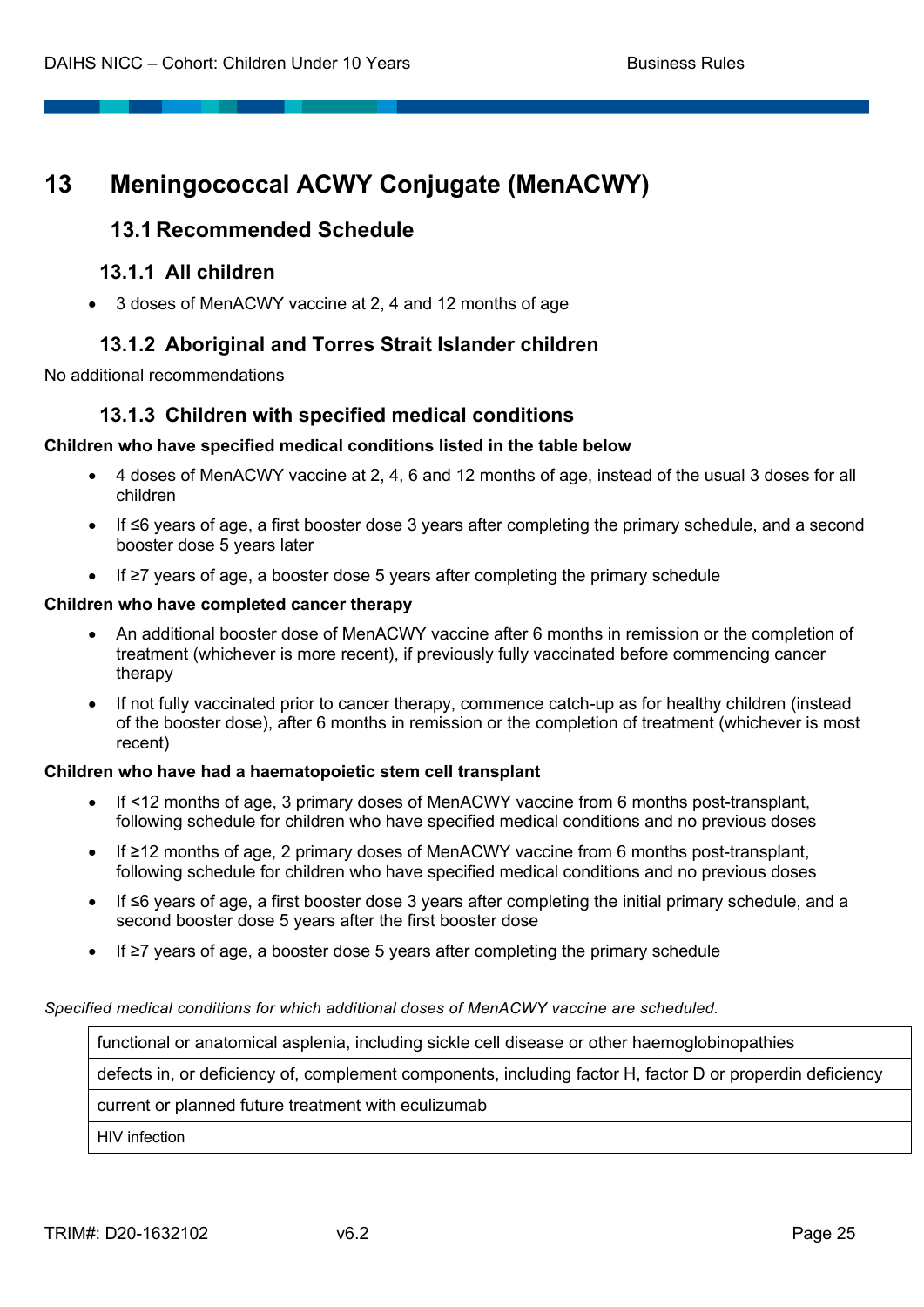# **13.2 Catch up dose parameters**

# **13.2.1 All children**

#### *Valid doses*

#### Minimum Age

- Minimum age dose 1 is 29 days
- Minimum accepted age for dose 3 already given is 11 months
- Minimum age dose 3 for future recommendations is 12 months

#### Maximum Age

• Maximum age 2 years (immediately prior to the 2nd birthday) unless Aboriginal or Torres Strait Islander

#### Minimum Intervals

- Minimum interval between primary doses is 8 weeks
- If a valid Meningococcal C-containing vaccine has already been given at ≥11 months age, MenACWY is not required unless the child is born on or after 1/7/2017.

#### Number of doses

• The number of doses required depends on current age and previous doses received, see *MenACWY vaccine catch-up for healthy children aged <2 years* below

#### *Invalid doses*

1st dose administered at ≤28 days of age

Message - Dose given at < minimum age

Minimum interval between any 2 doses not met

Message - Dose given at < minimum interval from previous dose

**NB:** An invalid dose is to be repeated at the correct schedule point or minimum interval from the previous valid dose if already overdue.

| Number of doses   | Age at           | Age when previous dose of MenACWY was given | Recommendation |          |                                              |
|-------------------|------------------|---------------------------------------------|----------------|----------|----------------------------------------------|
| given previously  | presentation     | 1st dose                                    | 2nd dose       | 3rd dose | <b>Number of further</b><br>dose(s) required |
|                   | $<$ 6 months     |                                             |                |          |                                              |
| No previous doses | $6 - 12$ months  |                                             |                |          | າ                                            |
|                   | $\geq$ 12 months |                                             |                |          |                                              |
| previous dose     | $<$ 12 months    | <6 months                                   |                |          |                                              |

#### *MenACWY vaccine catch-up for healthy children aged <2 years\**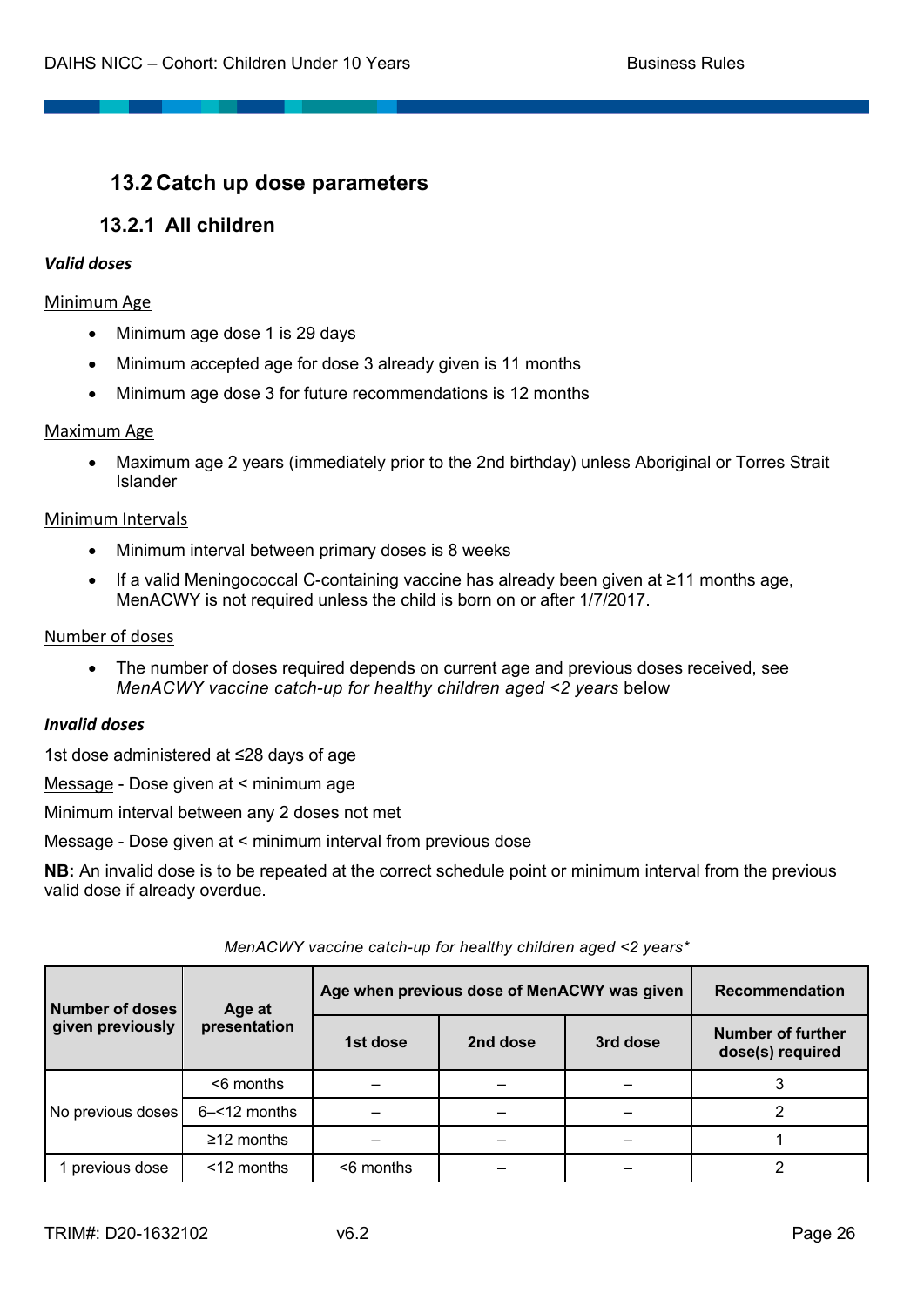|                  | $6 - 12$ months  | $6 - 12$ months  |                  |                  |      |
|------------------|------------------|------------------|------------------|------------------|------|
|                  | $\geq$ 12 months | <12 months       |                  |                  |      |
|                  | $\geq$ 12 months | $\geq$ 12 months |                  |                  | None |
|                  | <12 months       | <12 months       | <12 months       |                  |      |
| 2 previous doses | $\geq$ 12 months | $<$ 12 months    | <12 months       |                  |      |
|                  | $\geq$ 12 months | Any age          | $\geq$ 12 months |                  | None |
| 3 previous doses | <12 months       | $<$ 12 months    | <12 months       | <12 months       |      |
|                  | $\geq$ 12 months | <12 months       | <12 months       | <12 months       |      |
|                  | $\geq$ 12 months | Any age          | Any age          | $\geq$ 12 months | None |

\*No upper age limit for Aboriginal and Torres Strait Islander children

# **13.2.2 Children with specified medical conditions**

#### **Children who have specified medical conditions listed in the table above**

#### *Valid doses*

#### Minimum age

- Minimum age dose 1 is 29 days
- Minimum accepted age for dose 4 already given is 11 months
- Minimum age dose 4 for future recommendations is 12 months
- Minimum age for booster dose is 4 years

#### Minimum Intervals

- Minimum interval between primary doses is 8 weeks
- Minimum interval between dose 4 and booster dose is 3 years
- Minimum interval between first booster dose and second booster dose is 5 years
- Minimum interval between any previous dose of MenACWY polysaccharide vaccine and a MenACWY conjugate vaccine is 2 years

#### Number of doses

• The number of doses required depends on current age and previous doses received, see *MenACWY vaccine primary catch-up for children with specified medical conditions below* 

#### *Invalid doses*

1st dose administered at ≤28 days of age

Message - Dose given at < minimum age

Minimum interval between any 2 doses not met

Message - Dose given at < minimum interval from previous dose

**NB:** An invalid dose is to be repeated at the correct schedule point or minimum interval from the previous valid dose if already overdue.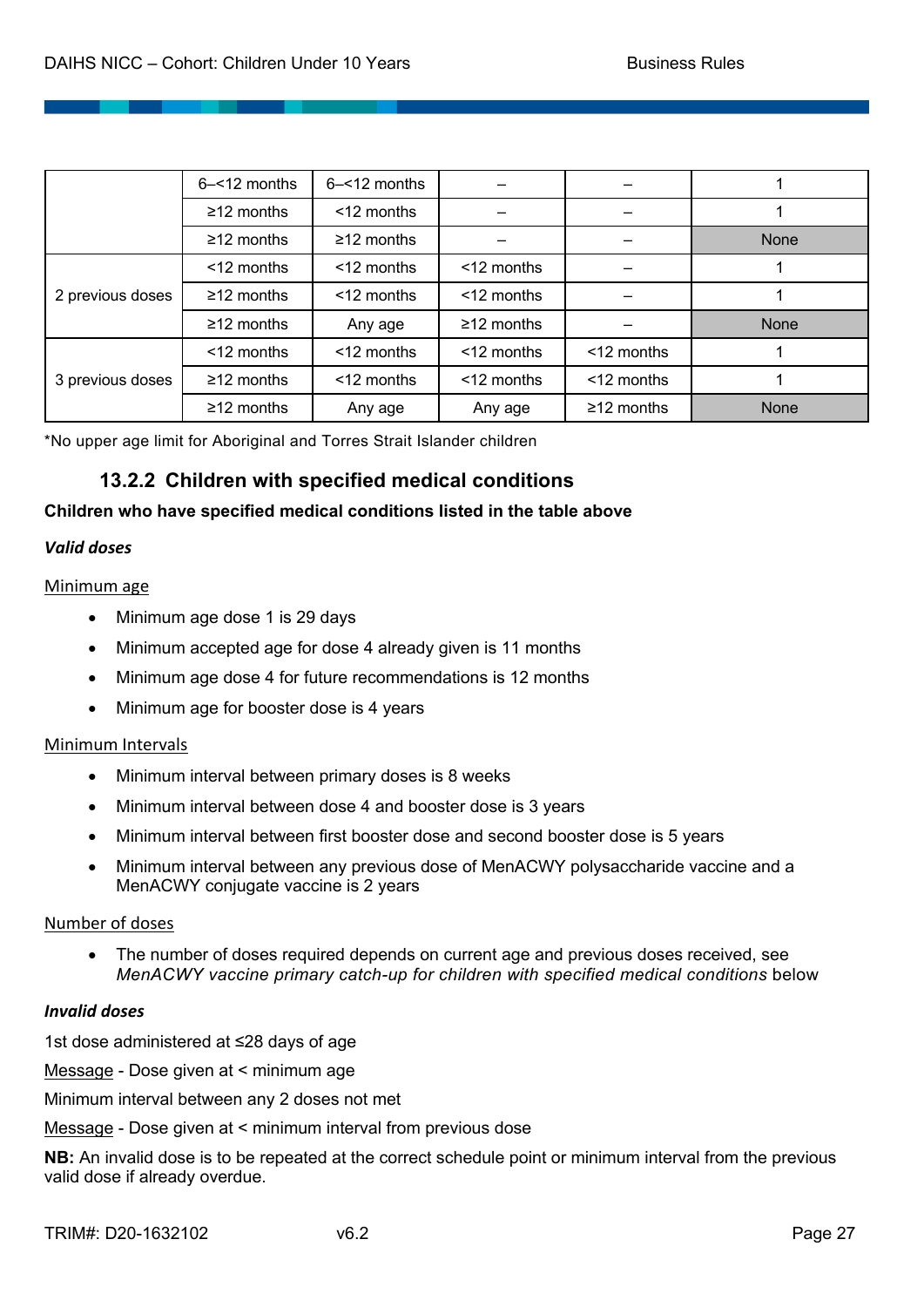#### **Children who have completed cancer therapy**

• If the routine childhood schedule has not been completed, refer to the catch-up parameters for all children

#### *Valid doses*

#### Minimum Intervals

• If the routine childhood schedule has been completed, minimum interval from remission/end of treatment - booster dose is 6 months

#### *Invalid doses*

Booster dose administered at <6 months from remission or end of treatment

Message - Dose given at < minimum interval from remission or end of treatment

**NB:** An invalid dose is to be repeated at the correct schedule point or minimum interval from the previous valid dose if already overdue.

#### **Children who have had a haematopoietic stem cell transplant**

#### *Valid doses*

#### Minimum Intervals

- Minimum interval from transplant dose 1 is 6 months
- Minimum interval dose 1 dose 2 is 2 months
- Minimum interval dose 2 dose 3 is 4 months (only required if vaccination commenced at 6–11 months of age)
- Minimum interval between dose 3 and booster dose is 3 years
- Minimum interval between first booster dose and second booster dose is 5 years

#### *Invalid doses*

Dose administered at <6 months from transplant

Message - Dose given at < minimum interval from transplant

Minimum interval between any 2 doses not met

Message - Dose given at < minimum interval from previous dose

**NB:** An invalid dose is to be repeated at the correct schedule point or minimum interval from the previous valid dose if already overdue.

| Number of                 | Age at       | Age when previous dose of MenACWY was given | <b>Recommendation</b> |          |          |                                              |
|---------------------------|--------------|---------------------------------------------|-----------------------|----------|----------|----------------------------------------------|
| doses given<br>previously | presentation | 1st dose                                    | 2nd dose              | 3rd dose | 4th dose | <b>Number of further</b><br>dose(s) required |
|                           | $<$ 6 months |                                             |                       |          |          | 4                                            |

*MenACWY vaccine primary catch-up for children with specified medical conditions*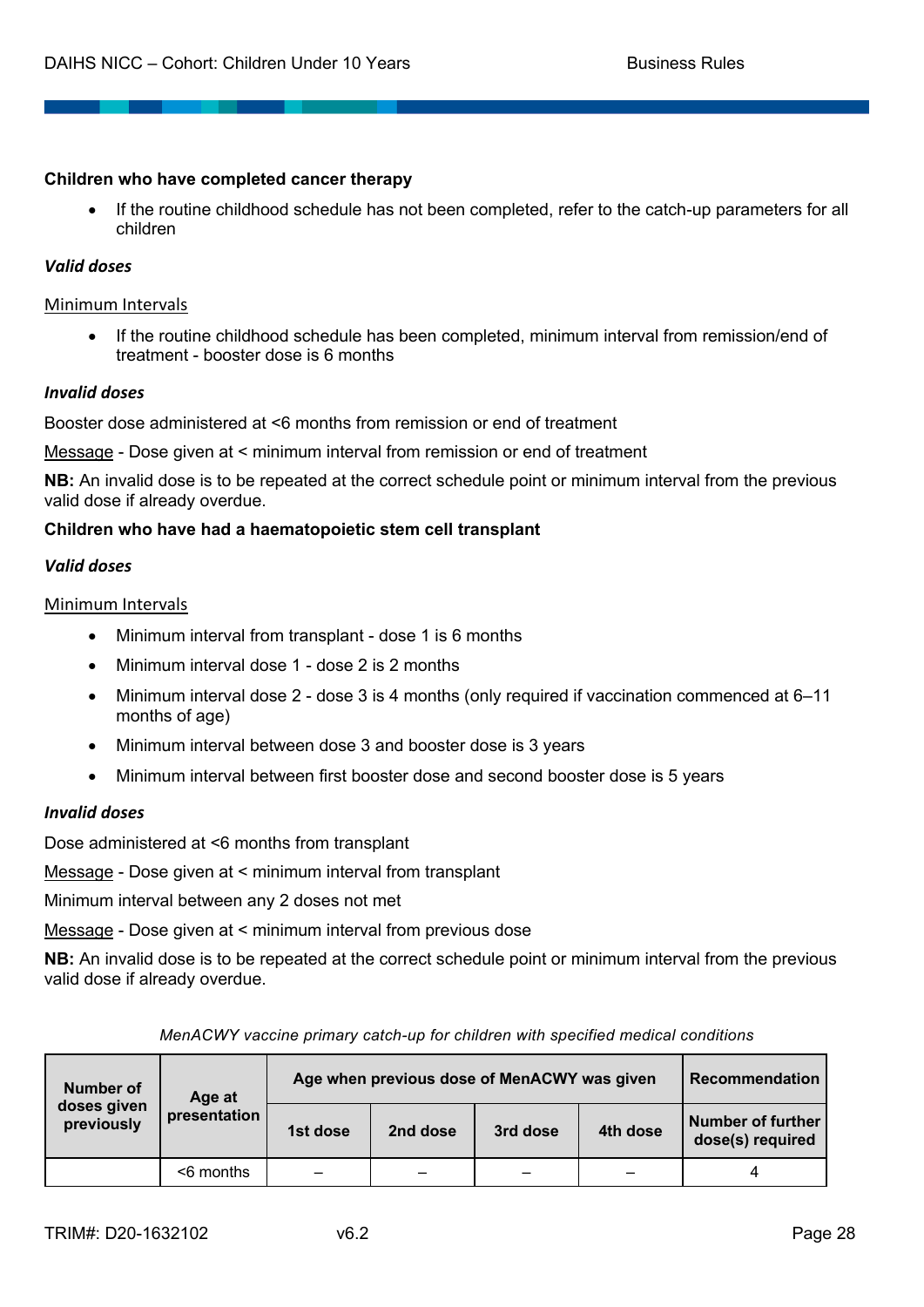| No previous         | 6-<12 months     |                                 |                  |                  | 3              |
|---------------------|------------------|---------------------------------|------------------|------------------|----------------|
| doses               | $\geq$ 12 months |                                 |                  |                  | $\overline{2}$ |
|                     | <12 months       | <6 months                       |                  |                  | 3              |
|                     |                  | $6 - 12$ months $6 - 12$ months |                  |                  | $\overline{2}$ |
| 1 previous dose     | $≥12$ months     | <12 months                      |                  |                  | $\overline{2}$ |
|                     | $\geq$ 12 months | $\geq$ 12 months                |                  |                  |                |
|                     | <12 months       | <6 months                       | <12 months       |                  | $\overline{2}$ |
|                     | <12 months       | $6 - 12$ months $6 - 12$ months |                  |                  |                |
| 2 previous<br>doses | $\geq$ 12 months | <6 months                       | $<$ 12 months    |                  | $\overline{2}$ |
|                     | $≥12$ months     | $6 - 12$ months $6 - 12$ months |                  |                  | 1              |
|                     | $\geq$ 12 months | Any age                         | $\geq$ 12 months |                  |                |
|                     | <12 months       | <12 months                      | <12 months       | <12 months       |                |
|                     | $\geq$ 12 months | <12 months                      | <12 months       | <12 months       |                |
| 3 previous<br>doses | $\geq$ 12 months | <6 months                       | <12 months       | $\geq$ 12 months |                |
|                     | $≥12$ months     | 6-<12 months                    | <12 months       | $\geq$ 12 months | None           |
|                     | $≥12$ months     | Any age                         | $\geq$ 12 months | $\geq$ 12 months | <b>None</b>    |

# **13.3 NIP funding**

One dose of MenACWY vaccine funded for all children at 12 months of age. The following children with specified medical conditions are eligible for additional funded doses:

- Functional or anatomical asplenia, including sickle cell disease or other haemoglobinopathies
- defects in, or deficiency of, complement components, including factor H, factor D or properdin deficiency
- current or future treatment with eculizumab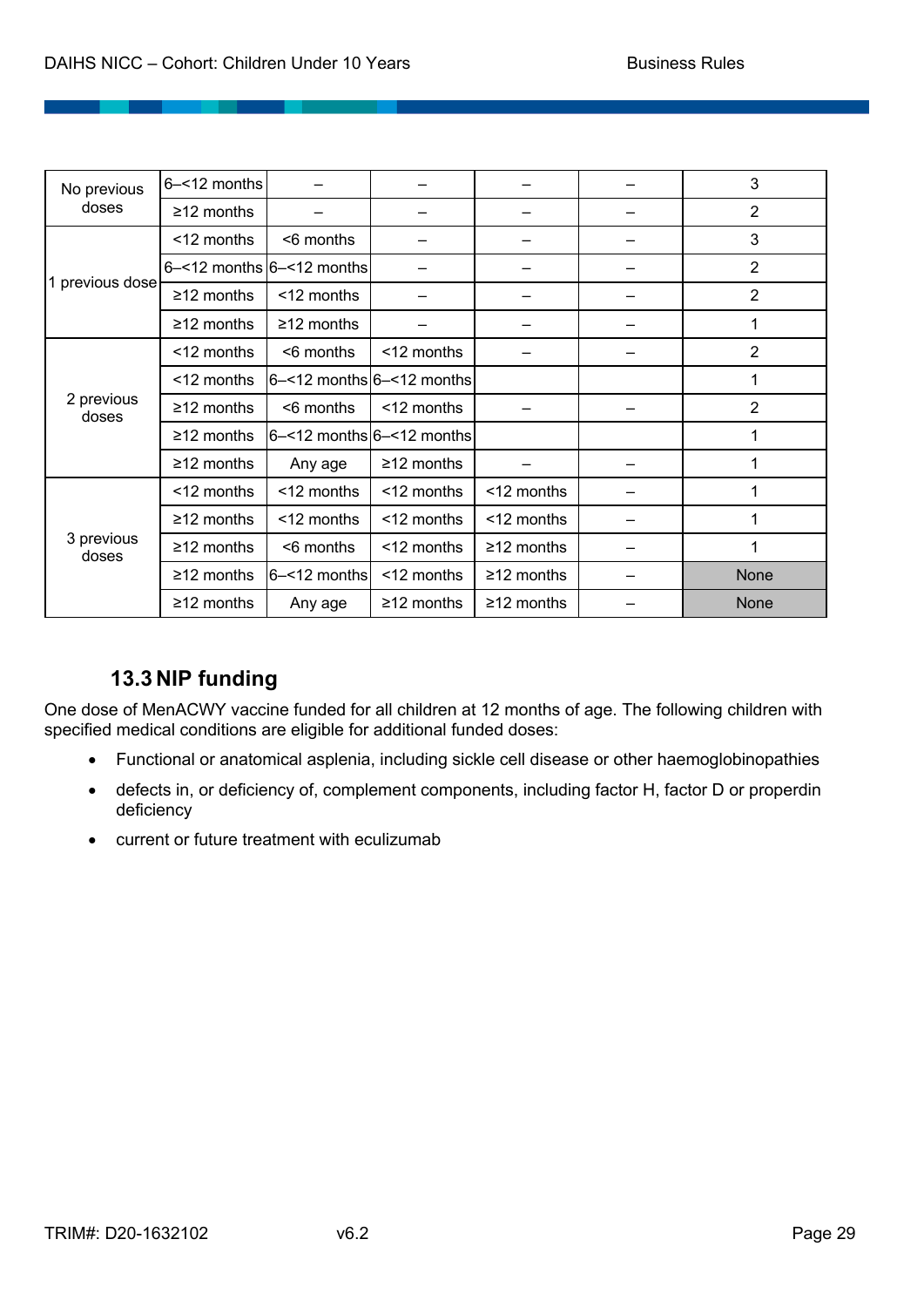# **14 Meningococcal B (MenB)**

# **14.1 Recommended Schedule**

### **14.1.1 All children**

• 3 doses of MenB vaccine at 2, 4 and 12 months of age

# **14.1.2 Aboriginal and Torres Strait Islander children**

No additional recommendations

# **14.1.3 Children with specified medical conditions**

#### **Children who have specified medical conditions listed in the table below**

• 4 doses of MenB vaccine at 2, 4, 6 and 12 months of age, instead of the usual 3 doses for all children

#### **Children who have had a haematopoietic stem cell transplant**

- If <12 months of age, 3 doses of MenB vaccine from 6 months post-transplant, following schedule for children who have specified medical conditions and no previous doses
- If ≥12 months of age, 2 doses of MenB vaccine from 6 months post-transplant, following schedule for children who have specified medical conditions and no previous doses
- •

*Specified medical conditions for which additional doses of MenB vaccine are scheduled.*

functional or anatomical asplenia, including sickle cell disease or other haemoglobinopathies

defects in, or deficiency of, complement components, including factor H, factor D or properdin deficiency

current or planned future treatment with eculizumab

HIV infection

# **14.2 Catch up dose parameters**

# **14.2.1 All children**

#### *Valid doses*

#### Minimum Age

- Minimum age dose 1 is 29 days
- Minimum accepted age for dose 3 already given is 11 months
- Minimum age dose 3 for future recommendations is 12 months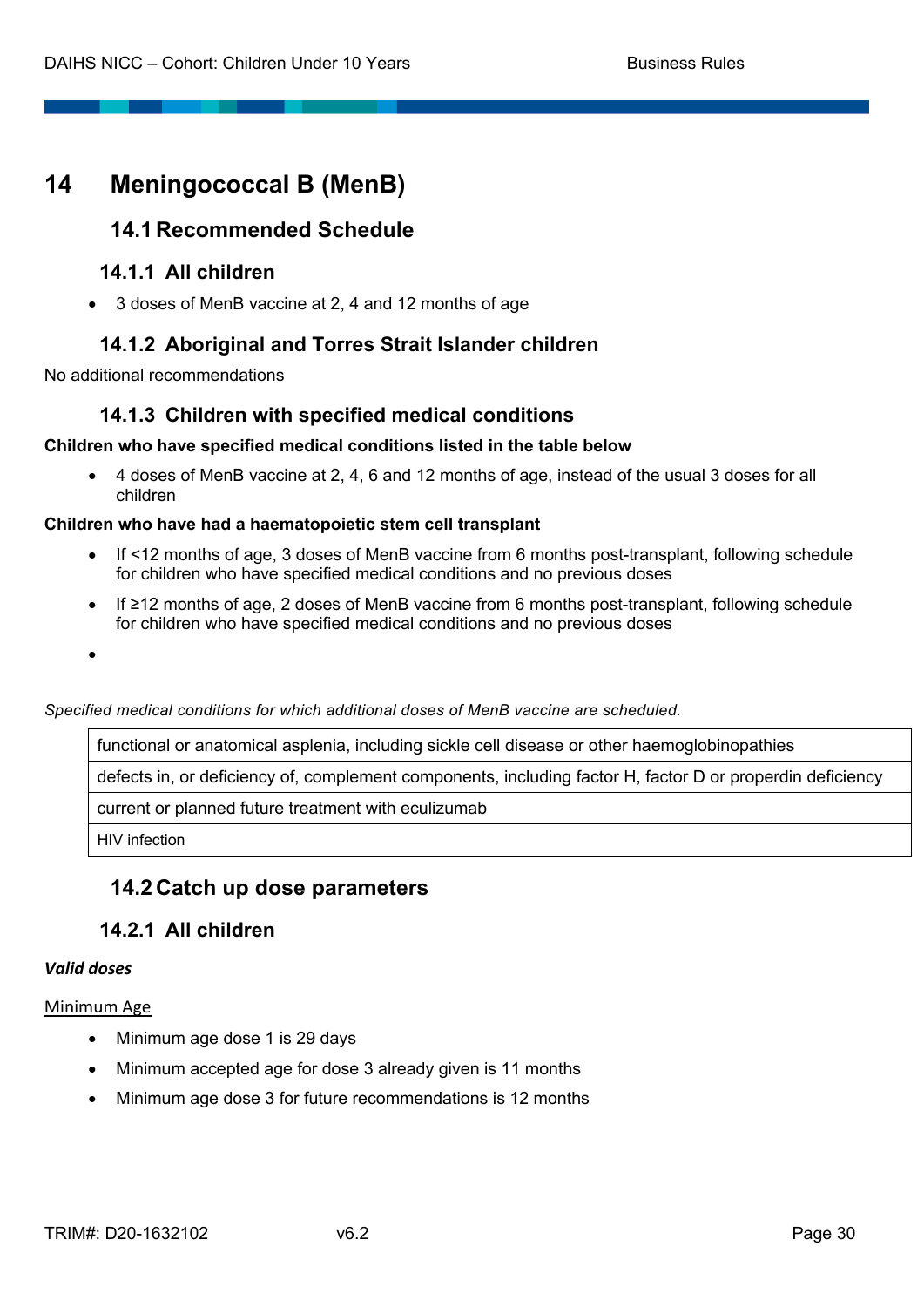#### Maximum Age

• Maximum age 2 years (immediately prior to the 2nd birthday) unless Aboriginal or Torres Strait Islander

#### Minimum Intervals

- Minimum interval between doses is 6 weeks if <6 months of age
- Minimum interval between doses is 8–23 weeks if ≥6 months of age
- Minimum interval between doses is 4 weeks if ≥2 years of age

#### Number of doses

• The number of doses required depends on current age and previous doses received, see *MenB vaccine catch-up for healthy children aged <2 years* below

#### *Invalid doses*

1st dose administered at ≤28 days of age

Message - Dose given at < minimum age

Minimum interval between any 2 doses not met

Message - Dose given at < minimum interval from previous dose

**NB:** An invalid dose is to be repeated at the correct schedule point or minimum interval from the previous valid dose if already overdue.

| Number of doses   | Age at           | Age when previous dose of MenB was given | <b>Recommendation</b> |               |                                              |
|-------------------|------------------|------------------------------------------|-----------------------|---------------|----------------------------------------------|
| given previously  | presentation     | 1st dose                                 | 2nd dose              | 3rd dose      | <b>Number of further</b><br>dose(s) required |
|                   | $<$ 12 months    |                                          |                       |               | 3                                            |
| No previous doses | $\geq$ 12 months |                                          |                       |               | $\overline{2}$                               |
|                   | $<$ 12 months    | $<$ 12 months                            |                       |               | 2                                            |
| 1 previous dose   | $\geq$ 12 months | $<$ 12 months                            |                       |               | 2                                            |
|                   | $\geq$ 12 months | $\geq$ 12 months                         |                       |               |                                              |
|                   | $<$ 12 months    | $<$ 12 months                            | <12 months            |               |                                              |
|                   | $\geq$ 12 months | $<$ 12 months                            | $<$ 12 months         |               |                                              |
| 2 previous doses  | $\geq$ 12 months | $<$ 12 months                            | $\geq$ 12 months      |               |                                              |
|                   | $\geq$ 12 months | $\geq$ 12 months                         | $\geq$ 12 months      |               | <b>None</b>                                  |
|                   | $<$ 12 months    | $<$ 12 months                            | <12 months            | $<$ 12 months |                                              |
| 3 previous doses  | $\geq$ 12 months | <12 months                               | <12 months            | <12 months    |                                              |

*MenB vaccine catch-up for healthy children aged <2 years\**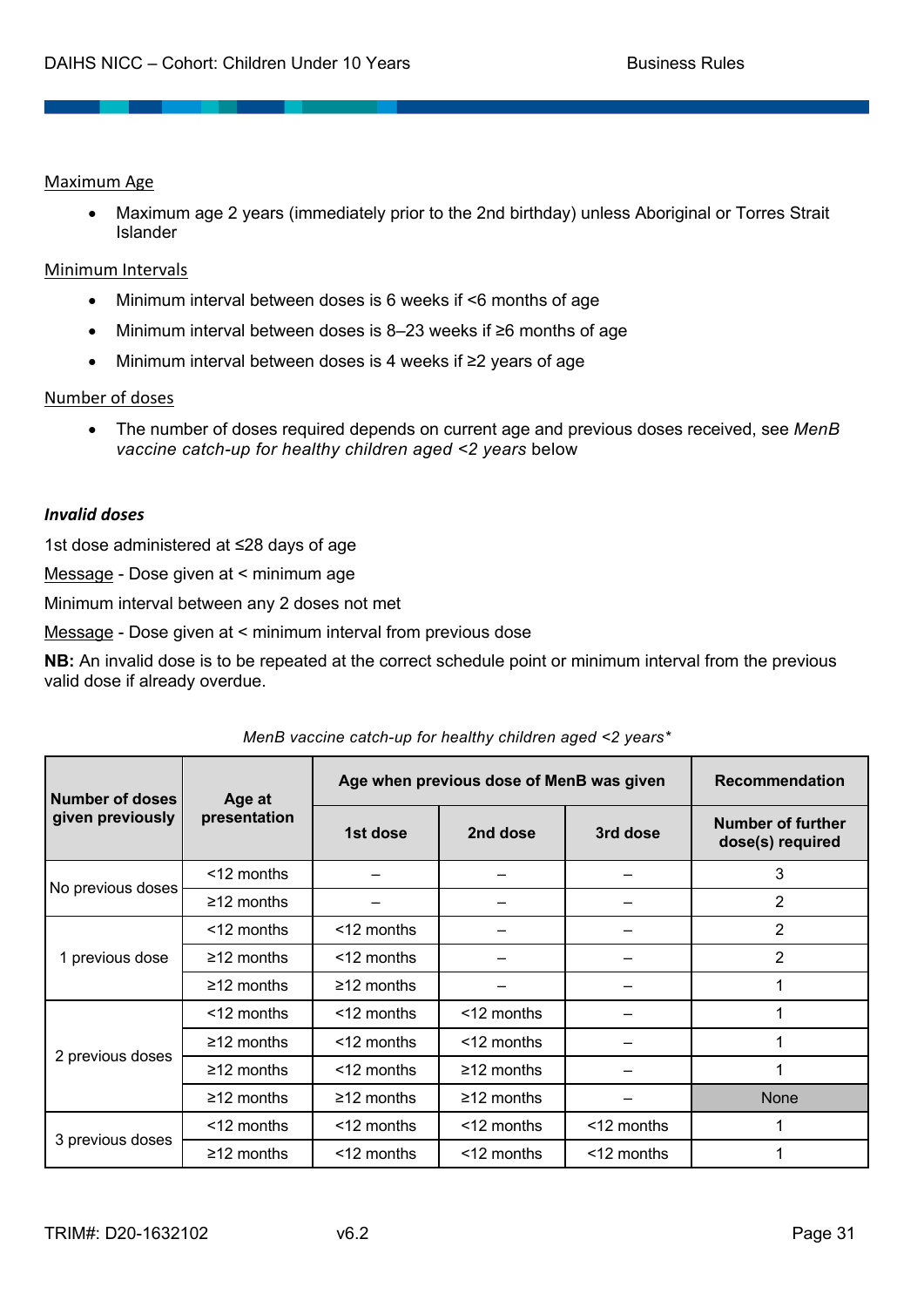| 2 months<br>≥12  | $-10-$<br>12 months | <12 months | -10<br>∶months        | None |
|------------------|---------------------|------------|-----------------------|------|
| $\geq$ 12 months | <12 months          | ≥12 months | <b>10</b><br>2 months | None |

\*No upper age limit for Aboriginal and Torres Strait Islander children

# **14.2.2 Children with specified medical conditions**

#### **Children who have specified medical conditions listed in the table above**

#### *Valid doses*

#### Minimum age

- Minimum age dose 1 is 29 days
- Minimum accepted age for dose 4 already given is 11 months
- Minimum age dose 4 for future recommendations is 12 months

#### Minimum Intervals

- Minimum interval between doses is 6 weeks if <6 months of age
- Minimum interval between doses is 8 weeks if 6–23 months of age
- Minimum interval between doses is 4 weeks if ≥2 years of age

#### Number of doses

• The number of doses required depends on current age and previous doses received, see *MenB vaccine catch-up with specified medical conditions* below

#### *Invalid doses*

1st dose administered at ≤28 days of age

Message - Dose given at < minimum age

Minimum interval between any 2 doses not met

Message - Dose given at < minimum interval from previous dose

**NB:** An invalid dose is to be repeated at the correct schedule point or minimum interval from the previous valid dose if already overdue.

#### **Children who have had a haematopoietic stem cell transplant**

#### *Valid doses*

#### Minimum Intervals

- Minimum interval from transplant dose 1 is 6 months
- Minimum interval dose 1 dose 2 is 2 months
- Minimum interval dose 2 dose 3 is 4 months (only required if vaccination commenced at 6–11 months of age)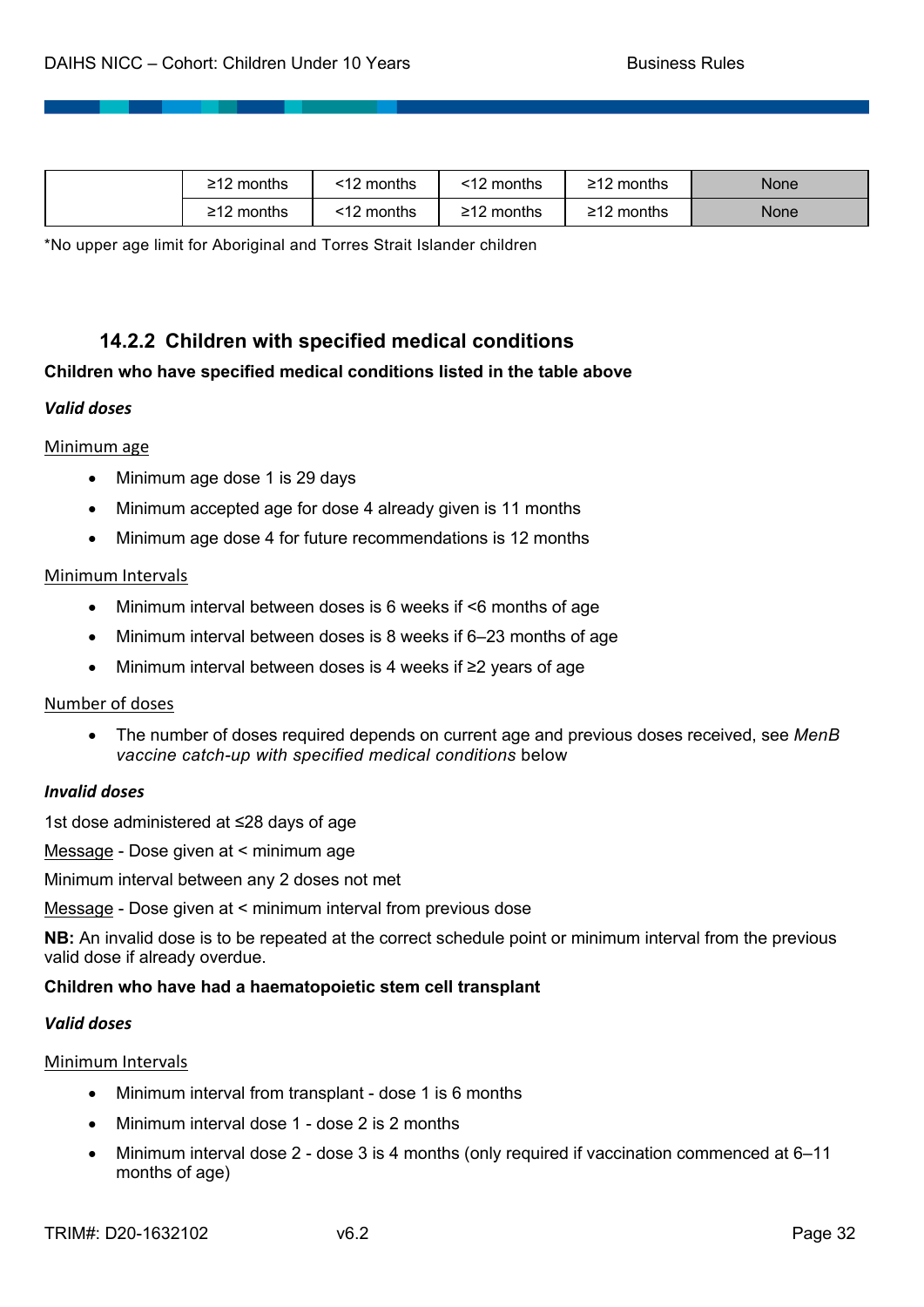Number of doses

• The number of doses required depends on current age, see *MenB vaccine catch-up with specified medical conditions* below

#### *Invalid doses*

Dose administered at <6 months from transplant

Message - Dose given at < minimum interval from transplant

Minimum interval between any 2 doses not met

Message - Dose given at < minimum interval from previous dose

**NB:** An invalid dose is to be repeated at the correct schedule point or minimum interval from theprevious valid dose if already overdue.

| Number of                 | Age at           | Age when previous dose of MenB was given | <b>Recommendation</b> |                  |          |                                              |
|---------------------------|------------------|------------------------------------------|-----------------------|------------------|----------|----------------------------------------------|
| doses given<br>previously | presentation     | 1st dose                                 | 2nd dose              | 3rd dose         | 4th dose | <b>Number of further</b><br>dose(s) required |
|                           | <6 months        |                                          |                       |                  |          | 4                                            |
| No previous<br>doses      | 6-<12 months     |                                          |                       |                  |          | 3                                            |
|                           | $\geq$ 12 months |                                          |                       |                  |          | $\overline{2}$                               |
|                           | <12 months       | <6 months                                |                       |                  |          | 3                                            |
|                           |                  | $6 - 12$ months $6 - 12$ months          |                       |                  |          | 2                                            |
| 1 previous dose           | $\geq$ 12 months | <12 months                               |                       |                  |          | $\overline{2}$                               |
|                           | $\geq$ 12 months | $\geq$ 12 months                         |                       |                  |          | 1                                            |
|                           | <12 months       | <6 months                                | <12 months            |                  |          | $\overline{2}$                               |
|                           | <12 months       | $6 - 12$ months $6 - 12$ months          |                       |                  |          | 1                                            |
| 2 previous<br>doses       | $\geq$ 12 months | <6 months                                | <12 months            |                  |          | $\overline{2}$                               |
|                           | $\geq$ 12 months | $6 - 12$ months $6 - 12$ months          |                       |                  |          | 1                                            |
|                           | $\geq$ 12 months | Any age                                  | $\geq$ 12 months      |                  |          | 1                                            |
|                           | <12 months       | <12 months                               | <12 months            | <12 months       |          | 1                                            |
|                           | $\geq$ 12 months | <12 months                               | <12 months            | <12 months       |          | 1                                            |
| 3 previous<br>doses       | $\geq$ 12 months | <6 months                                | <12 months            | $\geq$ 12 months |          | 1                                            |
|                           | $\geq$ 12 months | $6 - 12$ months                          | <12 months            | $\geq$ 12 months |          | <b>None</b>                                  |
|                           | $\geq$ 12 months | Any age                                  | $\geq$ 12 months      | $\geq$ 12 months |          | None                                         |

#### *MenB vaccine catch-up for children with specified medical conditions*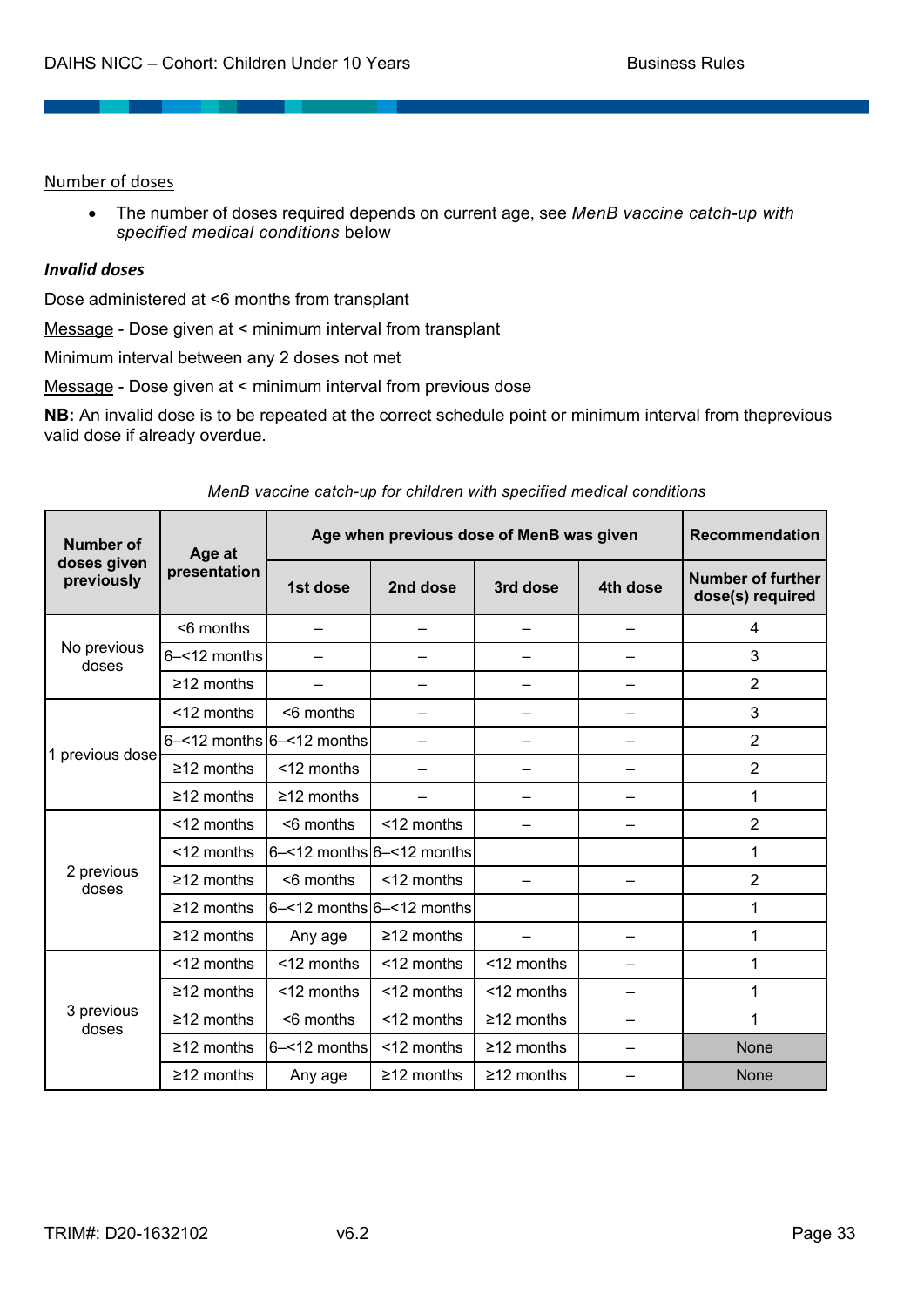# **14.3 NIP funding**

Three doses of MenB vaccine funded for Aboriginal and Torres Strait Islander children born after 1 July 2018. The following children with specified medical conditions are eligible for additional funded doses:

- Functional or anatomical asplenia, including sickle cell disease or other haemoglobinopathies
- defects in, or deficiency of, complement components, including factor H, factor D or properdin deficiency
- current or future treatment with eculizumab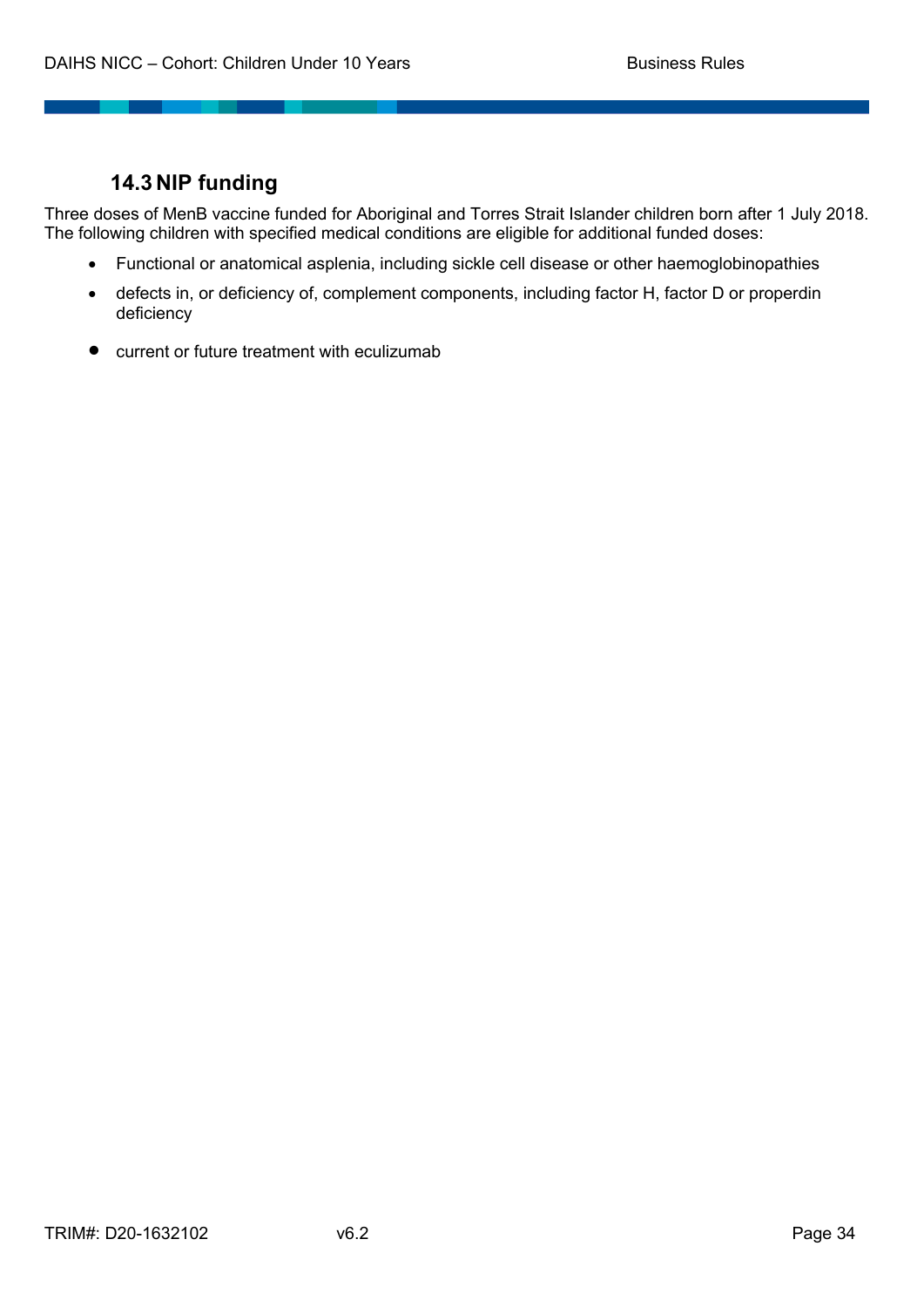# **15 Hepatitis A**

# **15.1 Recommended Schedule**

# **15.1.1 Non-Aboriginal and Torres Strait Islander children in all states and Aboriginal and Torres Strait Islander children in ACT, NSW, TAS & VIC**

No recommendations

# **15.1.2 Aboriginal and Torres Strait Islander children in NT, QLD, SA or WA**

• 2 doses of Hep A vaccine at 18 and 4 years of age

# **15.1.3 Children with specified medical conditions in all states and territories**

**Children who have a developmental disability, chronic liver disease (including chronic hepatitis, cirrhosis or biliary atresia) or who have had a liver transplant**

• 2 doses of Hep A vaccine with a 6-month interval, if not previously vaccinated

# **15.2 Catch up dose parameters**

# **15.2.1 Aboriginal and Torres Strait Islander children in NT, QLD, SA or WA**

#### *Valid doses*

#### Minimum Age

- Minimum age dose 1 is 12 months
- Minimum age dose 2 is 4 years

#### Maximum Age

• Maximum age is 9 years (immediately prior to the 10th birthday)

#### Minimum Intervals

- Minimum interval dose 1 dose 2 for future recommendations is 6 calendar months.
- Minimum accepted interval dose 1 dose 2 for doses already given is 181 days

#### *Invalid doses*

1st dose administered at < 12 months of age:

Message - Dose given at < minimum age

Minimum interval between any 2 doses not met

Message - Dose given at < minimum interval from previous dose

**NB:** An invalid dose is to be repeated at the correct schedule point or minimum interval from the previous valid dose.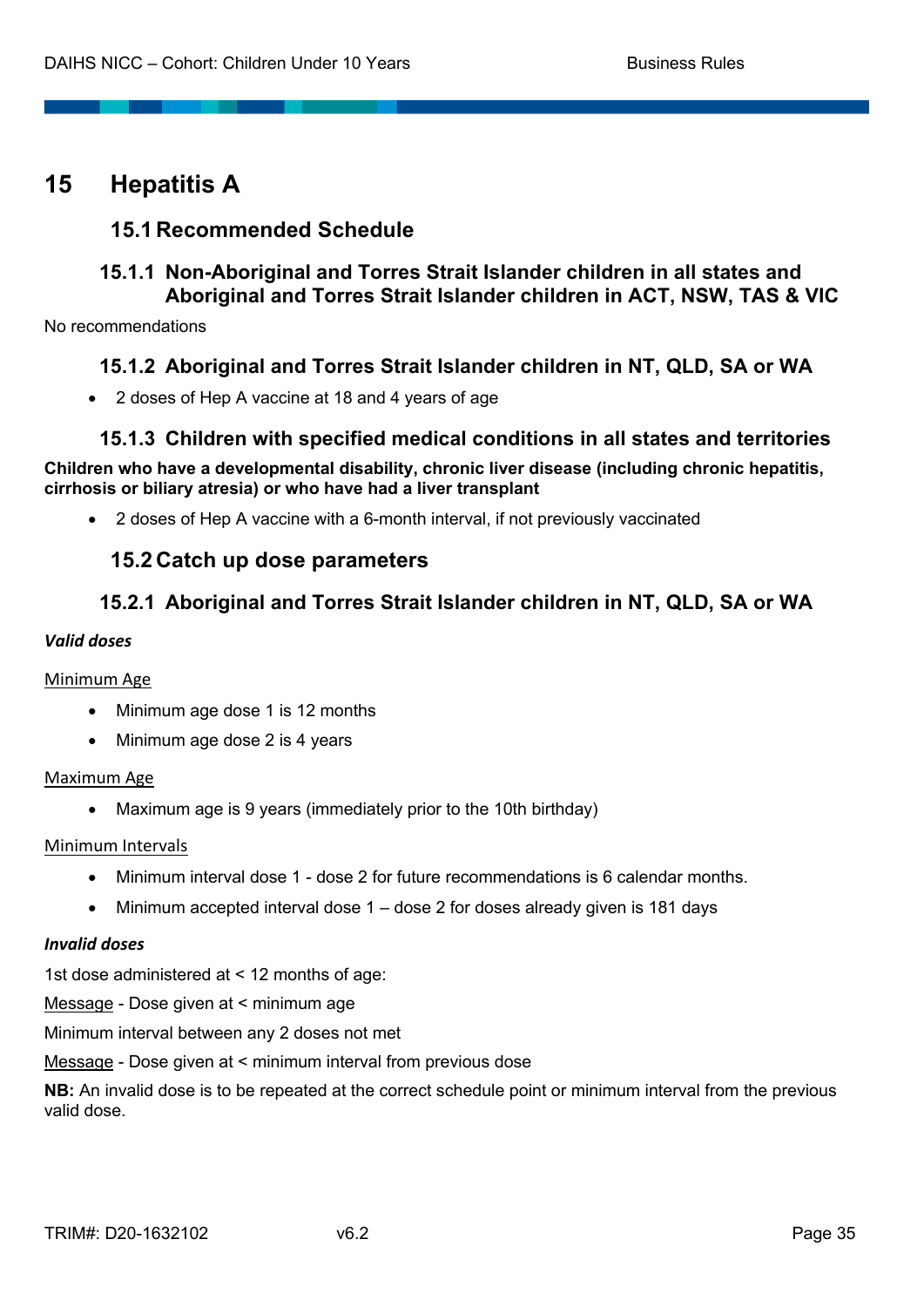# **15.2.2 Children with specified medical conditions in all states and territories**

#### *Valid doses*

#### Minimum Age

• Minimum age dose 1 is 12 months

#### Minimum Intervals

- Minimum interval dose 1 dose 2 for future recommendations is 6 calendar months.
- Minimum accepted interval dose 1 dose 2 for doses already given is 181 days
- The minimum interval for children with specified medical conditions should over-ride the dose 2 minimum age and interval for Aboriginal and Torres Strait Islander children in NT, QLD, SA or WA

#### *Invalid doses*

1st dose administered at < 12 months of age:

Message - Dose given at < minimum age

Minimum interval between any 2 doses not met

Message - Dose given at < minimum interval from previous dose

**NB:** An invalid dose is to be repeated at the correct schedule point or minimum interval from the previous valid dose.

# **15.3 NIP funding**

All scheduled childhood doses are funded for Aboriginal and Torres Strait Islander children.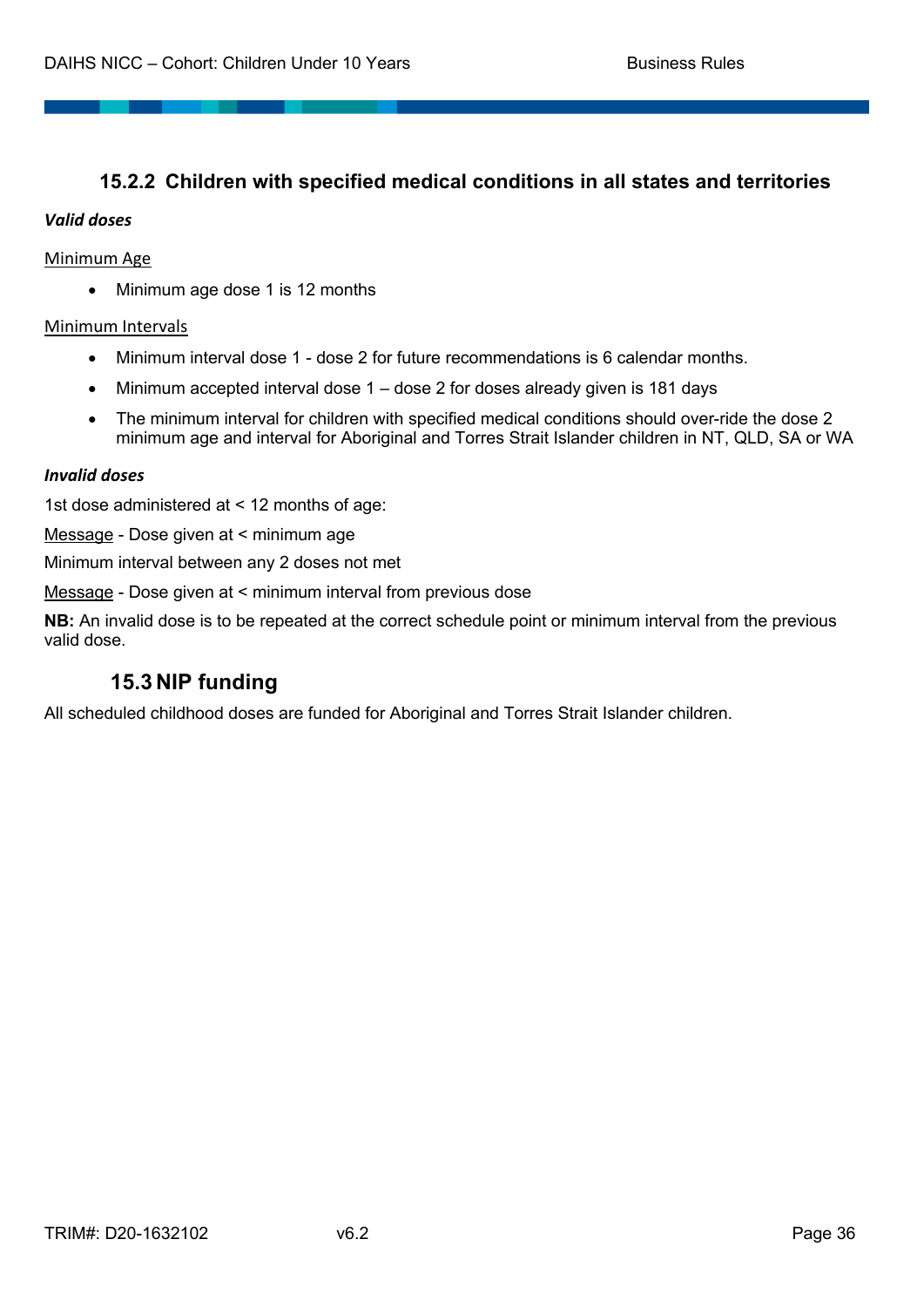# **16 Measles-Mumps-Rubella (MMR)**

# **16.1 Recommended Schedule**

**NB:** Please read MMR rules in conjunction with Varicella rules.

# **16.1.1 All children**

• 2 doses of MMR containing vaccine at 12 and 18 months of age

# **16.1.2 Aboriginal and Torres Strait Islander children**

No additional recommendations

# **16.1.3 Children with specified medical conditions**

#### **Children who have completed cancer therapy**

- A booster dose of MMR after 6 months in remission or the completion of treatment (whichever is more recent), if previously fully vaccinated before commencing cancer therapy
- Serological immunity reviewed 6 weeks later, administer a second booster dose of MMR at 8 weeks if required
- If 1 dose previously given, 1 dose as per the schedule for healthy children, after 6 months in remission or the completion of treatment (whichever is more recent)
- If previously unvaccinated, 2 doses as per the schedule for healthy children, after 6 months in remission or the completion of treatment (whichever is more recent)

#### **Children who have had a haematopoietic stem cell transplant**

- 2 doses of MMR at 24 months post-transplant, with a 4 week interval between doses
- Serological immunity reviewed 4 weeks after dose 2, to confirm seroconversion
- If any doses from the schedule have not been received prior to transplant, these do not need to be given

# **16.2 Catch up dose parameters**

# **16.2.1 All children**

#### *Valid doses*

#### Minimum Age

- Minimum age dose 1 for future recommendations is 12 months
- Minimum accepted age dose 1 for dose already given is 11 months
- Minimum age dose 2 for future recommendations is 18 months
- Minimum accepted age dose 2 for dose already given is 12 months

#### Minimum Intervals

• Minimum interval between any MMR or MMR-Varicella vaccine and another live vaccine is 4 weeks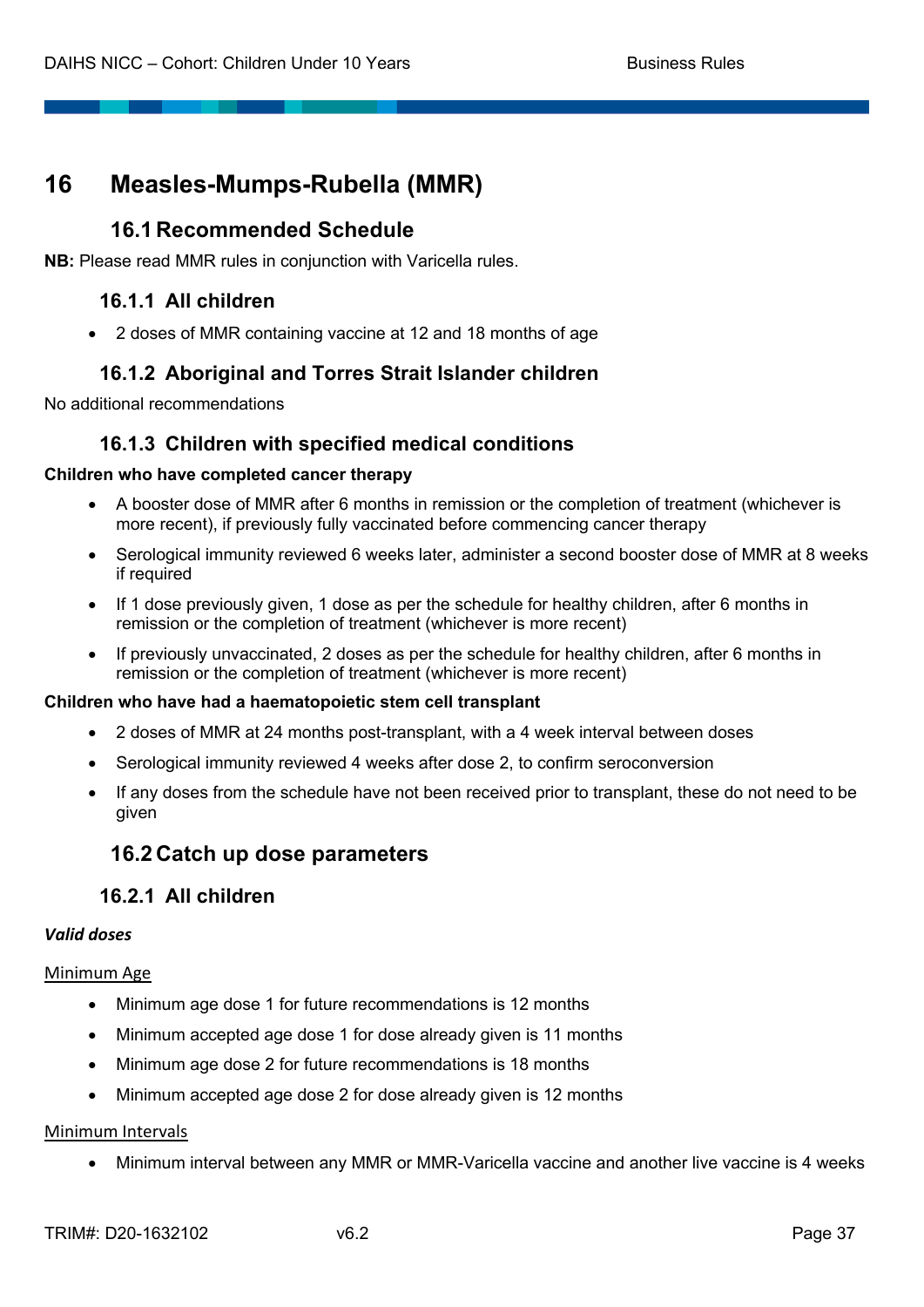#### MMR

• MMR only MUST be recommended as the first dose of MMR containing vaccine in any child ≥12 months <4 years of age followed by dose 2 as MMRV at 18 months age or 4 weeks after dose 1 if dose is already overdue.

#### MMRV

• MMRV is recommended as the first dose of MMR containing vaccine in any child ≥4 years of age who also requires protection against varicella, followed by dose 2 as MMR only vaccine 4 weeks after dose 1.

#### MMR and Varicella

- If a child has received dose 1 of MMR AND monovalent varicella at ≥12 months of age observing the 4-week minimum interval, MMR and monovalent varicella will be recommended as dose 2
- If a child has received dose 1 and dose 2 of MMR at ≥12 months AND dose 1 and dose 2 of monovalent varicella observing 4-week minimum intervals, no further doses will be recommended.

#### *Invalid doses*

1st dose administered at <11 months of age:

Message - Dose given at < minimum age

1st dose administered at ≥11 - <12 months age

Message – No message to be displayed.

**NB:** This dose is not repeated at ≥12 months of age

Minimum interval between any dose MMR and / or Varicella containing vaccine not met

Message - Dose given at < minimum interval from previous dose

**NB:** An invalid dose is to be repeated at the correct schedule point or minimum interval from the previous invalid dose if already overdue.

# **16.2.2 Children with specified medical conditions**

#### **Children who have completed cancer therapy**

- If the routine childhood schedule has not been completed, refer to the catch-up parameters for all children
- Rules outlined above about vaccine type apply to this group

#### *Valid doses*

#### Minimum Intervals

• If the routine childhood schedule has been completed, minimum interval from remission/end of treatment - booster dose is 6 months

#### *Invalid doses*

Booster dose administered at <6 months from remission or end of treatment

Message - Dose given at < minimum interval from remission or end of treatment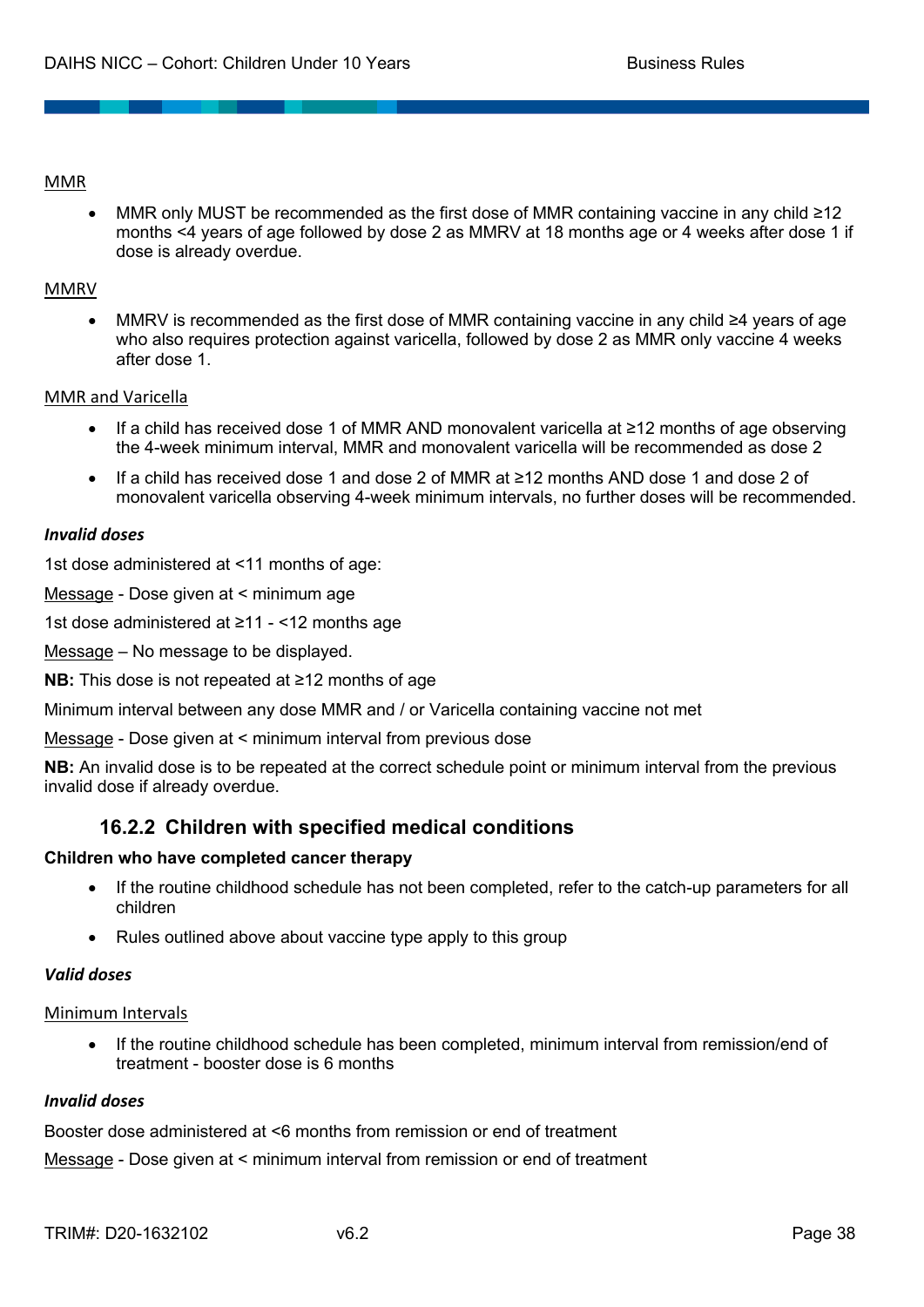**NB:** An invalid dose is to be repeated at the correct schedule point or minimum interval from the previous invalid dose if already overdue.

#### **Children who have had a haematopoietic stem cell transplant**

• Rules outlined above about vaccine type apply to this group

#### *Valid doses*

#### Minimum Intervals

- Minimum interval from transplant dose 1 is 24 months
- Minimum interval from dose 1 dose 2 is 4 weeks

#### *Invalid doses*

Booster dose administered at <24 months from transplant

Message - Dose given at < minimum interval from transplant

**NB:** An invalid dose is to be repeated at the correct schedule point or minimum interval from the previous invalid dose if already overdue.

# **16.3 NIP funding**

Two childhood doses are funded for all children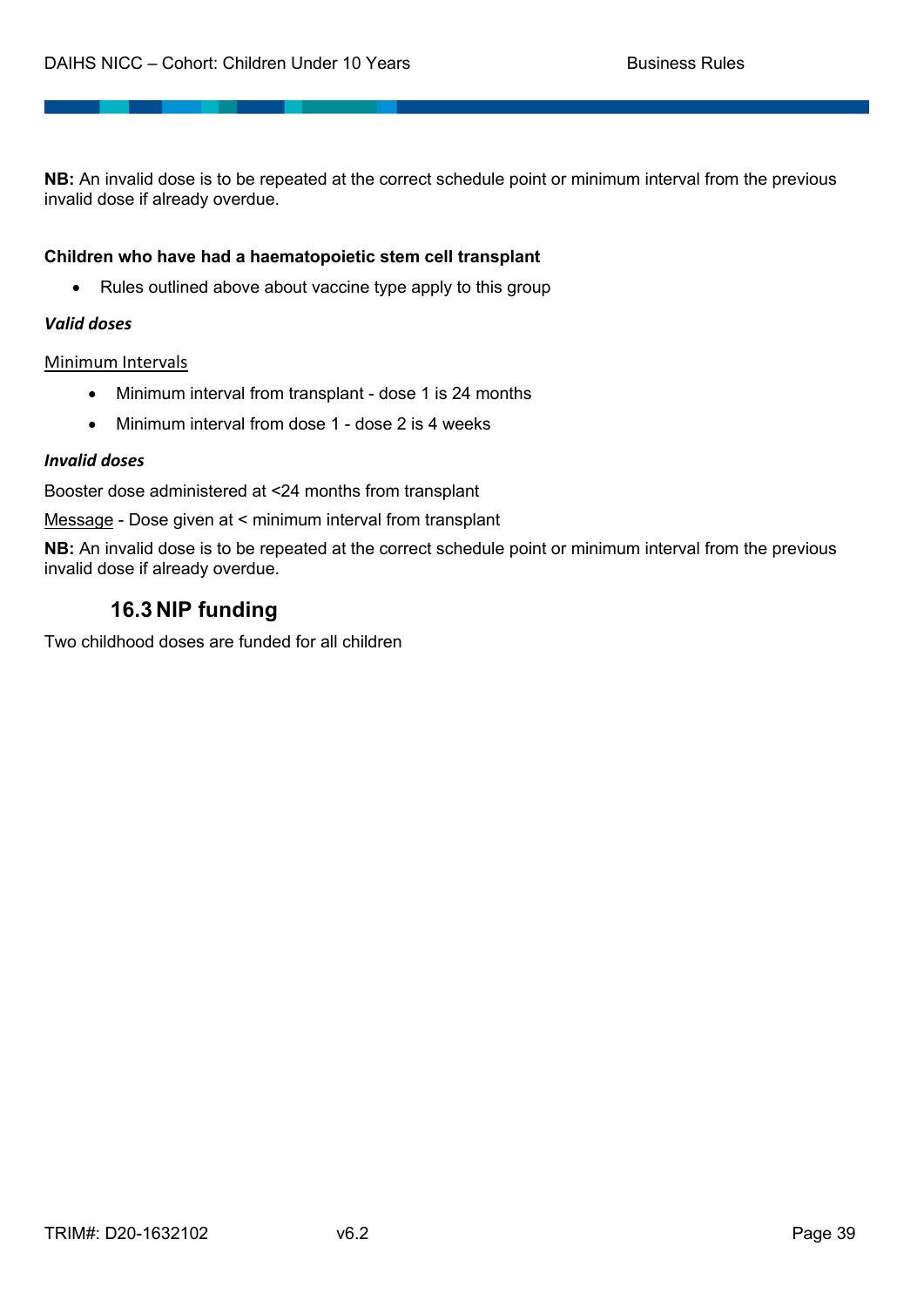# **17 Varicella**

**NB:** Please read Varicella rules in conjunction with MMR rules.

# **17.1 Recommended Schedule**

# **17.1.1 All children**

- Dose 1 of varicella containing vaccine (delivered as MMRV) at 18 months of age
- Dose 2 of varicella vaccine (delivered as varicella only vaccine) at least 4 weeks later

# **17.1.2 Aboriginal and Torres Strait Islander children**

No additional recommendations

# **17.1.3 Children with specified medical conditions**

#### **Children who have completed cancer therapy**

- 2 booster doses of varicella vaccine, at least 4 weeks apart, after 6 months in remission or the completion of treatment (whichever is most recent), if seronegative
- These doses are given instead of those recommended for all children, not in addition to them.
- The earliest these vaccines can be given is from 18 months of age

#### **Children who have had a haematopoietic stem cell transplant**

- 2 doses of varicella vaccine, at least 4 weeks apart, at 24 months post-transplant, if seronegative
- These doses are given instead of those recommended for all children, not in addition to them.

# **17.2 Catch up dose parameters**

# **17.2.1 All children**

#### *Valid doses*

#### Minimum Age

- Minimum age dose 1 for future recommendations is 18 months
- Minimum accepted age for dose already given is 12 months

#### Minimum Intervals

- Minimum interval between any MMRV or Varicella only vaccine is 4 weeks
- Minimum interval between any MMRV or Varicella only vaccine and another live vaccine is 4 weeks

#### *Invalid doses*

1st dose administered at <12 months of age. Message - Dose given at < minimum age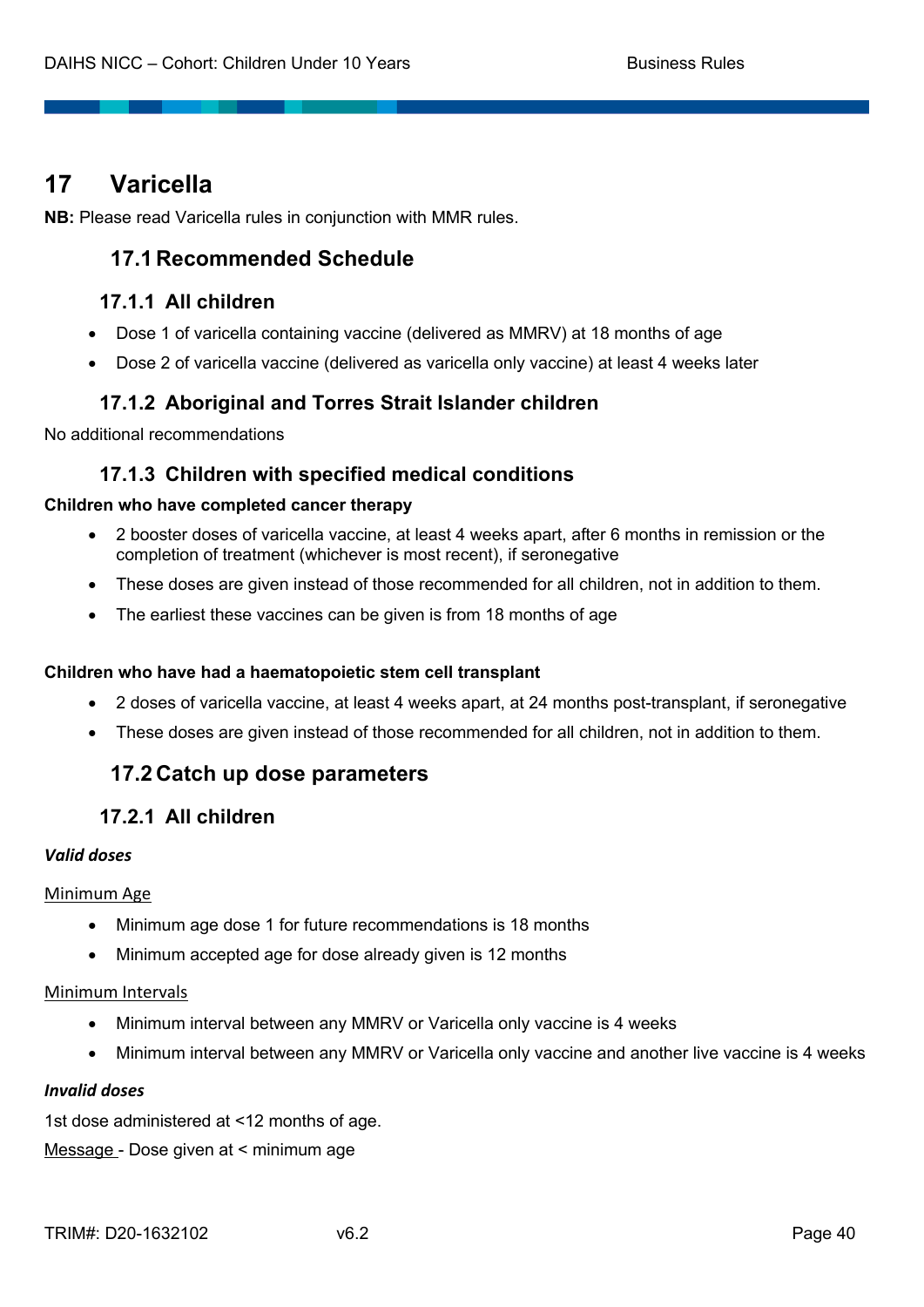#### Minimum Minimum Age

The dose 3 minimum age rule does not apply to this group

interval between any dose of MMR and / or Varicella containing vaccine not met

Message - Dose given at < minimum interval from previous dose

**NB:** An invalid dose is to be repeated at the correct schedule point or minimum interval from the previous invalid dose if already overdue.

# **17.2.2 Children with specified medical conditions**

#### **Children who have completed cancer therapy**

• Rules outlined above about vaccine type also apply to this group

#### *Valid doses*

#### Minimum Intervals

- Minimum interval from remission/end of treatment booster dose is 6 months
- Minimum interval between any MMRV or Varicella only vaccine is 4 weeks

#### *Invalid doses*

Booster dose administered at <6 months from remission or end of treatment

Message - Dose given at < minimum interval from remission or end of treatment

Minimum interval between any dose of MMR and / or Varicella containing vaccine not met

Message - Dose given at < minimum interval from previous dose

**NB:** An invalid dose is to be repeated at the correct schedule point or minimum interval from the previous invalid dose if already overdue.

#### **Children who have had a haematopoietic stem cell transplant**

• Rules outlined above about vaccine type also apply to this group

#### *Valid doses*

#### Minimum Intervals

- Minimum interval from transplant dose 1 is 24 months
- Minimum interval from dose 1 dose 2 is 4 weeks

#### *Invalid doses*

Booster dose administered at <24 months from transplant

Message - Dose given at < minimum interval from transplant

Minimum interval between any dose of MMR and / or Varicella containing vaccine not met

Message - Dose given at < minimum interval from previous dose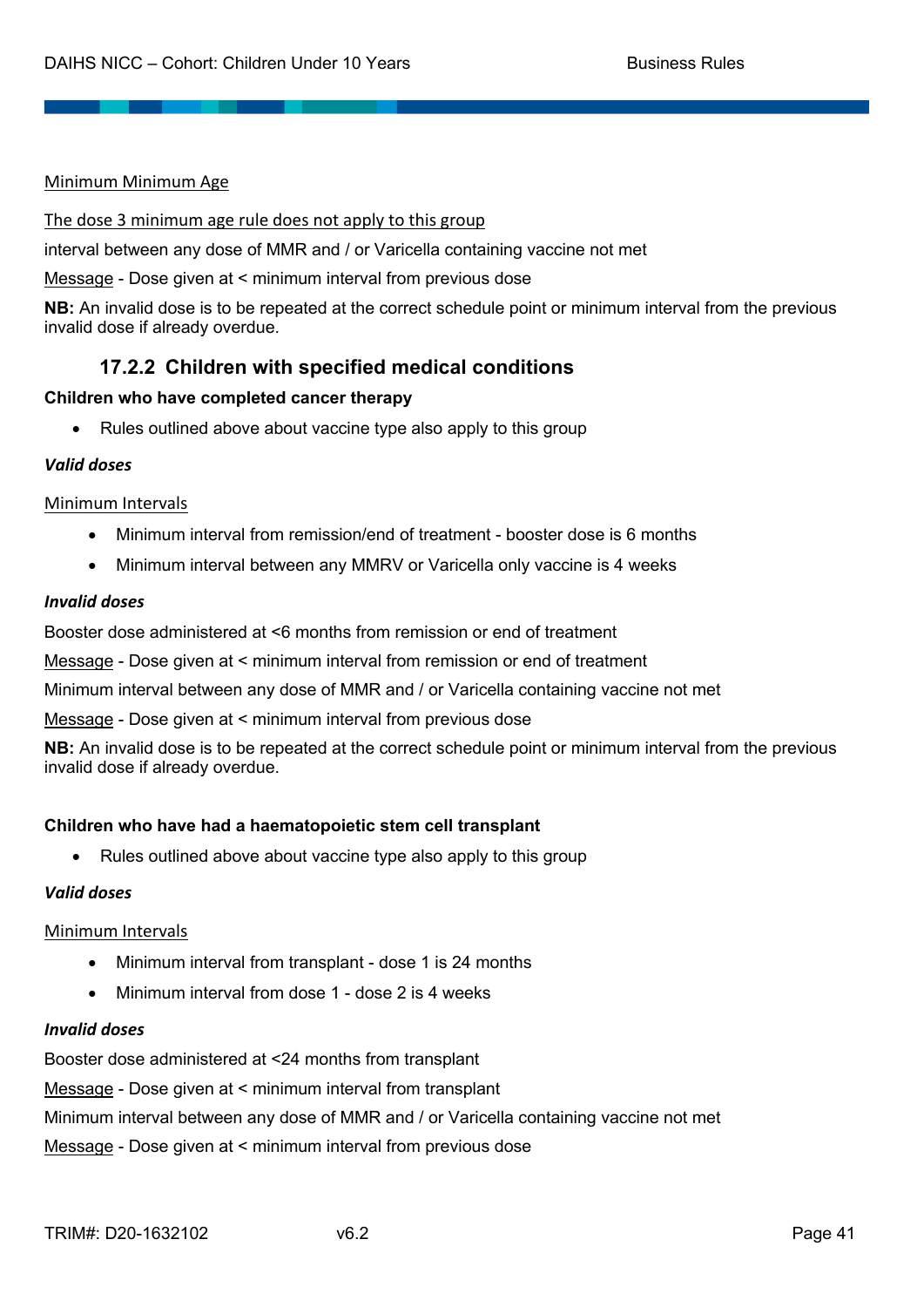**NB:** An invalid dose is to be repeated at the correct schedule point or minimum interval from the previous invalid dose if already overdue.

# **17.3 NIP funding**

\_\_\_\_\_\_

One childhood dose is funded for all children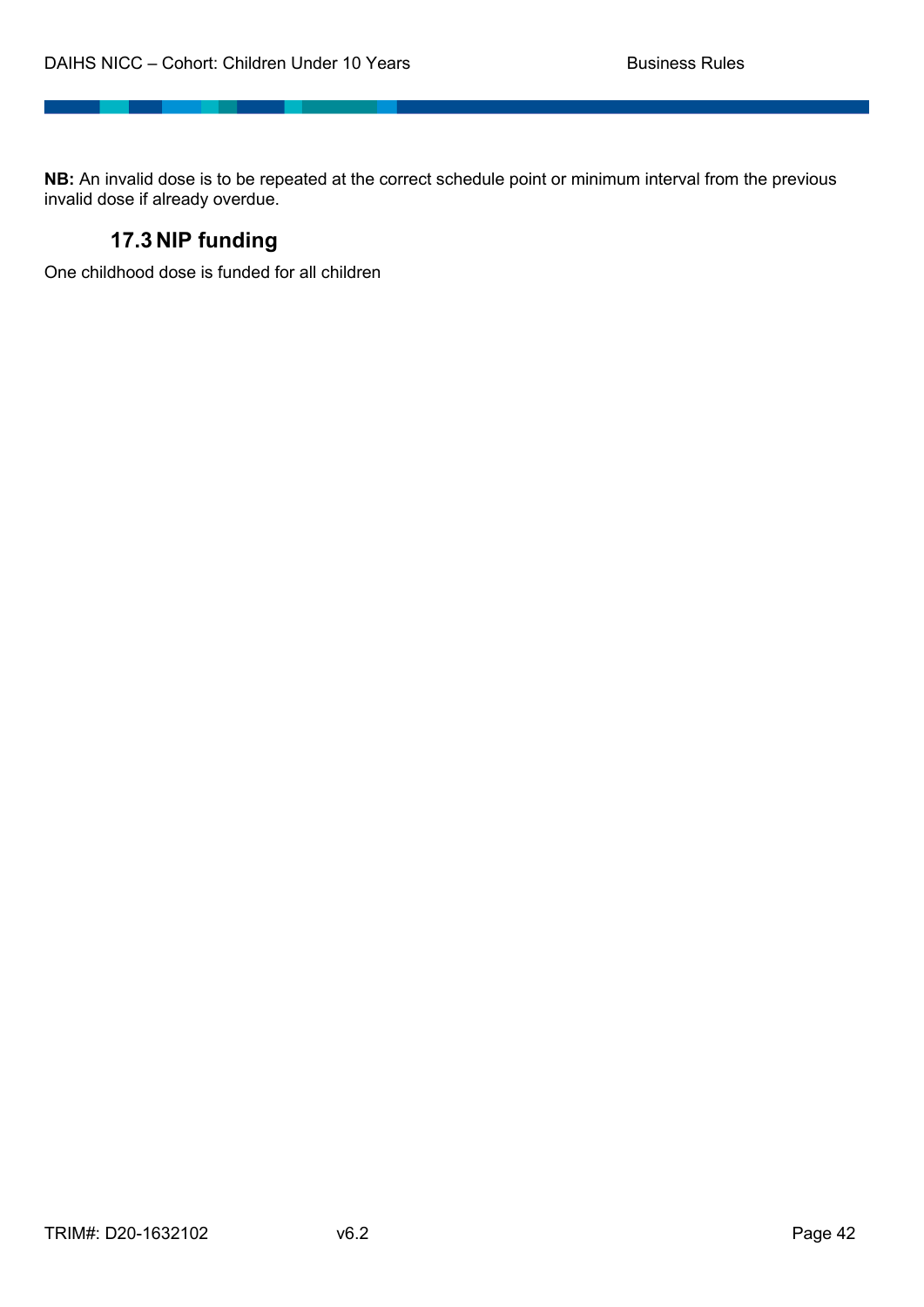# **18 Influenza**

# **18.1 Recommended Schedule**

# **18.1.1 All children**

- 1 dose of influenza vaccine each year if ≥6 months of age
- If <9 years of age and receiving influenza vaccine for the first time, 2 doses of influenza vaccine

# **18.1.2 Aboriginal and Torres Strait Islander children**

No additional recommendations

# **18.1.3 Children with specified medical conditions**

#### **Children who have had a solid organ transplant**

• 2 doses of influenza vaccine in the first year post-transplant

#### **Children who have had a haematopoietic stem cell transplant**

• 2 doses of influenza vaccine in the first year post-transplant, commencing at least 6 months posttransplant

# **18.2 Catch up dose parameters**

# **18.2.1 All children**

### *Valid doses*

#### Minimum Age

• Minimum age is 6 months

#### Minimum Intervals

• Minimum interval dose 1 - dose 2 is 4 weeks

#### *Invalid doses*

1st dose administered at ≤6 months of age

Message - Dose given at < minimum age

Minimum interval between any 2 doses not met

Message - Dose given at < minimum interval from previous dose

**NB:** An invalid dose is to be repeated at the correct schedule point or minimum interval from the previous valid dose if already overdue.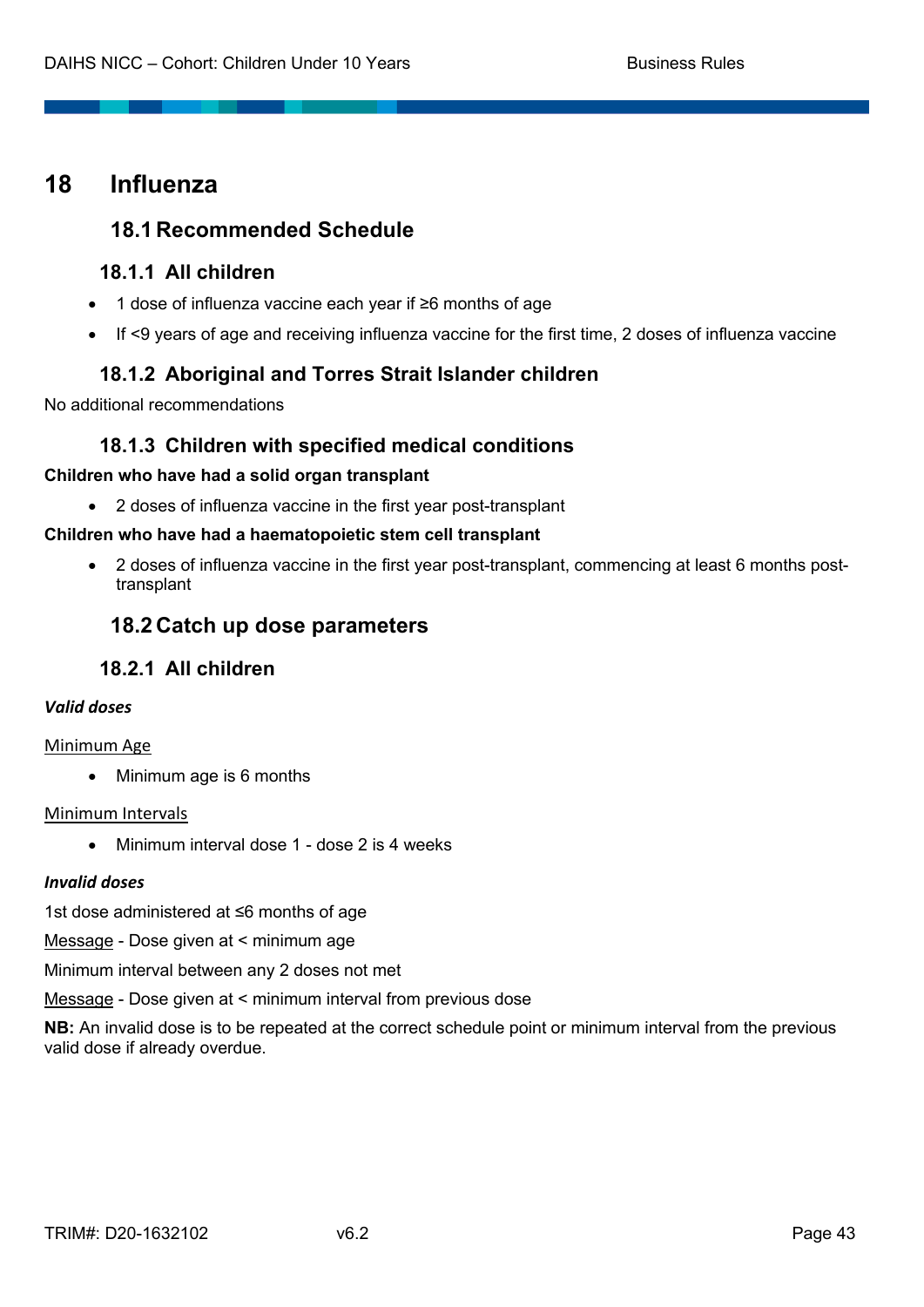# **18.2.2 Children with specified medical conditions**

# **Children who have had a solid organ transplant**

# *Valid doses*

# Minimum Intervals

• Minimum interval dose 1 - dose 2 is 4 weeks

# *Invalid doses*

Minimum interval between any 2 doses not met

Message - Dose given at < minimum interval from previous dose

**NB:** An invalid dose is to be repeated at the correct schedule point or minimum interval from the previous valid dose if already overdue.

# **Children who have had a haematopoietic stem cell transplant**

#### *Valid doses*

#### Minimum Intervals

- Minimum interval from transplant dose 1 is 6 months
- Minimum interval dose 1 dose 2 is 4 weeks

#### *Invalid doses*

Booster dose administered at <6 months from transplant

Message - Dose given at < minimum interval from transplant

Minimum interval between any 2 doses not met

Message - Dose given at < minimum interval from previous dose

**NB:** An invalid dose is to be repeated at the correct schedule point or minimum interval from the previous valid dose if already overdue.

# **18.3 NIP funding**

Influenza doses are funded for all children <5 years of age and all Aboriginal and Torres Strait Islander children. The following children with specified medical conditions are eligible for funded doses regardless of age:

- Functional or anatomical asplenia, including sickle cell disease or other haemoglobinopathies
- Immunocompromising conditions
- Chronic respiratory disease
- Cardiac disease
- Chronic renal failure
- Long-term aspirin therapy in children aged 6 months to 10 years
- Chronic neurological conditions
- Chronic metabolic disorders